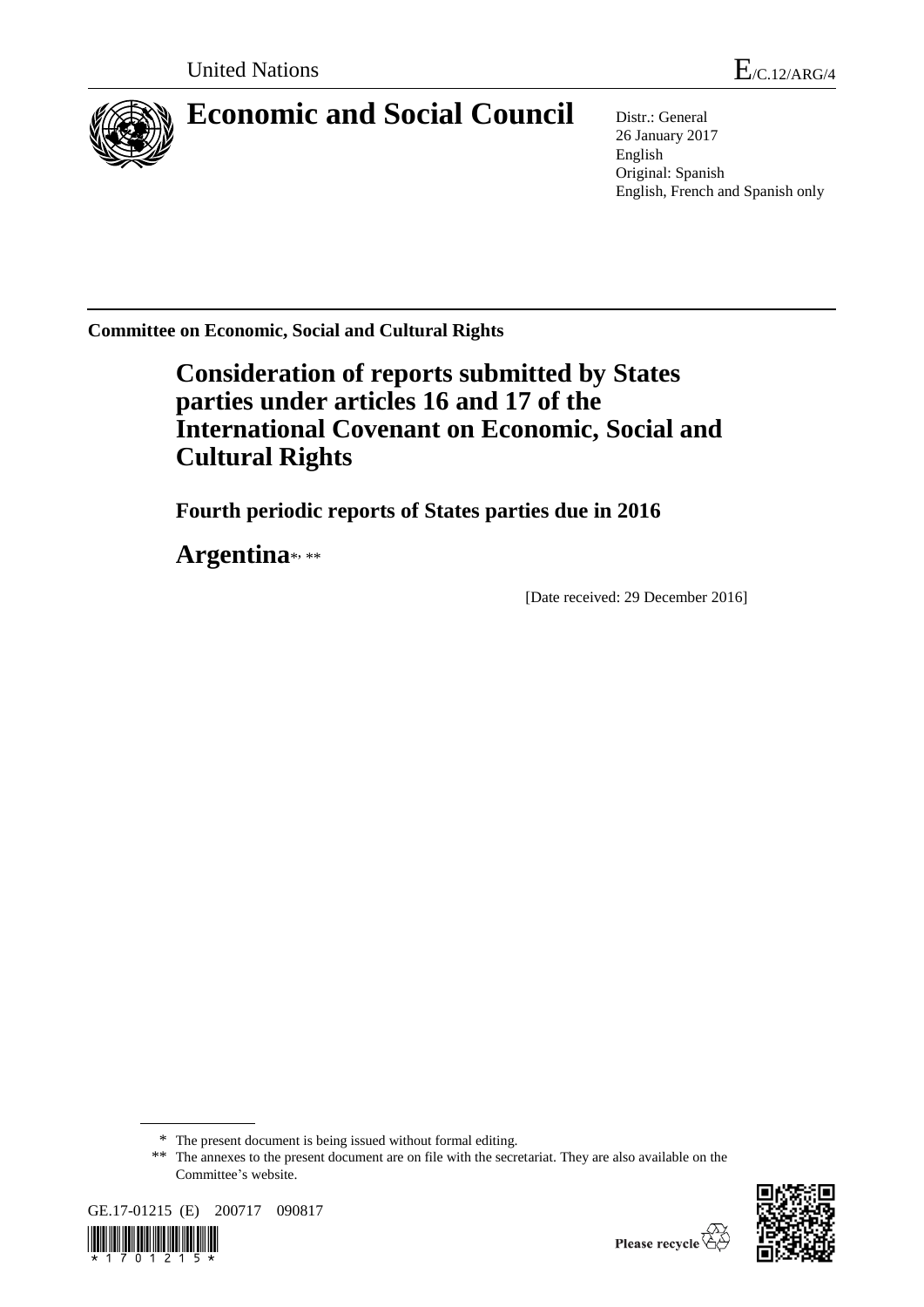# **Paragraph 6**

1. For some time now, case law has tended to recognize the enforceability of economic, social and cultural rights and the need for the State to take positive measures to protect such rights pending the adoption of public policies. In this regard, human rights play an important role in guiding judicial decisions through their application by federal and provincial courts both directly, when explicit reference is made to treaty rules that protect economic, social and cultural rights, and as a complement to existing constitutional norms.

2. Specialized pages on national jurisprudence are available for consultation on websites such as those of the Argentine Judicial Information System (www.saij.gob.ar) and/or the Supreme Court (www.csjn.gov.ar). In addition, examples are given below of some judgments that explicitly invoke rights consistently recognized by the International Covenant on Economic, Social and Cultural Rights.

# **The right to food**

3. In this regard, the Supreme Court in "*Rodríguez, Karina Verónica v. the State et al. on a petition for amparo*" (2006) concluded that no violation had been committed by the State in respect of the neglect alleged by the plaintiff and her minor children since Act No. 25,724 establishing the National Nutrition and Food Programme, cited by Rodríguez, delegated the execution of the programme to the head of each province and indicated specific actions to be carried out by the municipalities. The Court found that, among other duties, the provinces were responsible for promoting food supply policies at a local level in order to ensure access for the entire population, especially vulnerable groups, and for promoting the creation of regional provision and purchase centres; while it was the task of the municipalities to enter the programme's beneficiaries in a single register of beneficiaries and to implement a resource distribution network, promoting family mealtimes in accordance with the above-mentioned Act.<sup>1</sup>

# **The right to form trade unions**

4. The Supreme Court admitted the application for the reinstatement of a delegate because of the existence of discriminatory conduct by the defendant, motivated by the plaintiff's trade union activity. Article 8 (3) of the International Covenant on Economic, Social and Cultural Rights was cited as the basis for the decision.<sup>2</sup>

5. "The right invoked … to represent the collective interests of municipal workers … is unequivocally recognized by (…) the International Covenant on Economic, Social and Cultural Rights (…), rules with which the legal precept implemented by the original judge is incompatible…". 3

# **Best interests of the child**

6. "In respect of the parents' wish not to provide the child with the vaccines forming part of the national vaccination plan, it should be noted that the Argentine State has made international commitments, aimed at promoting and facilitating the health services required by minors, under article 12 of the International Covenant on Economic, Social and Cultural Rights (…)". 4

<sup>1</sup> http://www.mpd.gov.ar/pdf/publicaciones/jurisprudencia/Jurisprudencia%20Civil.pdf. See page 274 of the work cited.

<sup>2</sup> "*Orlandau Alejandro David v. DABRA S.A on a petition for amparo*". Final judgment No. 18,790, 14 August 2013. CHAMBER IX NATIONAL LABOUR COURT OF APPEAL.

<sup>&</sup>lt;sup>3</sup> Supreme Court of Justice, Association of State Workers on an application for constitutional review, judgments 336: 672.

<sup>4</sup> Supreme Court, N.N. or U.V. on protection and guardianship of persons, judgments 335: 888.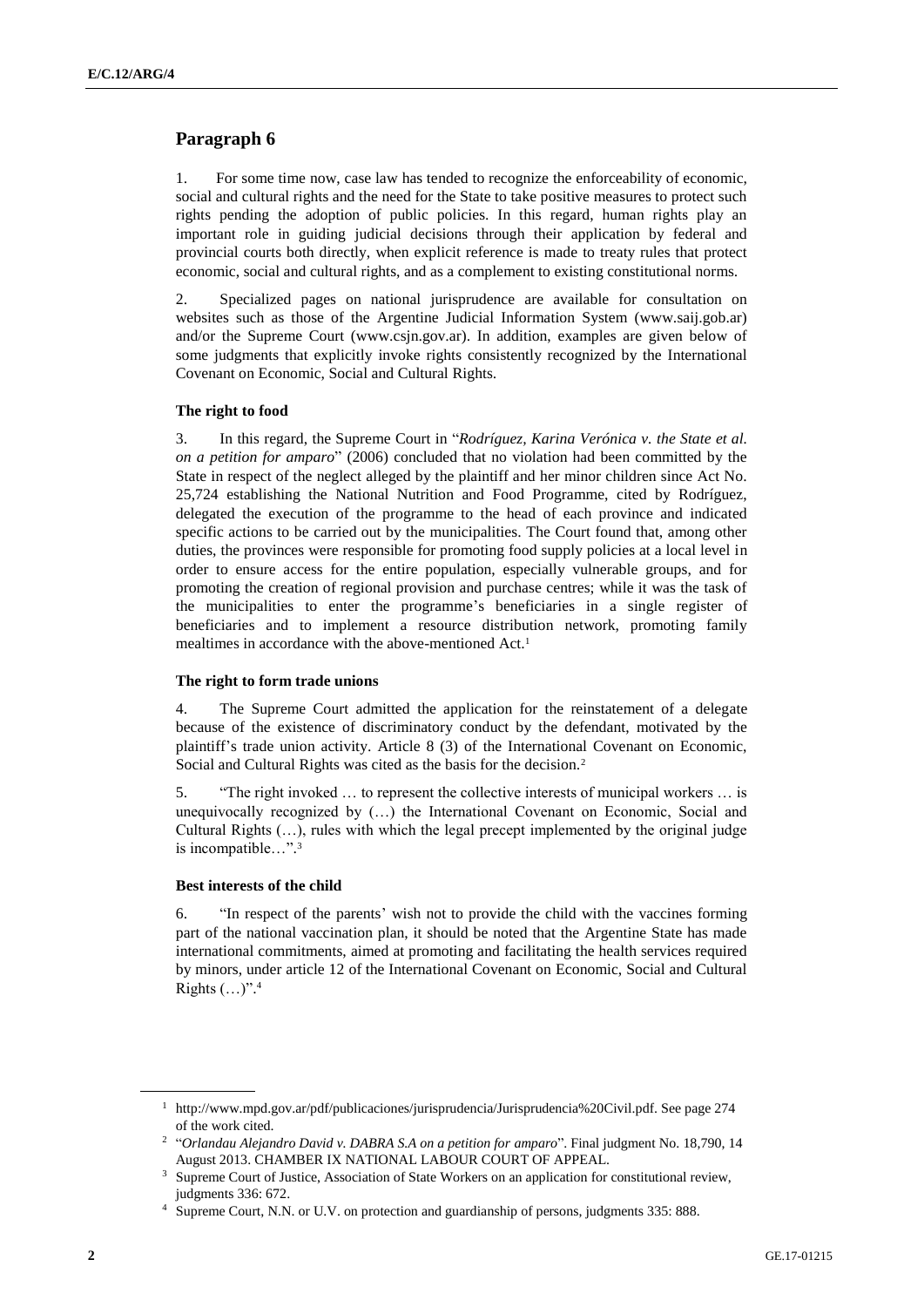7. "Children deserve special protection by virtue of their vulnerability, as expressly or implicitly recognized in countless international instruments (International Covenant on Economic, Social and Cultural Rights, art. 10)". 5

## **Protection of the family**

8. A cohabiting partner who had filed a claim was deemed to have the right to claim compensation for moral damage on the death of her partner, in accordance with article 10 of the International Covenant on Economic, Social and Cultural Rights.<sup>6</sup>

9. The petition for *amparo* was granted in the case of a naturalized Argentine citizen, with permanent residence status in the country, who had been denied access to the child family allowance. The Court stressed that States should adopt special protective measures for children and adolescents, citing article 10 (3) of the International Covenant on Economic, Social and Cultural Rights.<sup>7</sup> See the reply to the recommendation in paragraph 20 on the coverage of the universal child allowance.

### **Right to health**

10. "From a legislative standpoint, the right to health is recognized in international treaties with constitutional status (art. 75 (22)), including article 12 (c) of the International Covenant on Economic, Social and Cultural Rights (…)". 8

11. " … represents a violation of the right to health, which is protected by treaties with constitutional status (…) art. 10 (2) of the International Covenant on Economic, Social and Cultural Rights (…).<sup>9</sup>

12. "The International Covenant on Economic, Social and Cultural Rights recognizes the right of all persons to enjoy the highest attainable standard of physical and mental health and the duty of States parties to enable that right to be exercised ... (art. (12)".<sup>10</sup>

13. "The International Covenant on Economic, Social and Cultural Rights recognizes the right of all persons to the enjoyment of the highest attainable standard of physical and mental health and the duty of States parties to ensure the realization of that right. Among the measures that should be adopted to guarantee that right is the creation of conditions which would assure to all medical service and medical attention in the event of sickness (art. 12 (d) of the International Covenant on Economic, Social and Cultural Rights)". 11

# **Right to education**

14. "The continued existence of provincial legislation that severely affects the legal system established by the State for the purpose of creating a permanent education system might cause the State to be held responsible for violating obligations under international treaties, since, under those treaties, it is States that have the power to guarantee the right to education (arts. 13 (2) of the Covenant)". 12

15. "The right to education is enshrined in […] article 13 of the International Covenant on Economic, Social and Cultural Rights …"; "The right to equality of educational opportunity derives in particular from […] the International Covenant on Economic, Social and Cultural Rights (art. 13) […]". 13

<sup>5</sup> Supreme Court, *S.,V. v. M.,D.A. on precautionary measures*, judgments 324: 975.

<sup>6</sup> "*Umaña Navarro Carmen v. M y G CONSTRUCCIONES S.R.L. on compensation for death*". Final Judgment No. 73,845 of 15/2/2013. Chamber V, National Labour Court of Appeal.

<sup>7</sup> Federal Court of Appeal of Comodoro Rivadavia, "*Sugilio Araujo, Teresa v. ANSES UDAI Rio Gallegos* on *Amparo* Act No. 16,986", Case file No. 8297/2015.

<sup>8</sup> Supreme Court, *María Flavia Judith v. institute of social work of the province of Entre Ríos*: Judgments 330:4647.

<sup>9</sup> *T.,S. v. Government of the City of Buenos Aires* on a petition for *amparo*. 3245.

<sup>10</sup> Campodónico de Beviacqua, Ana Carina Judgments 323:3229.

<sup>11</sup> *A.K.V. v. OSPE* on *Amparo* Act No. 16,986, of the Federal Court of La Plata Chamber I.

<sup>12</sup> Ferrer Leonard, Josefina and other Judgments 326:2637.

<sup>&</sup>lt;sup>13</sup> González de Delgado, Cristina et al. v. the National University of Córdoba. Judgments 323:2659.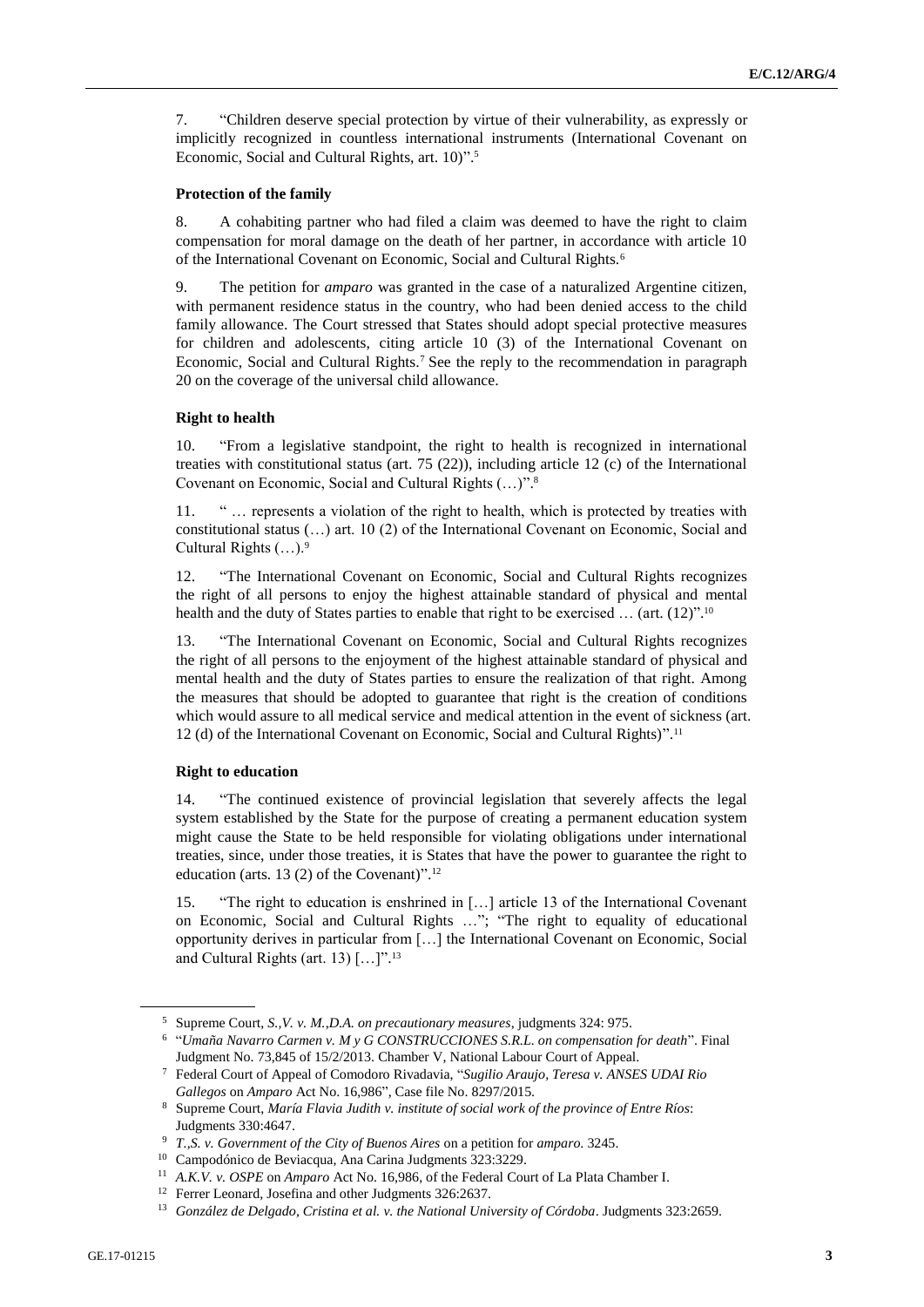## **Right to work and work-related risks**

16. "The provision contained in article 32 (1) of Decree-Law No. 9020/78 concerns the right to work enshrined in article 14 of the Constitution and in international conventions … in particular … article 6 of the International Covenant on Economic, Social and Cultural Rights." 14

17. "The Constitution broadly recognizes the irrevocable and comprehensive right to social security benefits (article 14 bis) and that right is similarly acknowledged by human rights treaties granted constitutional status under article 75 (22) […] including the International Covenant on Economic, Social and Cultural Rights).<sup>15</sup>

# **Right to housing**

18. "In accordance with the provisions of the International Covenant on Economic, Social and Cultural Rights, the State must progressively and insofar as its effective capacities and economic constraints allow make every possible effort to achieve the full realization of the right to decent housing for all its inhabitants".<sup>16</sup>

# **Right to a healthy environment**

19. "The right to a healthy environment is enshrined in international treaties with constitutional status […]. The relevant provision is accordingly to be found in article 12 of the Covenant on Economic, Social and Cultural Rights, adopted by resolution 2200 of the General Assembly of the United Nations on 19 December 1966". 17

20. In July 2004, a group of neighbours residing in the Matanza-Riachuelo basin filed a complaint with the Supreme Court against the State, the province of Buenos Aires, the Autonomous City of Buenos Aires and 44 companies to obtain compensation for damages resulting from the pollution of the basin and to demand that the pollution stop and the environment be restored. The Supreme Court stated that the purpose of the action plan should be to improve the inhabitants' quality of life and required specific sanitation programmes to be adopted to meet the needs of the basin's population, leaving open the possibility of promoting the human rights issue subsequently.<sup>18</sup>

# **Paragraph 7**

21. On 30 August 2016, the bicameral committee on the Ombudsman's Office was established, following the designation of its representatives by the National Congress (seven from the Senate and seven from the Chamber of Deputies).<sup>19</sup>

22. Several bills to amend the process for electing the Ombudsman have been drafted but have not yet been considered.<sup>20</sup>

23. Recently, the Supreme Court ruled on the irregular situation in which the Ombudsman's Office finds itself, "a circumstance that adversely affects access by an indeterminate number of users". 21

<sup>19</sup> Its members are listed on the following website: www.senado.gov.ar/parlamentario/comisiones/info/103.

<sup>14</sup> *Franco, Blanca Teodora v. Province of Buenos Aires* Judgments 325:2968.

<sup>15</sup> *Manauta, Juan J et al. v. the Embassy of the Russian Federation*. Judgments 322:2926.

<sup>16</sup> *Q.C., S.Y. v. the Government of the City of Buenos Aires* (Supreme Court of Justice, 24 April 2012). <sup>17</sup> C.A C.A. and T of the Autonomous City of Buenos Aires, Chamber 1, Argentine System of Judicial Information Technology: FA06370040.

<sup>18</sup> *Mendoza Beatriz Silva et al. v. the State et al.* on damages (damages for pollution of the Matanza-Riachuelo River). Case file M. 1569. XL.

<sup>20</sup> Case files 1295-D-2016: 2950-D-2015; 3815/15; 832/15.

<sup>21</sup> Case FLP 8399/2916 "*Centre for the Promotion of Equality and Solidarity et al. v. the Ministry of Energy and Mining*" on a petition for collective *amparo* proceedings.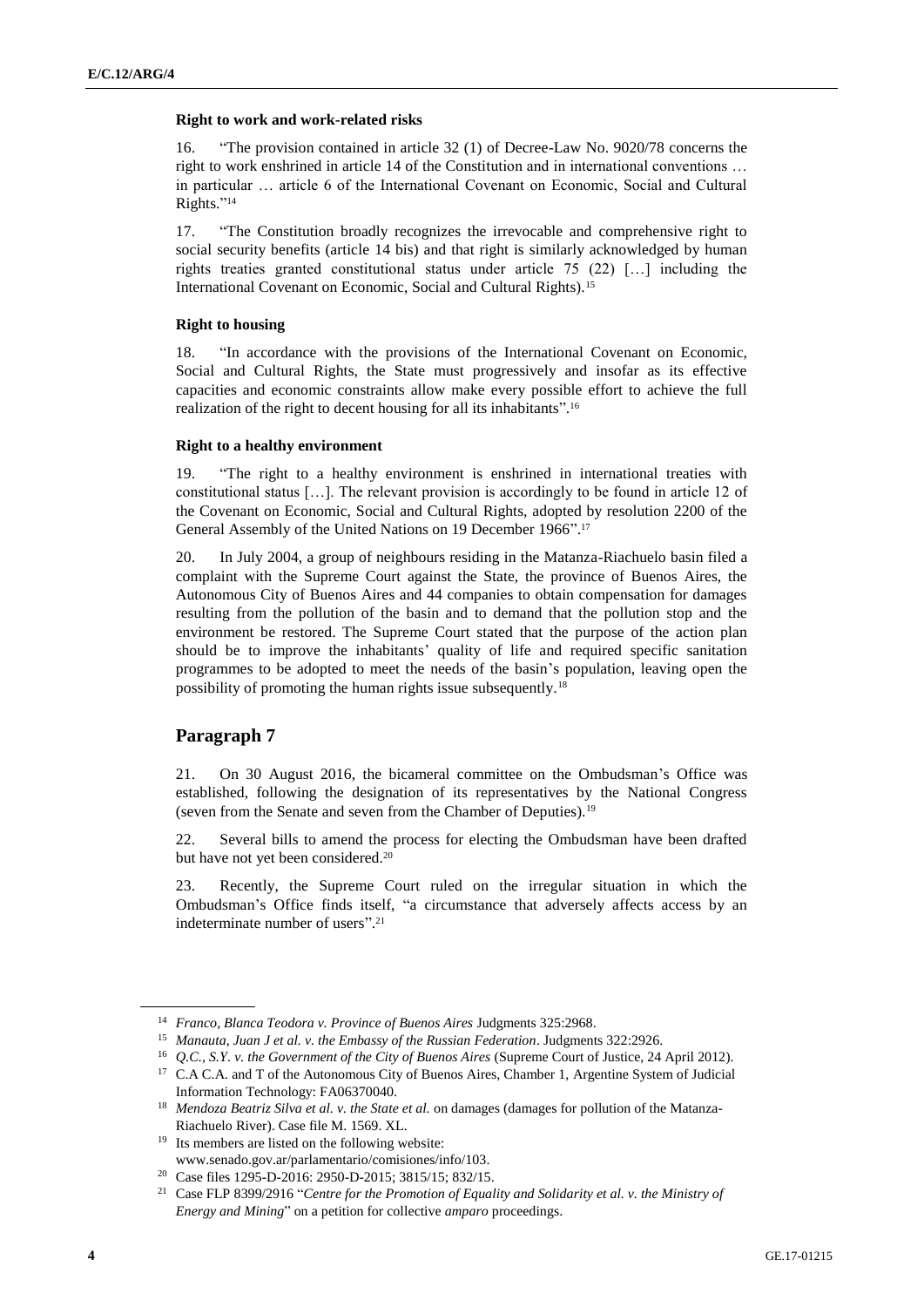# **Paragraph 8**

24. Since 1994, the Constitution has explicitly recognized the right of indigenous communities to possess and own the lands they traditionally occupy and such other lands as are suitable and sufficient for human development.

25. The purpose of Act No. 26160 of 2006 and its extensions is to enable the lands traditionally owned by indigenous communities to be demarcated by the National Indigenous Communities Land Survey Programme implemented by the National Institute of Indigenous Affairs (INAI).

26. In early 2016, a significant amendment was made in respect of the National Institute of Indigenous Affairs, which, pursuant to Decree No. 12/2016, was transferred from the Ministry of Social Development to the Office of Human Rights and Cultural Pluralism.

27. This change was based on the understanding that indigenous affairs must be approached in a comprehensive manner that upholds human rights and considers members of indigenous communities to be persons with full legal personality and not as objects to be protected. Furthermore, given that there are 1,368 recognized indigenous communities, it is necessary for national and provincial bodies to work together to outline and implement long-term policies.

28. According to data provided by the National Indigenous Communities Land Survey Programme, the status of land surveys as of May 2016 is as follows:

- Provinces with surveys currently under way: Chaco and Río Negro;
- Provinces with specific agreements recently established: Jujuy and Salta;
- Provinces that will continue to carry out land surveys: Buenos Aires (Mapuche people), Chubut, Formosa, Misiones, Neuquén and Santiago del Estero;
- Provinces that will initiate land surveys: Corrientes, San Luis and La Rioja;
- Provinces with completed surveys according to the communities identified in the initial list: Buenos Aires (Toba, Guarani, Mocovi and Kolla peoples), Catamarca, Córdoba, Entre Ríos, La Pampa, Mendoza, San Juan, Santa Cruz, Santa Fe, Tierra del Fuego and Tucumán.

In short, the land survey situation at a national level is as follows:

| Number of communities identified | Number of communities | Percentage of communities |
|----------------------------------|-----------------------|---------------------------|
| in the initial list              | surveyed              | surveyed                  |
| 950                              | 702                   | 74%                       |

29. As for the state of progress of the landownership and titling register, the number of hectares surveyed has risen to 2,983,259.<sup>22</sup> The lands in question are inhabited by communities of the following peoples: Qom (Toba), Mocovi, Wichi, Mapuche, Mapuche-Tehuelche, Pilaga, Kolla, Guaraní, Huarpe, Mbya Guarani, Omaguaca, Atacama, Diaguita, Ranquel and Selk'nam in the provinces of Buenos Aires, Chaco, Chubut, Formosa, Jujuy, La Pampa, Mendoza, Misiones, Neuquén, Río Negro, Salta, Santa Fe, San Luis, Tierra del Fuego and Tucumán.

30. Provincial programmes for the implementation of communal ownership have also been established. Notable among these is the programme carried out in Jujuy Province in agreement with the National Institute of Indigenous Affairs, ratified by Provincial Act No. 5031, which, by means of title transfer deeds applicable to community titles, has regularized a total of 1,251,498 hectares, subject to the restrictions on ownership provided for in the Constitution. Surveys and georeferencing have been carried out to regularize an area of 482,423 hectares.

 $22$  Data as of July 2015.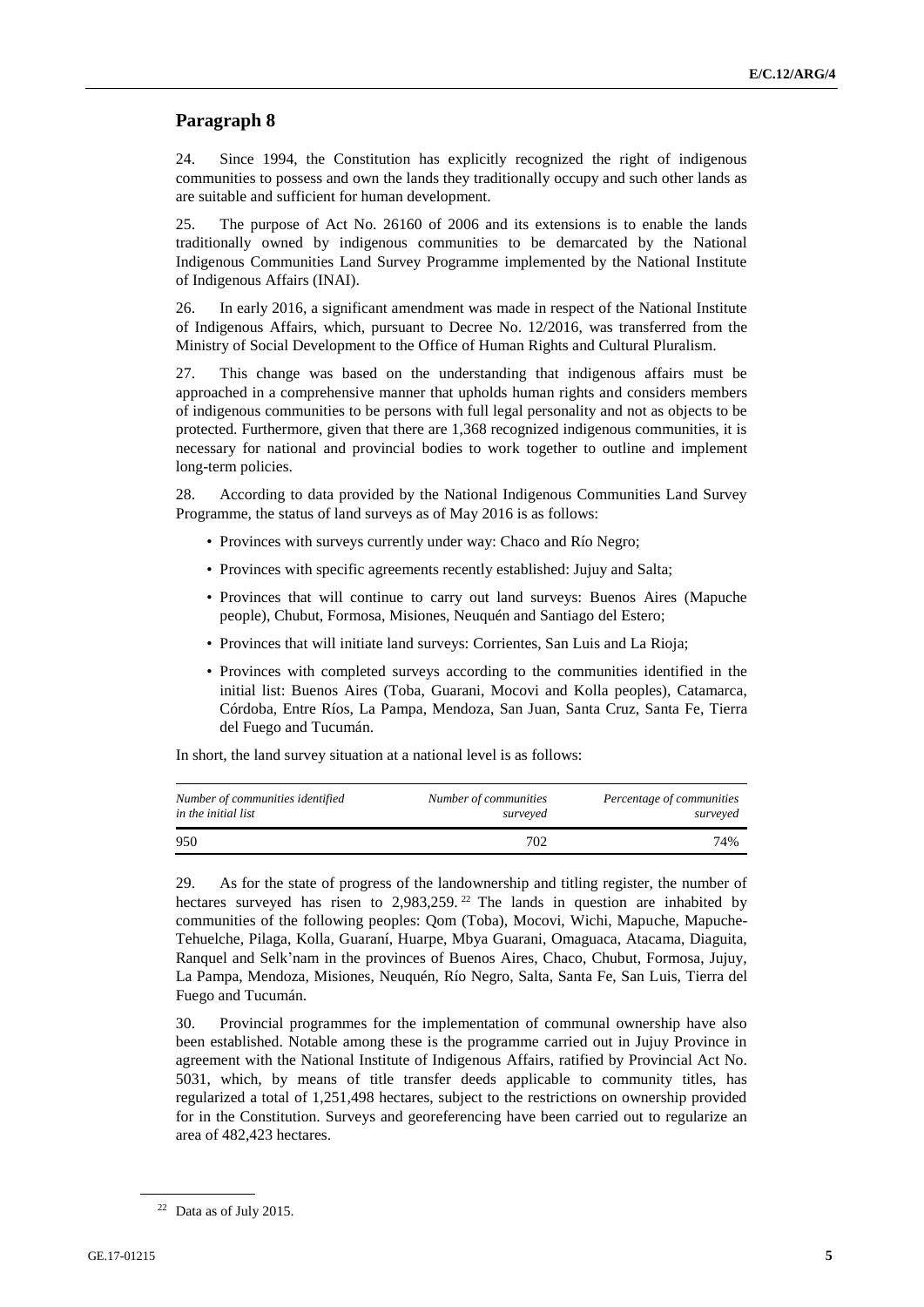31. In addition, lands have been identified by special provincial regulations and national and provincial expropriation bills that are currently being implemented.

32. In this regard, community lands have been identified in the provinces of Catamarca, Chaco, Chubut, Jujuy, Mendoza, Río Negro, Salta and Santa Fe, inhabited by the Mapuche, Kolla, Guarani, Wichi, Mocovi, Qom (Toba), Huarpe, Chorote, Chulupi and Tapiete peoples. The main such lands are:

- The community lands inhabited by the Los Morteritos Indian Community of the Calchaqui Diaguita People (Las Cuevas) and the community of the Kolla Atacameño Antofalla People in Catamarca Province, with a total surface area of 790,012 hectares.
- The Great Reserve of El Impenetrable Mowitob (created by Decree Nos. 480/91 and 1732/96) with a surface area of 306,800 hectares, intended for the three peoples living in Chaco province, which have formed the Mowitob non-governmental association.
- In Mendoza, Provincial Act No. 6920 recognized the ethnic and cultural preexistence of the Huarpe Milcallac people and the expropriation of approximately 700,000 hectares of the department of General Lavalle for the benefit of the Huarpes Milcallac communities, with legal personality recognized by the National Institute of Indigenous Affairs. Under Decree No. 633/2010, progress has been made towards the awarding of 72,647 hectares to the Lagunas del Rosario community.

33. With regard to the granting of titles, it should be pointed out that case No. 12,094, concerning the Lhaka Honhat Association, is pending before the Inter-American Commission on Human Rights.

34. The State and the province of Salta have agreed to relocate and provide titles to several Creole families.

35. In early June 2016, the government of Salta accompanied technicians working on the Programme for Inclusive Rural Development on visits to former fiscal lots in order to further the progress of production projects for Creole families. In that regard, titles were granted in areas of Santa Victoria Este.

36. With regard to the demarcation of territory, an action protocol for enhancing the inspection of wire fencing in the area of former fiscal lots 14 and 55 has been implemented.

37. In addition, the framework cooperation agreement between the Ministry of Indigenous Affairs of Salta and the Ombudsman's Office in the province of Salta has led to progress being made in the provision of legal advice and free legal representation in inheritance proceedings concerning deceased joint rights holders belonging to Creole families, enabling families on low incomes and/or those unable to access public offices to have access to justice.

# **Paragraph 9**

38. Since 2004, the National Institute of Indigenous Affairs has been operating the Community Strengthening Programme, which was created in accordance with Resolution No. 235/04. The programme, which is specifically designed to provide legal assistance and services to indigenous communities and peoples, has already been established in 12 provinces.<sup>23</sup>

39. This programme enabled the National Institute to fund projects and supply communities with the resources to meet the costs of various services (land measurement,

<sup>&</sup>lt;sup>23</sup> Jujuy — Ocloyas people; Salta — Tastil, Wichi, Chorote, Chulupi, Guarani and Diaguita Calchaqui peoples; La Pampa — Huarpe people; Mendoza — Mapuche people; San Juan — Huarpe people; Santiago del Estero — Tonokote, Vilela, Lule Vilela and Sanavirón peoples; Tucumán — Diaguita, Diaguita Calchaqui peoples; Mendoza — Mapuche people; Neuquén — Mapuches; Corrientes — Guarani people; Buenos Aires — Mapuche people.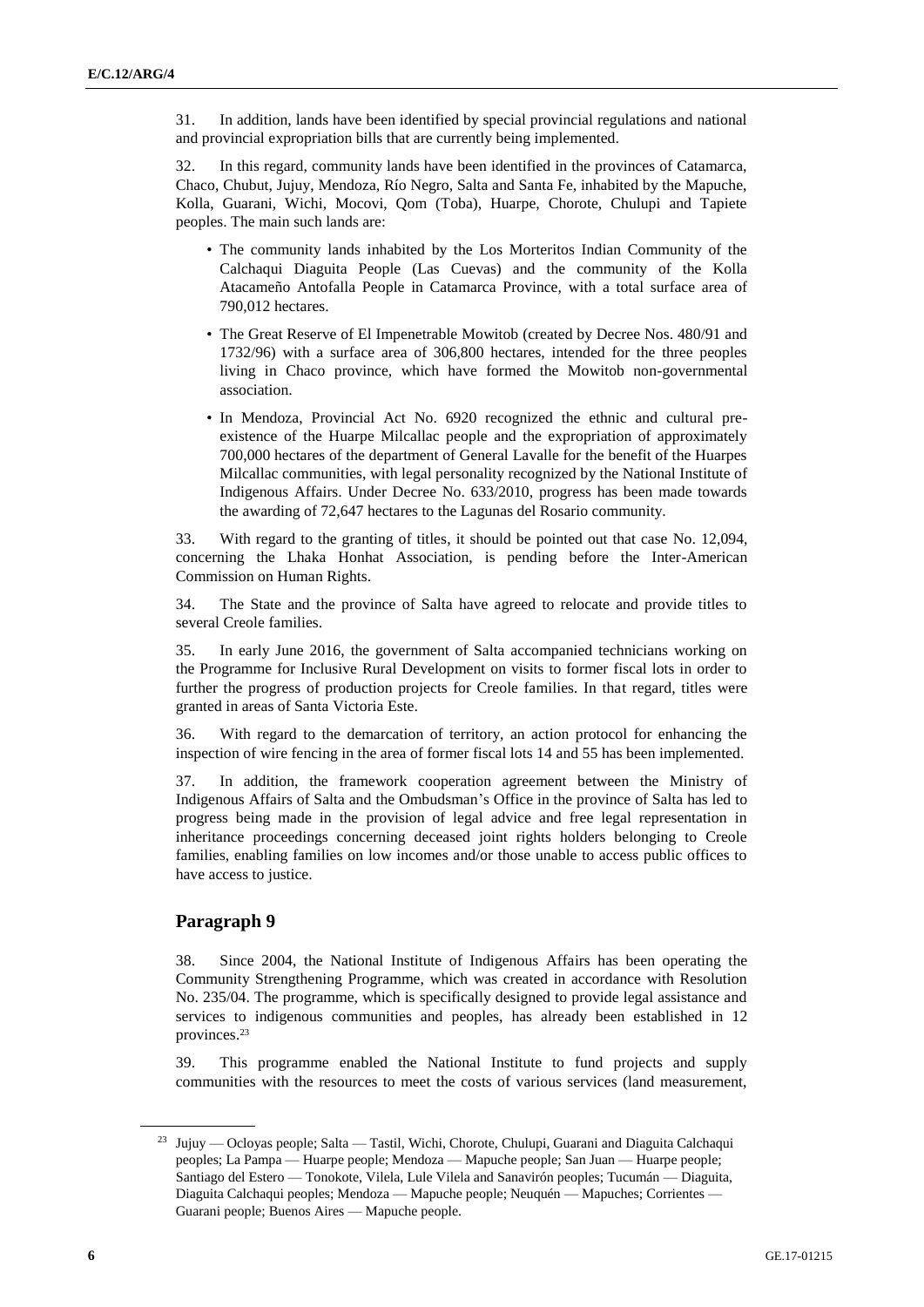fees for lawyers, anthropologists, notaries). In order to publicize its work, the National Institute also supports the holding of community assemblies.

40. In 2016, the Indigenous Peoples' Advisory and Participatory Council,<sup>24</sup> coordinated by the Human Rights and Cultural Pluralism Secretariat, was established to draft State policies.

41. The functions of the Advisory and Participatory Council are: (a) to promote the reform of Act No. 23,302 to bring it into line with international standards; to propose draft regulations on the right to free, prior and informed consultation, in accordance with the provisions of the Indigenous and Tribal Peoples Convention, 1989 (No. 169), and draft regulations on communal indigenous property; (b) to strengthen sociocultural identity and self-governance; (c) to encourage land surveying and management to enable communities to take effective possession of land; (d) to participate in the decision-making process for the implementation of programmes, plans and projects, aimed at the indigenous population, in the areas of education, health, gender, youth, child protection, older persons, the elderly, persons with disabilities and victim support; (e) to promote the redefining of the different areas related to policy on indigenous peoples in the various State bodies; (f) to promote measures for the protection, defence and development of the natural, genetic and biodiversity resources of the territories along with ancestral knowledge and know-how and any other subject that is important to indigenous communities.

42. The first meeting of the National Board of the Advisory and Participatory Council was attended by representatives of indigenous peoples from all parts of the country and authorities of the National Institute of Indigenous Affairs. A working agenda focused on health, intercultural education, communal ownership of land, infrastructure and increased public awareness was drawn up.

43. The province of Jujuy may be cited as an example of community participation in administrative processes relating to mining: under Decree No. 5772/2010, communities are granted three opportunities to take part in the application process for mining projects prior to the approval of the environmental impact report. The communities concerned are those holding titles to their land or whose georeferenced or surveyed applications are pending, and those identified by the Human Rights Secretariat of Jujuy as having territory within the project area.

44. As already reported to other committees,<sup>25</sup> the proceedings initiated before the Inter-American Commission on Human Rights (MC 404/2010), involving the Potae Napocna Navogh (The Spring) community of the Qom (Toba) people of Formosa province, may be cited as an example of good practices undertaken between communities and the State.

45. As a result of meetings held between the parties, a protocol for security and police forces operating in the jurisdiction of the community, which defines the roles of the Gendarmería Nacional and the provincial police, has been drawn up.

46. On 18 December 2012, the Supreme Court ruled on the Salinas Grandes case, in a judgment attached as annex 1, rejecting the petition for *amparo* filed against the province of Jujuy.<sup>26</sup> The decision of the Supreme Court, validating the precautions taken by the State, dismissed the notion that the actions taken might give rise to damage to the environment and ecosystems of the region.

# **Paragraph 10**

47. Act No. 26,331 constitutes the legislative framework for implementing public policies on the preservation of native forest heritage with a view to ensuring that forests are transformed into a contributing factor in the strategic development of peasant and

<sup>24</sup> Decree No. 672/2016.

<sup>&</sup>lt;sup>25</sup> International Covenant on Civil and Political Rights, fifth periodic report of Argentina, submitted in July 2015.

<sup>26</sup> Supreme Court of Tres Pozos Salinas Grandes.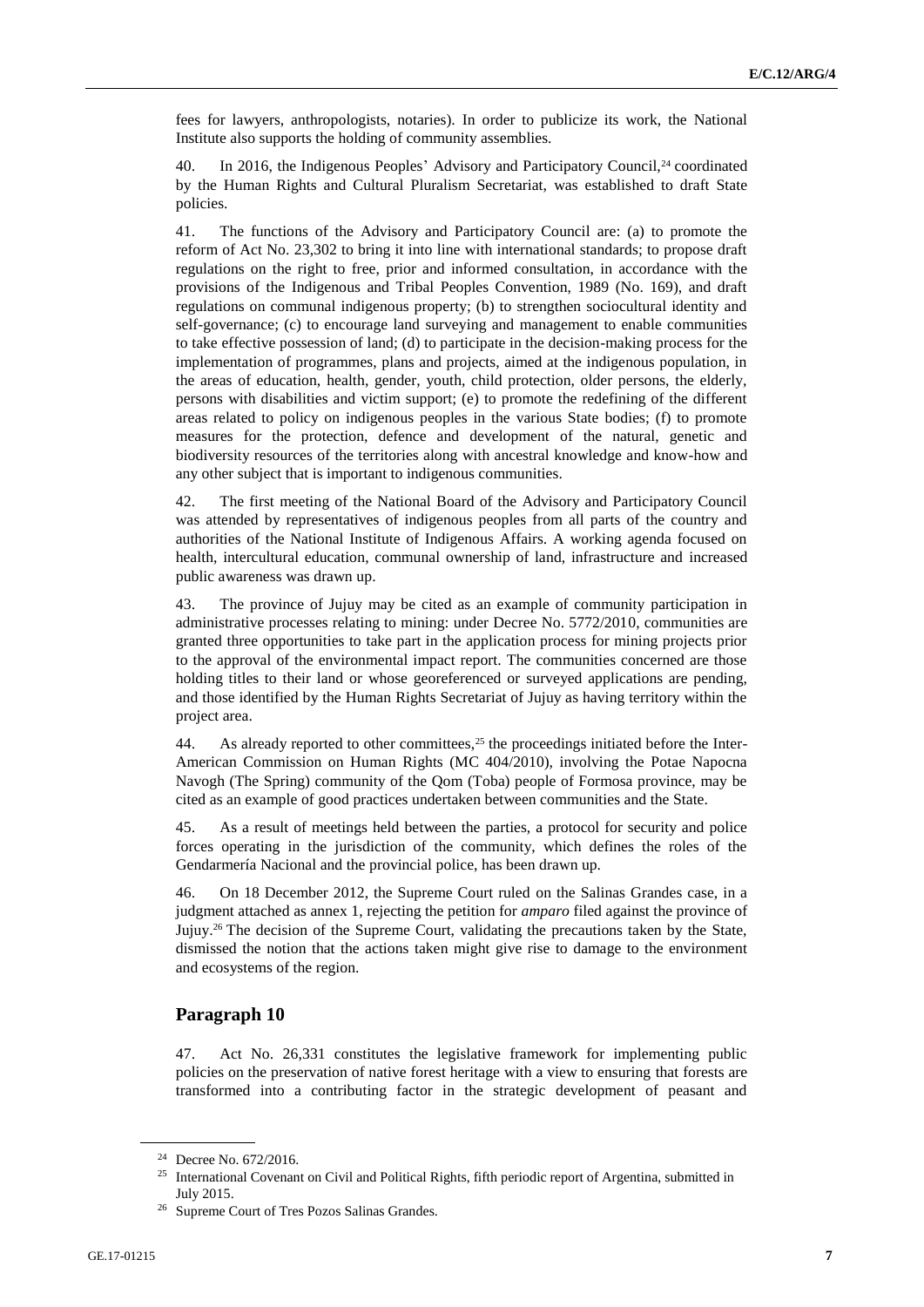indigenous rural communities with strong cultural and material ties to their operational dynamics.

48. The Ministry of the Environment and Sustainable Development funds plans, provides technical support to the local authorities and runs the model forest programme and the native forest and community project. The purpose of these actions is to improve forest management and increase the access of small-scale producers, including indigenous peoples, to markets and basic services in selected provinces in the north of the country.

49. Without prejudice to the additional information submitted as annex 2, a short summary is provided below.<sup>27</sup>

|                     | No. of plans |      |              |              |                                   |      |                |       |                                |
|---------------------|--------------|------|--------------|--------------|-----------------------------------|------|----------------|-------|--------------------------------|
|                     |              |      |              |              | With communities as rights holder |      |                |       |                                |
| Province            | 2010         | 2011 | 2012         | 2013         | 2014                              | 2015 | 2016           | Total | Total No. of rights<br>holders |
| Neuquén             |              |      |              | 16           | $\mathbf{1}$                      | 2    | $\overline{4}$ | 23    | 104                            |
| Salta               | $\mathbf{1}$ | 6    | 10           | 1            |                                   | 2    |                | 20    | 535                            |
| Santiago del Estero |              |      |              |              | 3                                 | 3    | $\overline{4}$ | 10    | 597                            |
| Chubut              |              | 1    | $\mathbf{1}$ | $\mathbf{1}$ | 1                                 |      |                | 4     | 279                            |
| Chaco               |              |      |              | 3            |                                   |      |                | 3     | 1 0 4 0                        |
| Tucumán             |              | 1    | 1            |              | 1                                 |      |                | 3     | 120                            |
| Río Negro           |              | 1    | 1            |              |                                   |      |                | 2     | 161                            |
| Catamarca           |              |      |              |              | 1                                 |      |                | 1     | 133                            |
| Jujuy               |              |      |              | 1            |                                   |      |                | 1     | 83                             |
| Mendoza             | 1            |      |              |              |                                   |      |                | 1     | 57                             |
| Total per year      | 2            | 9    | 13           | 22           | 7                                 | 7    | 8              | 68    | 3 1 0 9                        |

# **Funding plans**

50. The table shows the number of plans for which indigenous communities are rights holders. This is an indicator of how the implementation of Act No. 26,331 enables such communities to settle on a permanent basis.

#### **Intervention through social participation**

51. Technical support was provided to the local implementing authorities to help them convene all the social actors involved in drawing up native forest planning policy and the management, exploitation and conservation plans provided for in Act No. 26,331.

52. With regard to the effective participation of indigenous communities, the report cited above identifies various activities (training, planting, parasite elimination, etc.) carried out in conjunction with the Wichi communities of the province of Formosa, the Mbya community in the province of Misiones and the Mapuche communities in the province of Chubut.

# **Native Forest and Community Project**

53. The project involves the comprehensive management of support to Creole communities and indigenous peoples. In the case of indigenous communities, a free, prior and informed consultation, lasting five years, is undertaken in territories where work is to be carried out. The project represents an innovation in the field of planning in that it promotes the communal and participatory management of territories and enhances access to natural resources. It is planned to identify some 80 comprehensive community plans by 2016.

 $27$  Annex 2 is identified as the forest directorate technical report.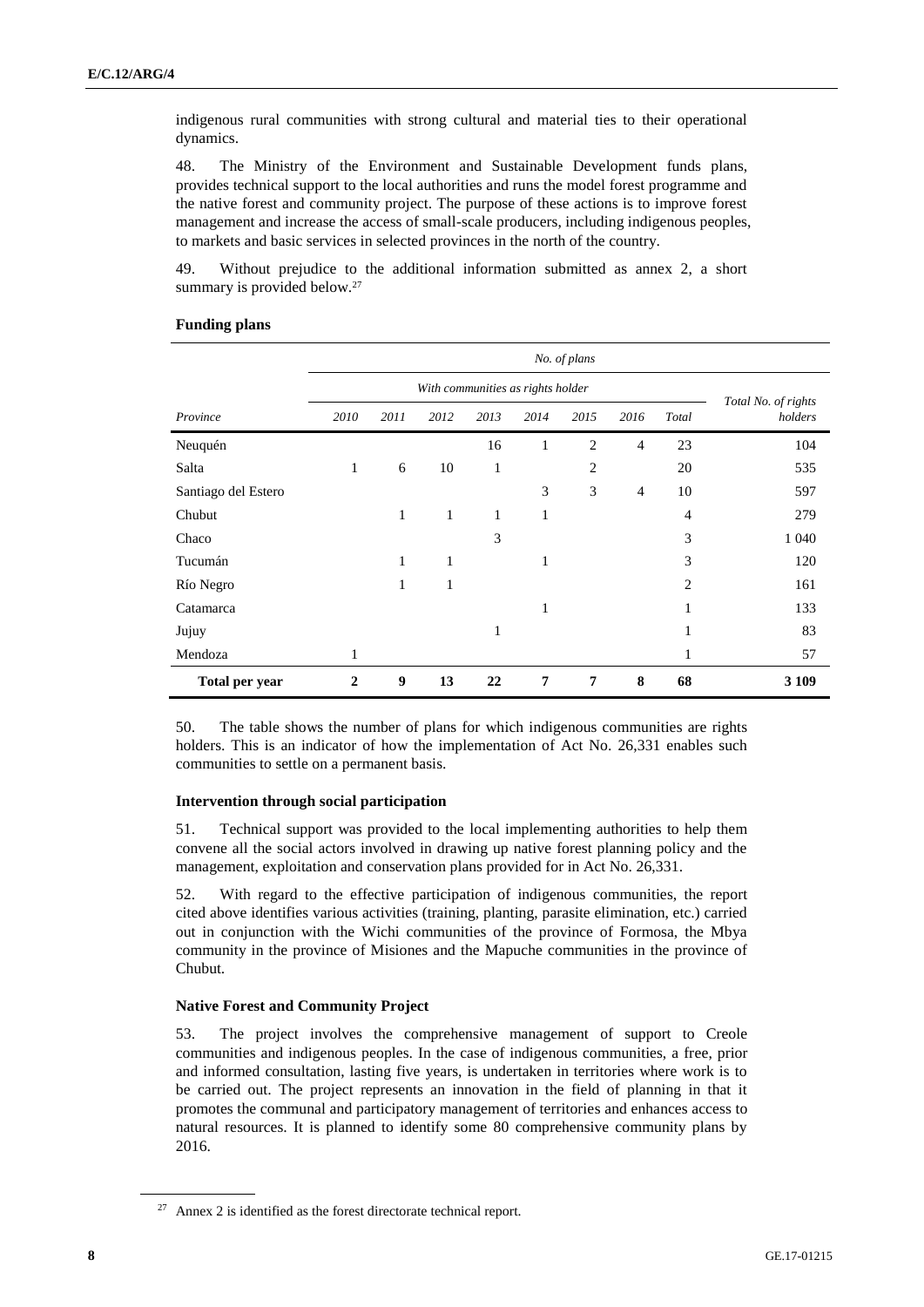54. This project is expected to reach approximately 150,000 direct beneficiaries. The main groups that make up the target population include the owners of small and mediumsized forests and certain communities, mainly of indigenous and Creole origin.

55. Over three quarters of those who will benefit from the project are indigenous peoples belonging to nine different groups, including the Qom, Wichi, Mocoy, Vilela, Mbya Guarani, Ava Guarani, Tupi Guarani and Kolla peoples.

56. Plans are in place to establish a national consultation committee comprising a number of organizations linked to rural and sectoral development and funded jointly by the International Bank for Reconstruction and Development and the State.

57. In 2015, indigenous peoples in the provinces of Chaco, Salta, Jujuy, Santiago del Estero and Misiones were consulted about the comprehensive framework of the project. An information-sharing and consultation process aimed at indigenous peoples concerning the potential benefits of the instruments provided for in Act No. 26,331 was also carried out. This process was conducted in line with the policies defined by the State through Act No. 24,071 (ILO Indigenous and Tribal Peoples Convention of 1989 (No. 169)) and the methodology set out in the World Bank's Operational Policy 4.10 on Indigenous Peoples.

58. With regard to the concern expressed by the Committee on Economic, Social and Cultural Rights over the increased use of pesticide, deforestation and the enjoyment of rights guaranteed under the Covenant, note should be taken of the adoption on 1 September 2016 of Act No. 27,270 approving the Paris Agreement of December 2015, aimed at strengthening the global response to the threat of climate change in the context of sustainable development and efforts to eradicate poverty.

# **Paragraphs 11 and 12**

59. Decree No. 55/2016 declared the National Statistical System and its governing body, the National Institute of Statistics and Censuses, to be in a state of administrative emergency, up to 31 December 2016.

60. The data produced from January 2007 to December 2015 must be treated with caution as relevant investigations have been ordered to restore the regularity of procedures for data collection and processing, the development of indicators, data dissemination and the renewed provision of reliable statistical information.

61. Results relating to various aspects of the economic, social and environmental situation and the specific situations of different groups can be consulted in accordance with the release schedule published on www.indecgov.ar.

62. In June 2016, publication of the consumer price index (IPC — Greater Buenos Aires) for May 2016 was restored.

63. With regard to the Permanent Household Survey designed to determine the sociodemographic and socioeconomic characteristics of the population, the National Institute of Statistics and Censuses is optimizing its methodological processes with a view to resuming the four quarterly operations corresponding to each annual period. In that regard, the data on poverty and extreme poverty in 31 urban areas, for the second quarter of 2016, was submitted on 28 September 2016. The full report is attached as annex 10.<sup>28</sup>

64. The above-mentioned publication of official indices coincided with the technical inspection carried out by the International Monetary Fund, which considered that positive steps had been taken towards restructuring the National Institute of Statistics and Censuses.

65. As it has a direct bearing on this issue, mention should be made of the fact that Act No. 27.275 on access to public information was adopted in September 2016. This Act introduces active transparency obligations, under which each sector of the State is obliged to publish accessible, free and up-to-date information on budget execution, contracting activities and sworn statements by its officials, among other data.

<sup>&</sup>lt;sup>28</sup> Annex 10 is identified as the EPH (Permanent Household Survey) report, 2nd quarter, 2016.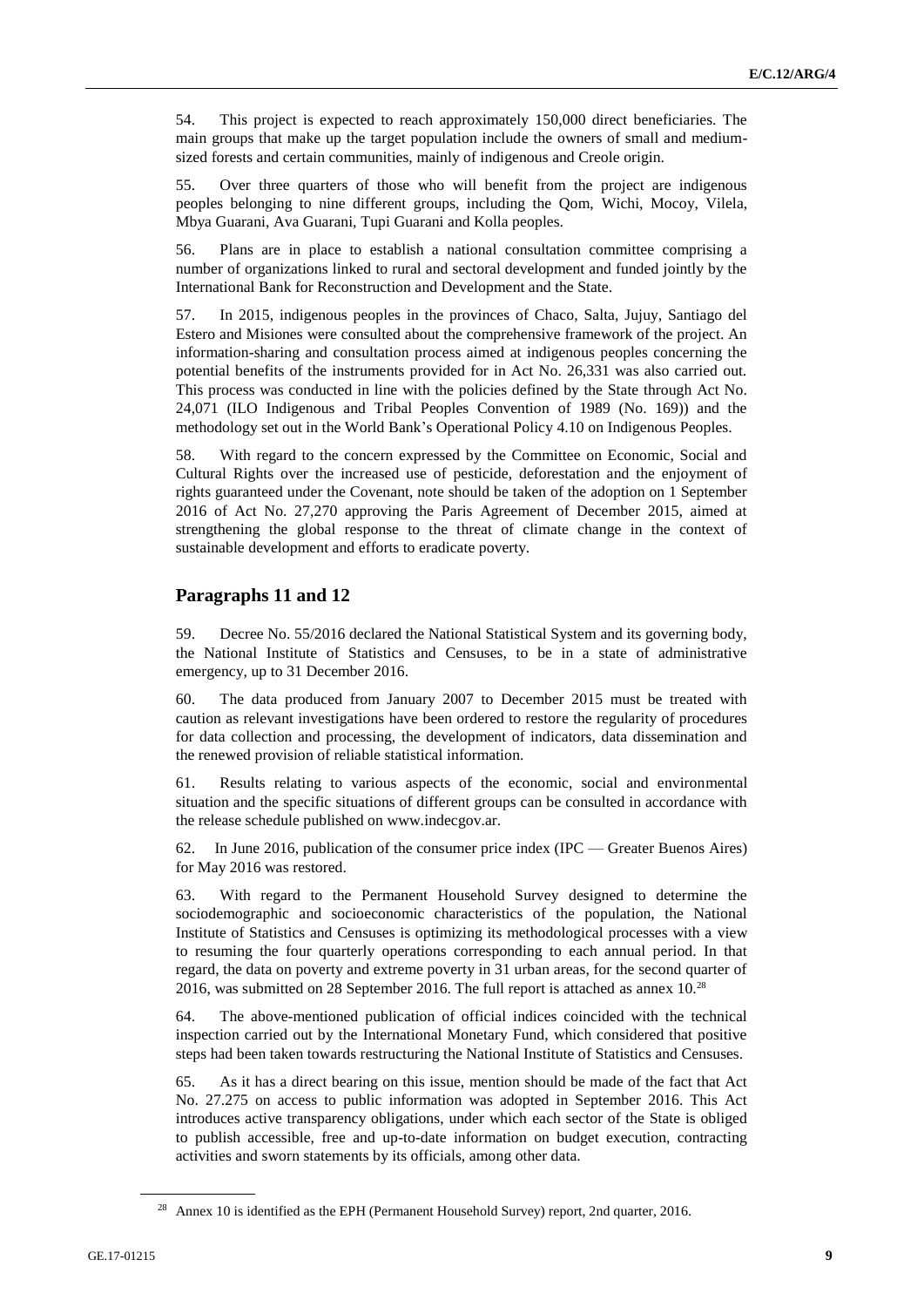# **Paragraph 13**

66. All citizens without distinction have access to the legal instruments for protection of the fundamental rights provided for in the Constitution and in international human rights treaties and instruments, starting with the right to freedom of assembly and association, which constitutes the normal condition for the exercise of other rights and without which human rights defenders would face a state of generalized violence and insecurity.

67. With regard to the disproportionate use of force by the security forces, the National Directorate for Monitoring the Integrity of the Police and Security Forces was established within the Ministry of Security in accordance with administrative decision No. 421/2016 of 6 May 2016. The main aim of this directorate is to reduce, to the extent possible, the degree of arbitrariness in the rational use of force by the police and security forces and to strengthen the monitoring of possible acts of institutional violence both within the force and against the population.

68. Its primary responsibilities concern: (1) Issues related to the transparency, legality and professionalism of the security forces; (2) Recording of complaints; (3) Compliance with the civil service ethics code, the protocols and regulations of the police and security forces, and national and international regulations aimed at ensuring the transparency and professionalism of the police and security forces; (4) Managing the complaints made in respect of actions taken by the police and security forces; (5) Receiving complaints related to acts that may constitute unlawful behaviour; (6) Designing and developing operational standards and protocols for the police and security forces, relating to integrity and ethical conduct; (7) Coordinating cooperation and exchange programmes with national and international agencies relating to the transparency and professionalism of the police and security forces; (8) Implementing the recommendations made by the anti-corruption office.

69. The directorate for monitoring cases of institutional violence and crimes of federal concern also operates within the Ministry of Security. Its main functions are: (1) To advise on the comprehensive handling of judicial investigations into cases of institutional violence concerning members of the police and security forces; (2) To collaborate on projects intended to regulate the use of force in accordance with international standards; (3) To analyse information on cases and/or investigations of federal concern and work on the issue in conjunction with the judiciary and government ministries; (4) To cooperate on cases involving acts of institutional violence carried out by the police and security forces; (5) To monitor court cases in which members of the police and security forces are being investigated; (6) To systematize information relating to cases of institutional violence; (7) To develop operating standards for the police and security forces in respect of international rules on the use of force.

# **Paragraph 14**

# **Legislative developments**

70. The third periodic report of Argentina  $(E/C.12/ARG/3)^{29}$  having referred to reports submitted to other committees, what follows is a summary of the laws adopted in the area of gender equality, economic empowerment and access to employment:

• Act No. 26.485: Comprehensive protection to prevent, punish and eradicate acts of violence against women within the scope of interpersonal relationships. (See regulations in annex 3).<sup>30</sup>

This Act, promulgated on 1 April 2009, aims to promote and ensure (a) the elimination of discrimination between women and men in all spheres of life; (b) the right of women to live a life free from violence; (c) conditions serving to highlight, prevent, punish and eradicate all forms of discrimination and violence against

<sup>&</sup>lt;sup>29</sup> http://tbinternet.ohchr.org/\_layouts/treatybodyexternal/Download.aspx?symbolno= E%2fC.12%2fARG%2f3&Lang=en.

<sup>30</sup> Annex 3 is identified as the regulations for Act No. 26.485.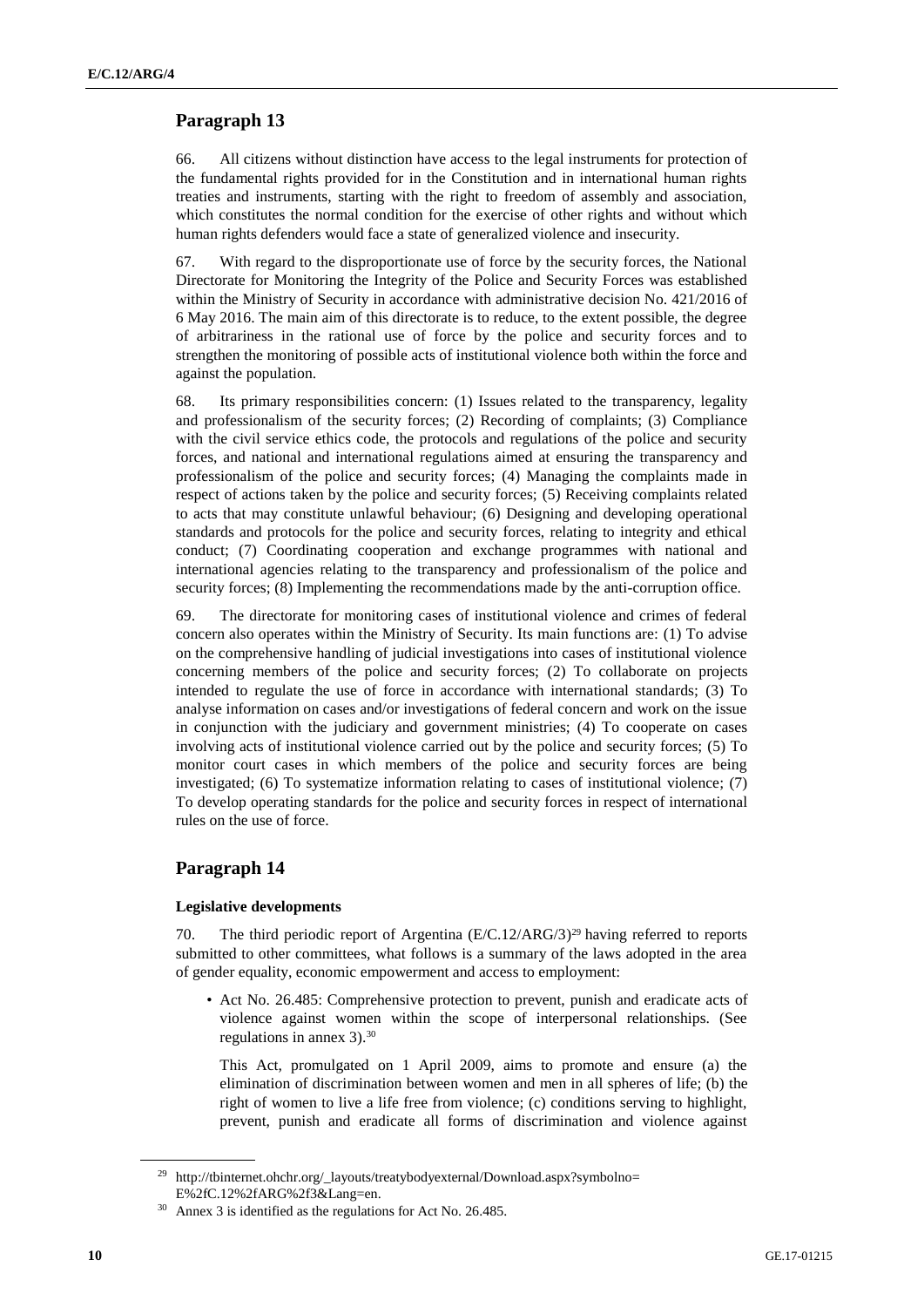women; (d) the development of inter-institutional public policies on violence against women; (e) the elimination of sociocultural patterns that promote and sustain gender inequality and power relations that adversely affect women; (f) access to justice for women subject to violence; (g) comprehensive support for women subject to violence through the public and private provision of programme activities for women and/or specialized services for combating violence.

• Act No. 26.727: Agricultural employment regime (see the regulations in annex  $4$ )<sup>31</sup>

This Act was promulgated on 27 December 2011. With particular reference to female workers and the need to balance family and employment responsibilities, the law grants maternity leave, including to temporary female staff, under the Employment Contract Act, and provides for thirty (30) consecutive days of paid paternity leave, which can be taken by the employee in an uninterrupted manner from forty-five (45) days prior to the expected delivery date to within twelve (12) months following the birth.

The Act establishes the National Agricultural Labour Commission, a tripartite body that operates within the Ministry of Labour, Employment and Social Security and is responsible for providing the technical and administrative support required to apply the law. The Act provides that agricultural holdings must include places where workers' children can be cared for and kept safe.

• Act No. 26.844: Special employment contract regime for persons employed in private homes (see the regulations in annex  $5$ ).<sup>32</sup>

This Act was promulgated on 3 April 2013 and is regulated by Decree No. 467/2014. Approximately one million women are employed in private homes, an activity regulated for many years by the Domestic Service Statute of 1956.

The new regime represented an important advance in recognizing the employment rights of women workers. It is in force throughout the country and regulates labour relations for employees engaged in tasks performed in private homes or in the context of family life and that do not represent for the employer any financial gain or profit, irrespective of the number of hours per day or days per week worked.

#### **Institutional progress**

71. The following progress has been made in the framework of policies implemented by the Ministry of Labour, Employment and Social Security:

- Gender and Labour Market Bulletin. The Under-Secretariat for Technical Planning and Labour Studies established the Gender and Labour Market Bulletin, which contains indicators on the situation of women in the labour market.
- New Trades for Women Programme. Established by Resolution No. 1553/10 of the Ministry of Labour, Employment and Social Security, its purpose is to prepare women for non-traditional activities by promoting women's training and access to more highly skilled and better paid employment.

"Non-traditional activities" are understood to mean those trades, jobs and activity sectors that require knowledge of, and qualifications in, areas that have not traditionally been considered to provide "natural" roles for women. One programme element involves the provision of technical advice to government agencies with a view to implementing the gender perspective.

The Ministry of Labour, Employment and Social Security is promoting this programme with the aim of increasing women's pay (enabling them to earn 20 to 30 per cent more than in traditional jobs for women); furthering greater recognition and sense of worth (boosting self-esteem and career development); and providing better employment opportunities (a broader range of employment prospects).

<sup>31</sup> Annex 4 is identified as the regulations for Act No. 26.727.

<sup>32</sup> Annex 5 is identified as the regulations for Act No. 26.844.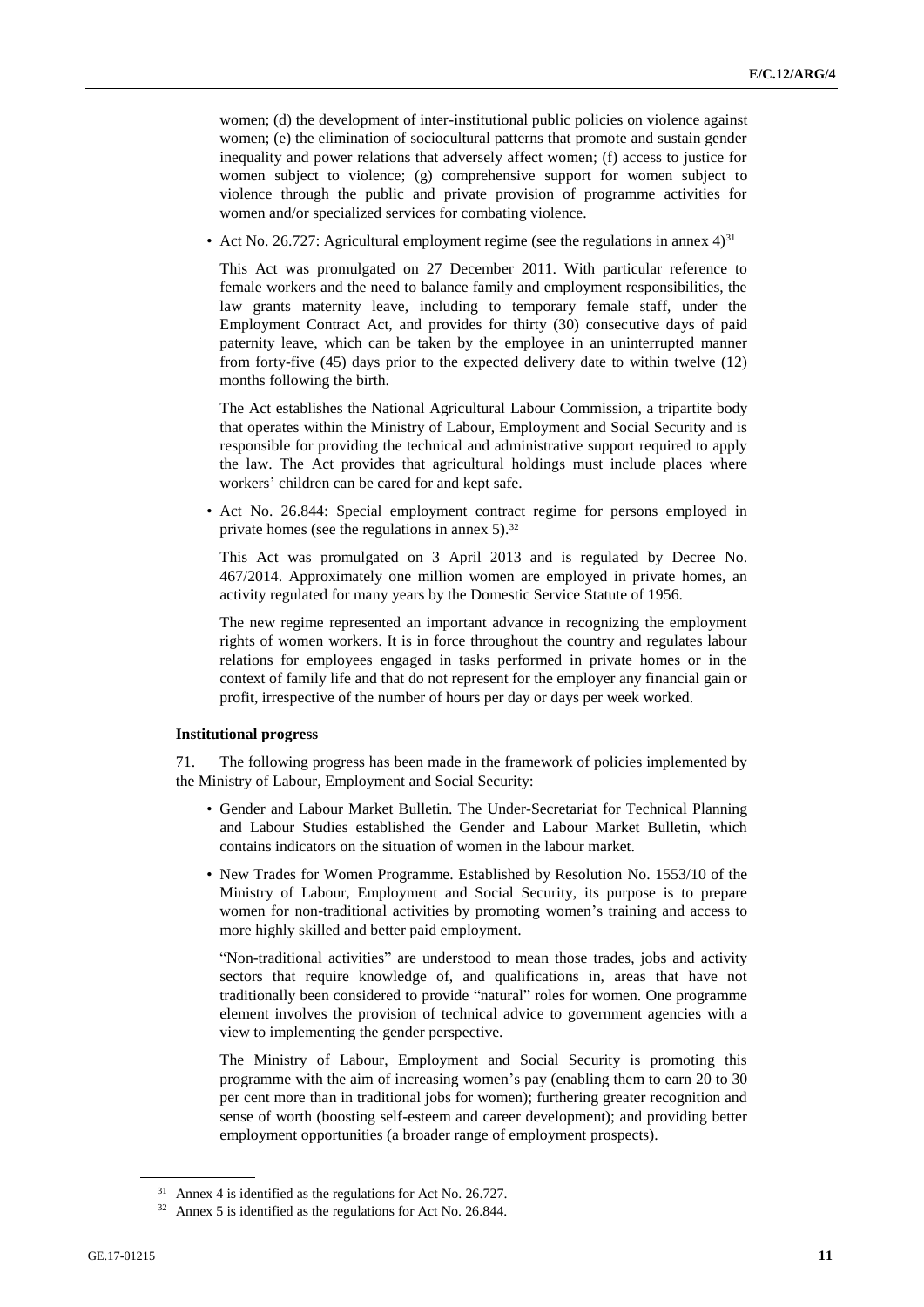- Trade Union Training Programme. This involves awareness-raising and training activities on gender equality for trade union delegates and mid-ranking officials of trade unions. Efforts are also being made to include clauses that help to reduce the gender gap in collective labour agreements.
- Tripartite Commission on Equality of Opportunities. Since 1998, the Tripartite Commission on Equality of Opportunities, which is composed of representatives of the State sector, the private sector and trade unions, has been operating within the Ministry of Labour, Employment and Social Security. The purpose of this Commission is to promote equal treatment and opportunities in the world of work through social dialogue. It also promotes the establishment of provincial tripartite commissions.

The functions of each provincial commission are: to establish a consensus on the actions to be carried out to equalize opportunities; to promote the establishment of regulations (laws, labour agreements, etc.); to develop tools to assist organizations and individuals with employment-related aspects of the issue; to establish and promote specific progressive actions; to serve as a link to other organizations around the world that work in the area and adopt innovative approaches; to publicize and raise awareness of the issue in society.

# **Paragraph 15**

72. A percentage of the economically active population has difficulty in obtaining employment and not everyone is able to find work that meets the conditions established by laws protecting the rights of workers. The Ministry of Labour, Employment and Social Security is the body that promotes the fight against informal employment by implementing measures that help to further this goal and by addressing levels of irregular and precarious employment, which involves strengthening the inspection process, employing dissuasion and punishment mechanisms and establishing incentives for micro-entrepreneurs.

# **Adjustable Minimum Living Wage**

73. The evolution of minimum wages and working conditions is a continuing concern of the Argentine State. The process of coordinating and setting wages results in multiple coexisting regimes that are mainly based on collective bargaining, driving the social dialogue that takes place between the State, companies and trade unions.

74. Since 2004, sector-based collective bargaining has steadily evolved to reach around 55 per cent of private-sector wage earners.<sup>33</sup> Around 84 per cent of registered private-sector workers benefit from collective agreements established under Act No. 14.250, while just over 9 per cent of registered wage earners in the private sector benefit from other tripartite wage-setting schemes.<sup>34</sup> The 7 per cent of private workers whose wages are set on an individual basis do not engage in collective bargaining.

75. Since 2004, the State has continuously convened the National Council for Employment, Productivity and the Adjustable Minimum Living Wage (Decree No. 1.095). This tripartite body enables the State to establish the minimum legal income level on an annual basis in order to improve the situation of workers not registered in the social security system. Regulations on the adjustable minimum living wage specify its scope for staff employed by the national civil service.

76. For its part, Act No. 26.727 and the provisions of the National Agricultural Labour Commission regulate the working conditions, categories and salaries of workers for each job type and have incorporated amendments that bring working conditions in rural areas into line with the different areas of the private sector. The changes concerned relate, among other things, to working time (8 hours per day and 48 hours per week), weekly rest periods,

<sup>&</sup>lt;sup>33</sup> This figure does not include persons covered by the special employment contract regime for persons employed in private homes — Act No. 26.844.

<sup>&</sup>lt;sup>34</sup> Such as agricultural workers, private tutors and workers in private homes.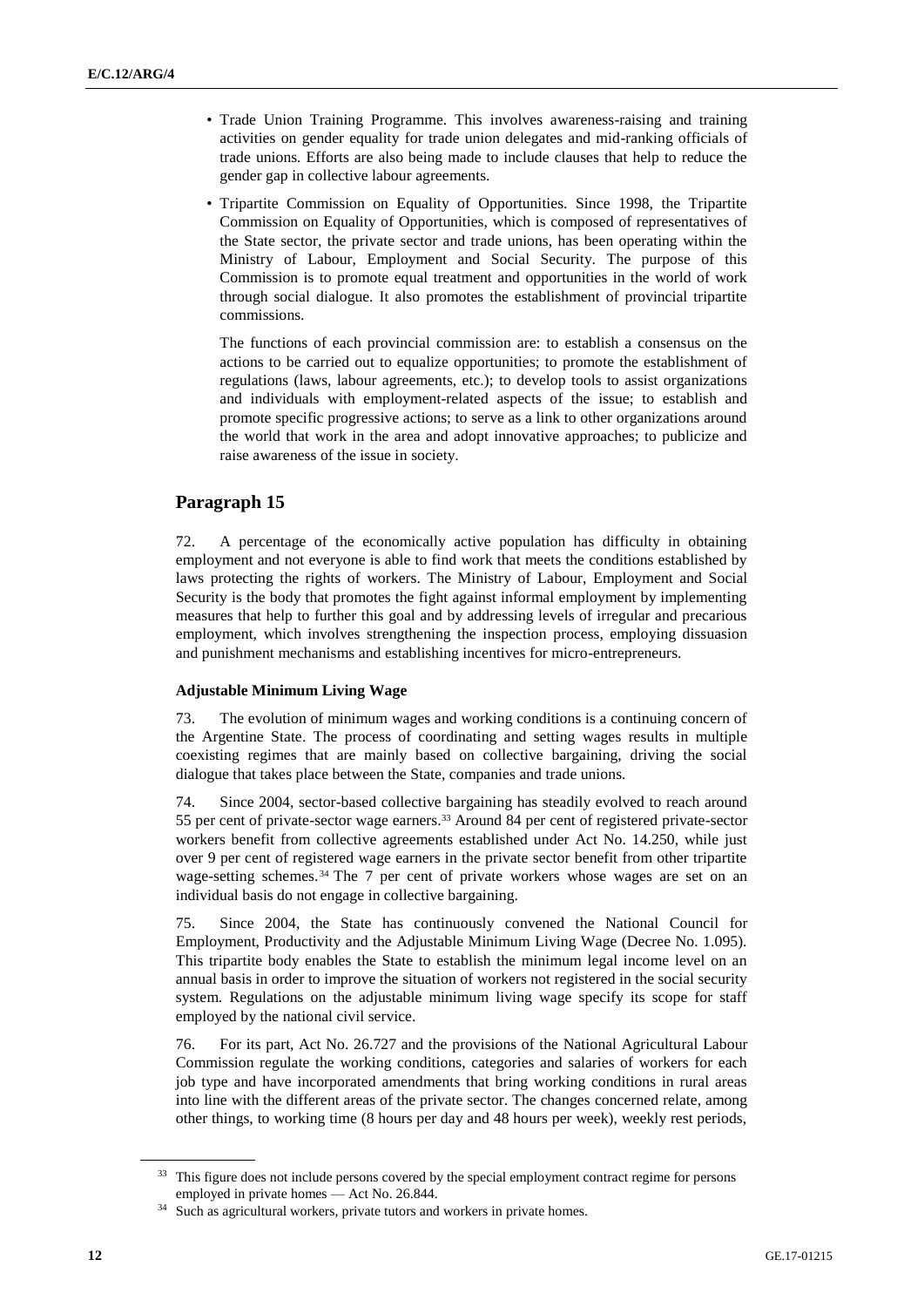leave, age of admission to employment, the protection of adolescent workers, occupational safety and risk, social security and professional training. Workers covered by the agricultural employment regime are entitled to be paid no less than the adjustable minimum living wage established under Employment Act No. 24.013.

77. Act No. 26.844, which established the special employment contract regime for persons employed in private homes, covers the provision of any services or the execution of cleaning, maintenance or other typical household activities, including personal assistance and support provided to family members or those who live in the same home as the employer, as well as non-medical care of persons with illnesses or disabilities.<sup>35</sup>

78. The Act established the National Commission on Work in Private Homes, which is made up of representatives of the State and bodies that bring together employers and workers in that sector. The National Commission on Work in Private Homes periodically sets the minimum wage in accordance with occupation type, modality and category for the entire national territory, reaching around 1.3 million workers.

79. In the public sector, wage setting varies in accordance with the branch of government concerned (the executive branch and its decentralized agencies, the legislative branch and the judiciary) and employment contract regimes.

80. Also relevant is the joint national negotiating body for the teaching profession, which was established in 2008 as a mechanism requiring coordination and cooperation between the State and the 24 federal entities of the country (23 provinces and the city of Buenos Aires).<sup>36</sup> This mechanism is related to Act No. 26.075 of 2005 on Educational Funding, article 10 of which establishes that "the Ministry of Education, Science and Technology, together with the Federal Council for Culture and Education and professional teachers' associations with nationwide representation, will establish a framework agreement that will include general guidelines relating to: (a) working conditions (b) the school calendar (c) the minimum wage for teachers and (d) careers in teaching".

81. The national negotiating body for the teaching profession is made up of representatives of the Ministry of Education and Sports, the Ministry of Labour, Employment and Social Security, the Federal Education Council and the national professional associations for primary and secondary education (the Confederation of Education Workers, the Union of Argentine Teachers, the Argentine Education Study Centre, the Association of Technical Teaching and the Argentine Union of Private Teachers) depending on the number of members. The national minimum wage for teachers, which is set in accordance with a benchmark for wage negotiations in each province and the autonomous city of Buenos Aires, must be established by agreement or, failing that, by the Government.

#### **Combating informal employment**

82. This phenomenon requires the implementation of joined-up strategies for inspecting, promoting and encouraging the formalization of employment and compliance with regulations.

83. The strategic role played by the employment inspection system has been strengthened, encouraging employment registration and boosting the number of cooperation programmes established with neighbouring countries, ratifying agreements that reflect the international consensus on the minimum requirements for the working and living conditions of seafarers on board ships.

# **Employment Inspection: the National Plan for the Regularization of Employment**

84. The National Plan for the Regularization of Employment was established in response to the high rate of unregistered labour in salaried employment and the absence of such workers from the social security system.

<sup>35</sup> More information on this Act is provided in the response to Observation No. 15.

<sup>&</sup>lt;sup>36</sup> The latter are responsible for primary and secondary education in Argentina.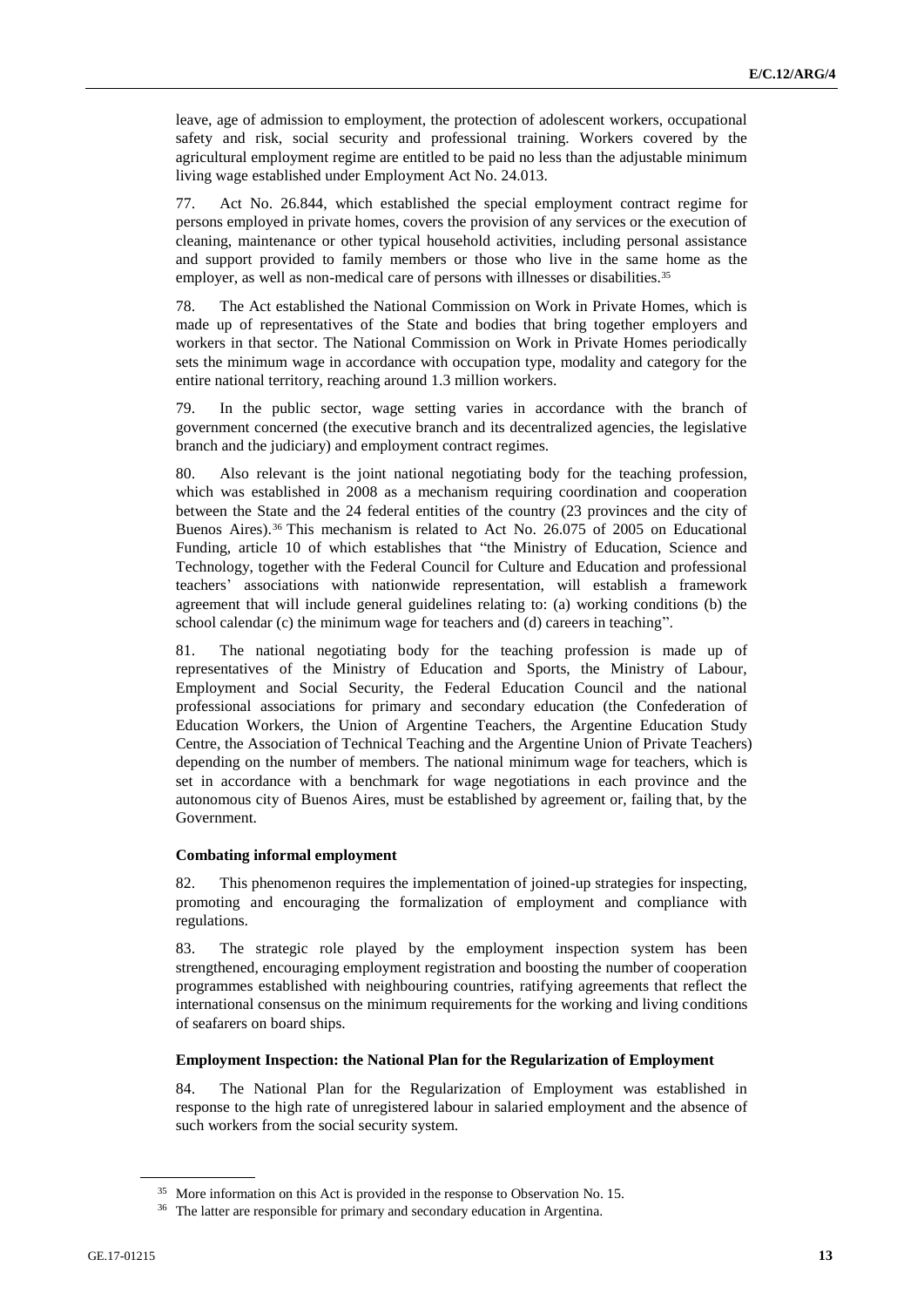85. Since 2009, 979,119 inspections have been carried out in respect of 2,588,092 workers, 30 per cent of whom were unregistered. Around 40 per cent of the workers concerned regularized their employment status so that they would be included in the social security system.

86. With regard to migrant workers, the results of the National Plan for the Regularization of Employment show that a large number of foreign workers (40 per cent and over, depending on the year) were detected as being unregistered. At nearly 30 per cent, the percentage of such workers who have registered with the social security system is lower than the figure for Argentine workers.

87. In 2012, steps began to be taken to implement the Digital Inspector, a computer application that reduces processing times to enable the National Plan for the Regularization of Employment to produce results more efficiently.

88. Act No. 26.940 of 2014 on the Promotion of Registered Employment and the Prevention of Employment Fraud drew attention to the need to create separate inspection processes for different sized establishments (those employing up to 10 workers and those employing over 10).

### **Inspections**

89. The Ministry of Labour is empowered to monitor the working conditions of employees at the federal level (those working at airports or ports, in freight transport or in passenger transport between provinces). In that regard, 96,215 inspections have been carried out since 2009.

### **Special Unit for the Inspection of Informal Employment**

90. The Special Unit for the Inspection of Informal Employment was established by Act No. 26.940 with a view to creating a professional and interdisciplinary body of inspectors that addresses sectors with high levels of occupational and social security fraud and all other forms of unlawful subcontracting. The Unit is responsible for carrying out investigations and follow-up actions in specific sectors that are difficult to monitor.

#### **Temporary service agencies**

91. Progress has been made in regulating these services in order to prevent the indiscriminate use of temporary contracts. Resolution No. 352/12 of the Labour Secretariat provides a mechanism through which companies that use and provide temporary services can communicate. It establishes the obligation to provide a sworn statement regarding the remuneration to be received by the employee and seeks to ensure compliance with the principle of equal pay for equal work (article 14 bis of the Constitution).

92. A number of decrees and resolutions regulate the occupational hazard scheme and the procedures concerning the safeguards to be observed by temporary service agencies.

93. According to the data for the period from 2009 to 2016: (a) over 20,000 workers were registered by their real employer; (b) 6 companies began the registration process; (c) 274 proceedings were brought against fraudulent work cooperatives acting as providers of staff; (d) 151 proceedings were brought for formal violations; (e) fines for non-compliance exceeded 30,000,000 Argentine pesos, of which 27,000,000 Argentine pesos corresponded to fraudulent work cooperatives.

#### **The MERCOSUR Regional Labour Inspection Plan**

94. The MERCOSUR Regional Labour Inspection Plan is a plan entered into by MERCOSUR member States that establishes guidelines for coordinated inspections in border areas in order to combat unregistered labour, check compliance with regulations on working conditions and adequate social protection and improve the detection and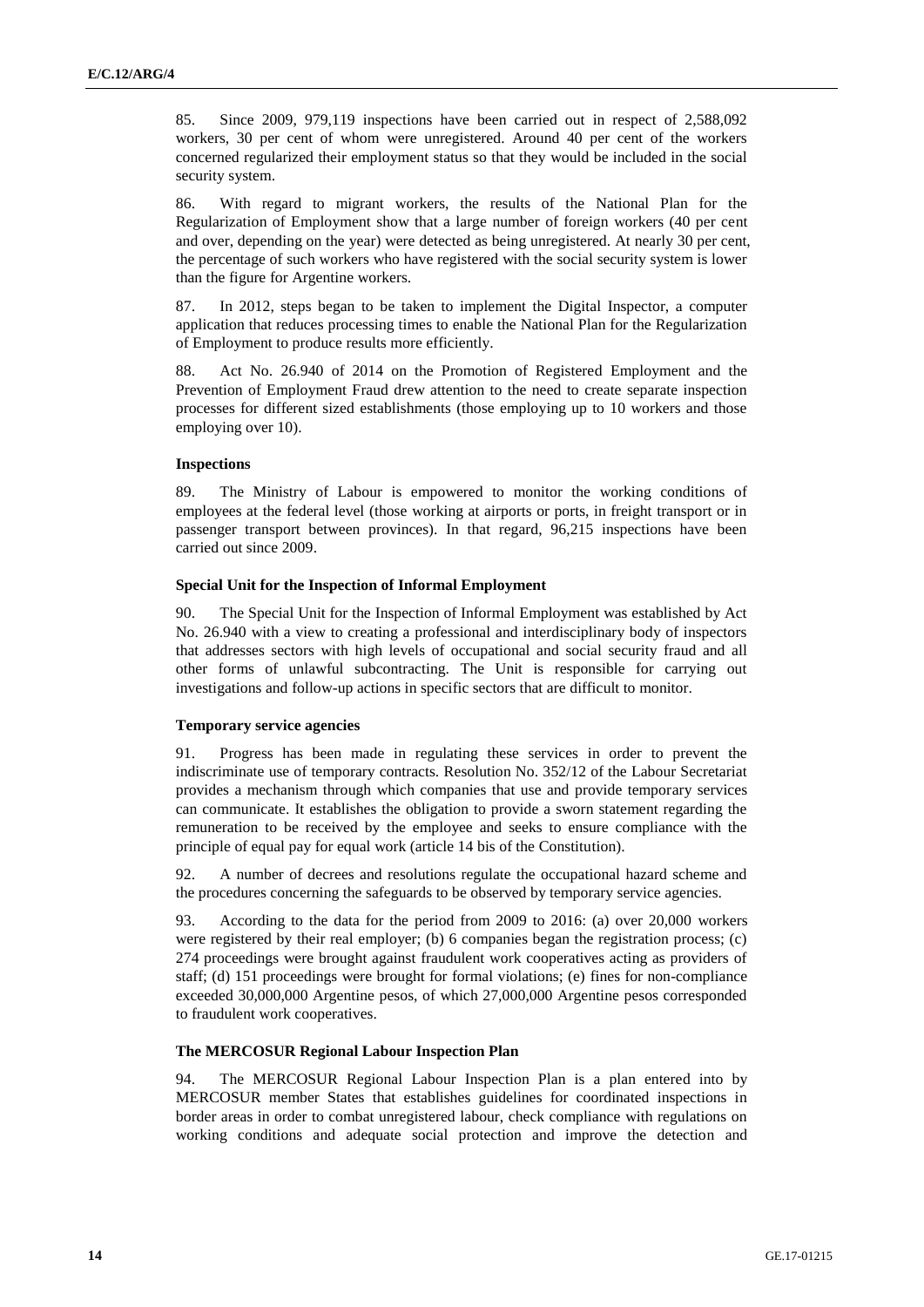rectification of labour violations.<sup>37</sup> The plan includes a training programme for Mercosur inspectors that allows the criteria involved to be standardized.

#### **Human and material resources of the inspection system**

95. The human and material resources allocated to the inspection system have been increased. In 2015, the body of inspectors comprised 356 agents in the 41 regional offices; more equipment was acquired and applied technology was incorporated into inspections (900 tablets; 500 mobile telephone units; 100 vehicles).

#### **Laws on promoting registered employment**

96. Act No. 26.476 of 2008 established the regime for tax regularization, the promotion and protection of registered employment and the disclosure and repatriation of capital. The legislation provides in particular for a reduction in employer contributions in respect of new recruitment, with the exception of social security contributions.

97. The law provides for a special regime for the regularization of unregistered employment and a regime for the promotion and protection of registered employment. As of 31 July 2014, 462,369 labour relations were active in different regimes.

98. Act No. 26.940 establishes instruments that promote full inclusion in the labour market, creating special regimes for promoting registered employment and providing benefits to employers in accordance with the number of workers employed (the permanent regime for social security contributions for micro-employers and the regime for promoting the recruitment of registered staff for employers with up to 80 staff).

99. Another option is the complementary scheme of deductions and contributions in the case of employers who have signed union-employer agreements governing the joint payment of social security contributions. In February 2016, 343,502 active employment relations were declared under one of the contract type codes provided for by Act No. 26.940.

#### **Special regimes**

100. As mentioned above, Act No. 26.844 established the special employment contract regime for persons employed in private homes, amending the regime governing compensation, leave, access to universal benefits and illness and accident cover, granting protection for maternity and marriage and bringing the regime into line with Act No. 20.744 on Employment Contracts.

101. In 2006, the number of contributors to the pension scheme in this welfare system began to increase steadily.

102. Contributors per social security regime — Domestic work in the Argentine Integrated Social Security System — December 1994 to December 2015:<sup>38</sup>

<sup>&</sup>lt;sup>37</sup> Resolution MERCOSUR/GMC/RES No. 22 of 2009.

<sup>38</sup> Source: Ministry of Labour — Social Security Secretariat — National Directorate of Economic Planning, on the basis of data provided by the Federal Administration of Public Revenues.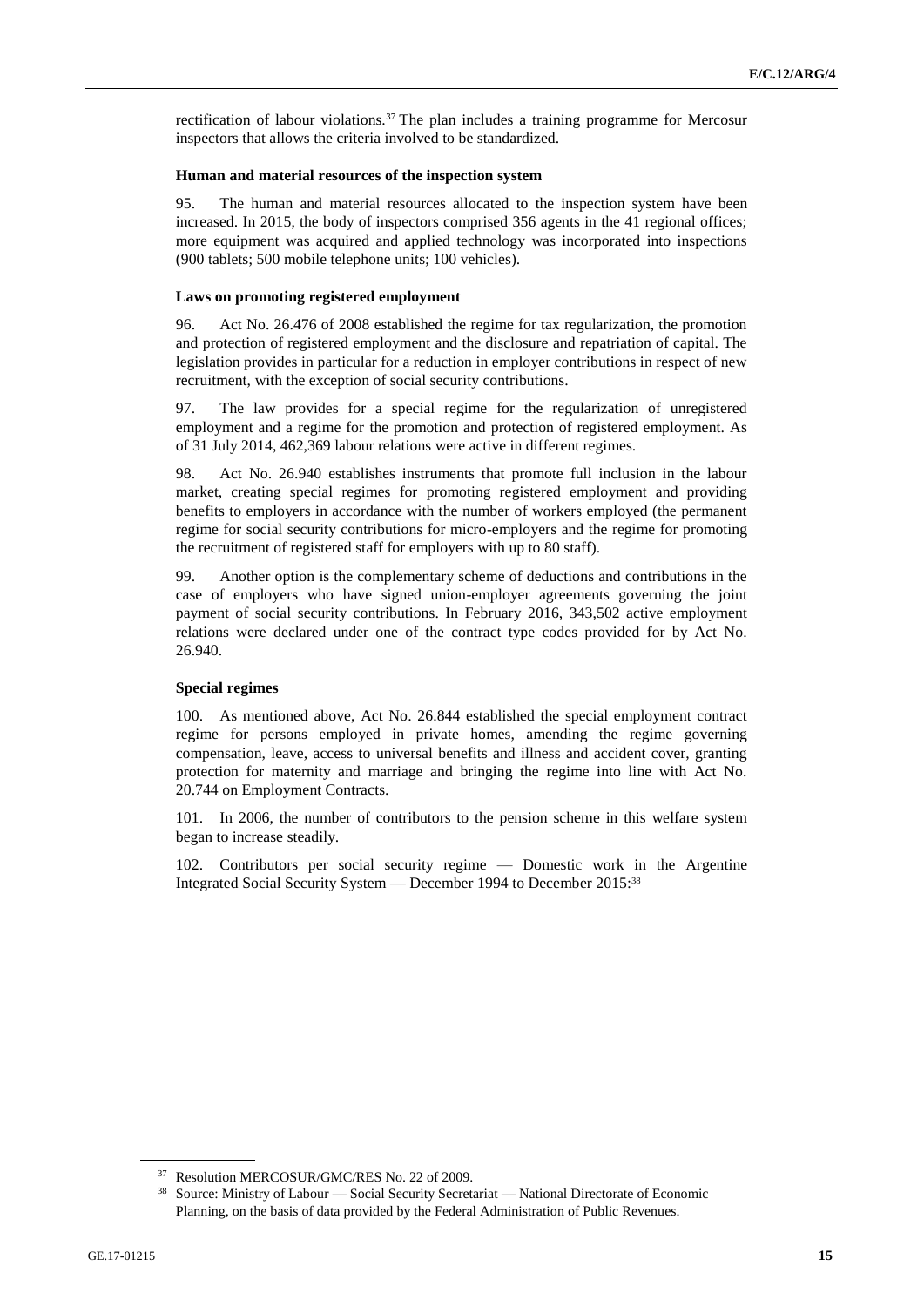

103. Mention has also been made of Act No. 26.727, which approved the new agricultural employment regime in order to improve human rights standards for agricultural workers, irrespective of the work carried out or the type of contract concerned.

104. The new regime incorporates both collective labour agreements and Act No. 20.744 as a source of regulation concerning everything that is compatible and not in conflict with a specific legal regime.

#### **National Register of Workshop Organizers**

105. In May 2016, the regulations to Resolution No. 1405/15 of the Ministry of Labour were adopted, establishing the national register of workshop organizers, which includes natural and/or legal persons operating in that capacity.

106. The regulations define workshop organizers as persons or companies that commission workers to develop products received from an employer or intermediary or products purchased for tasks ancillary to the main tasks, which are carried out by workers in paid employment.

107. They establish the registration procedure, providing for the issuance of a registration certificate containing a range of information (the address of the establishment(s) undertaking the tasks, activity types, workers on the payroll etc.). Unregistered workshop owners are excluded from the regime provided for in the Domestic Work Statute and are considered to be employers in accordance with Act No. 20.744.

#### **Social security benefits**

108. Beneficiaries covered by Act No. 24.977 on the simplified regime for small taxpayers, who include those belonging to all categories up to and including category I of the family allowance scheme, have the right to receive the following benefits: universal family allowance per child, allowance for children with disabilities, prenatal allowance and the annual school assistance allowance for preschool, primary and secondary education in the national education system.

109. Decree No. 1602/2009 established the Universal Family Allowance per Child for Social Protection, which includes unemployed family groups or those working in the informal economy.

110. Decree No. 446/2011 incorporated the universal pregnancy allowance for social protection, which consists of a financial payment made to all pregnant women who are unemployed or working in the informal economy, from the twelfth week of gestation until the delivery or the termination of the pregnancy.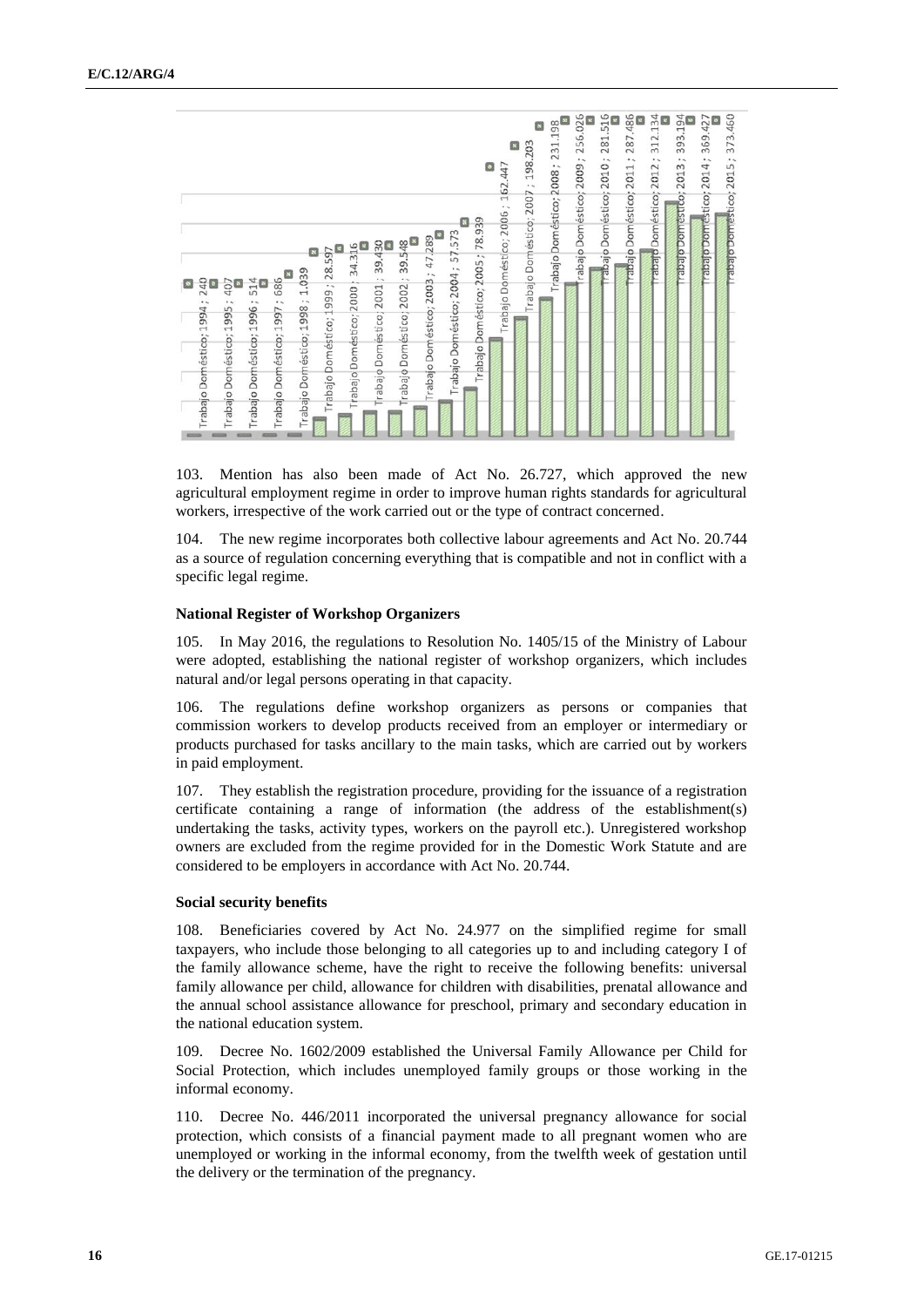111. Act No. 27.160 of 2015 on the adjustability of family and universal allowances adopted and implemented, for these allowances, the adjustability of the Argentine Integrated Social Security System, thereby improving the social security and pension system.<sup>39</sup>

112. Decree No. 593/2016 incorporated persons who contributed through the simplified regime for small taxpayers, extending the protection available to the most vulnerable groups. The amendments had national scope and were mandatory, incorporating a family allowance system for wage earners in the public or private sector, beneficiaries of the Argentine Integrated Social Security System, of non-contributory pensions for invalidity, of payments made under the Act on occupational risk, of unemployment benefit and persons belonging to socially at risk groups.

113. The National Welfare Benefits Commission invited the Office of the Immigration Ombudsman to hold meetings related to the consultation carried out by that department in respect of the scope of Act No. 18910 and Decree No. 432/97 on foreigners obliged to provide proof of at least 20 years of continuous residence, immediately prior to requesting a pension, in the Argentine Republic.

# **Paragraph 16**

114. Articles 4, 5 and 6 of Act No. 26.485 on comprehensive protection for the prevention, punishment and eradication of violence against women contain definitions of violence against women, making reference to unequal power relations and types of psychological and sexual violence, including sexual harassment in the workplace. These articles thus describe violence against women at work.

115. Particular references to the subject can be found in article 2 (f) (on the guarantee of access to justice for victims), article 31 (on the freedom to provide evidence to prove allegations made) and article 35 (on the right to make a civil claim for damages).

116. At the national level, Decree No. 2385/93 addresses sexual harassment in the civil service when perpetrated by a hierarchical superior. The same offence also figures in various local laws, in particular those of the City of Buenos Aires (Ordinance No. 47.506), the province of Buenos Aires (Act No. 12.764) and the province of Santa Fe (Code of Misdemeanours).

117. The Government of Argentina has also ratified the Convention of Belem do Pará, in accordance with which it has undertaken to adopt public laws and policies against sexual harassment.

118. In December 2015, the Chamber of Deputies gave preliminary approval to a draft law establishing a "system for punishing workplace violence and sexual harassment in the private and public sectors and in any other State agency". The draft law has been sent to the Senate for consideration.

119. Furthermore, a number of recent bills, including files Nos. 0146-D-2016<sup>40</sup> and 0212- 2016-D,<sup>41</sup> incorporate the offence in the Criminal Code by introducing amendments to article 149 of the Code.

<sup>&</sup>lt;sup>39</sup> The National Social Security Administration implemented the law through Resolution DEA Nos. 616/2015 and 32/2016.

<sup>&</sup>lt;sup>40</sup> Following the Incorporation of article 149 quater of the Criminal Code, "Any person who uses a position of seniority in a hierarchical structure, in the workplace, in a relationship between a teacher and student or in any other situation, to demand sexual favours for him or herself or for a third party, under threat of causing the victim, in the event that he or she does not comply, harm related to the legitimate expectations that he or she might have in the context of this relationship, shall be liable to a prison sentence of between six months and five years".

 $41$  "(...) The punishment set out in the above paragraph will be handed down to any person who takes advantage of a position of seniority in a hierarchical structure, in the workplace, in a relationship between a teacher and student or in any other situation, to demand sexual favours for him or herself or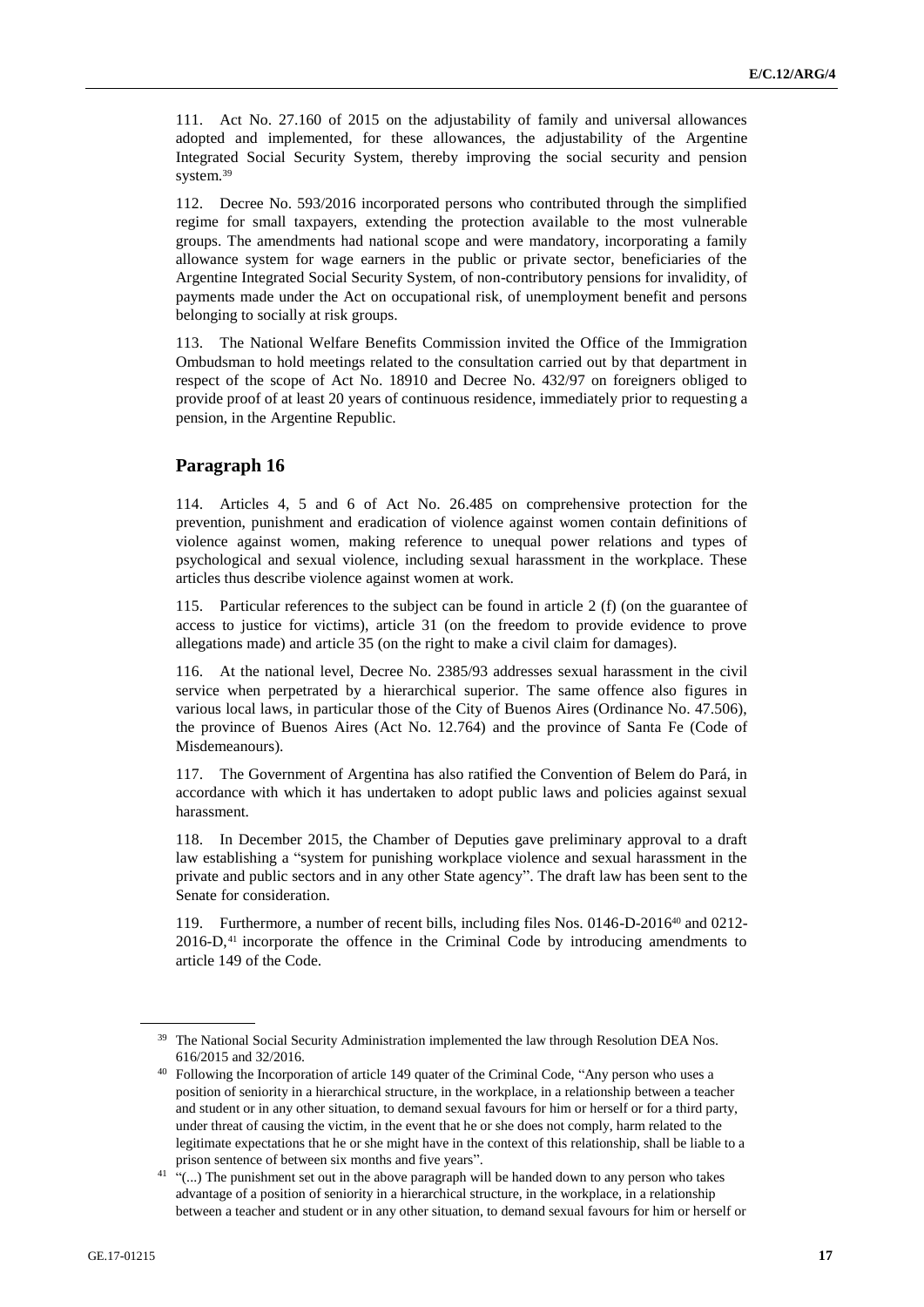120. Attention may be drawn to several cases involving the issue, such as the judgment issued in 2009 by the National Labour Court of Appeal, which established that "Sexual harassment occurs when a female worker suffers harassment for reasons that are clearly sexual; when she is the victim of a situation and of sexual harassment in the strict sense of the term, that is, when sexual relations are demanded under threat of dismissal".<sup>42</sup>

121. More recently, on 24 September 2014, the National Labour Court of Appeal issued a judgment in the case of *A.A.Y. v. Shell Compañía Argentina de Petróleo S.A.* on dismissal, which established that "sexual harassment is a form of abuse that is difficult to prove and should generally be decided on the basis of evidence that reveals that a hierarchical superior has behaved inappropriately towards an employee. Since the facts relating to this type of offence generally occur in the absence of third parties, the complaint made by the person invoking the status of victim of sexual harassment cannot be disregarded".

In 2014, the "Show Abusers the Red Card" awareness-raising campaign was conducted. The campaign consisted of radio and television announcements and posters in which well-known public figures expressed their commitment to fighting abuse. The problem of tackling violence against women forms part of the agenda of the Government. For this reason, the challenge of bringing about sociocultural change is one that requires the commitment of the entire population.<sup>43</sup>

123. Recently, the "National Action Plan on the Prevention, Punishment and Eradication of Violence against Women 2017-2019" was launched. The Plan focuses on two specific themes, prevention and care, and proposes to address the former through awareness-raising and staff training in issues related to sexual harassment, harassment at work and genderbased violence.<sup>44</sup>

# **Paragraph 17**

# **Legislative developments**

124. The legislative changes that have taken place since the date of the last report are described below.

125. Act No. 26.364 on the prevention and punishment of human trafficking and victim assistance was amended by Act No. 26.842 in 2012 and subsequently regulated by Decree No. 111/2015. The amendment took account of demands from society and of Recommendations Nos. 30 and 46 of the Committee on the Elimination of Discrimination against Women in its concluding observations on the sixth periodic report of Argentina.

126. The amendment created the Federal Council on the Fight Against Human Trafficking and Exploitation and for the Protection and Assistance of Victims and the Executive Committee for the Fight Against Human Trafficking and Exploitation and for the Protection and Assistance of Victims.

127. The Federal Council works on public policies related to the fight against human trafficking and exploitation and the protection and assistance of victims. The Executive Committee is a functionally autonomous entity coordinated by the Executive Office of the Cabinet of Ministers, which organizes the prevention, punishment and assistance measures on human trafficking undertaken by its four constituent ministries: the Ministry of Social Development, the Ministry of Justice and Human Rights, <sup>45</sup> the Ministry of Labour, Employment and Social Security, and the Ministry of Security. The Executive Committee drew up a single coordination protocol for its operations, defining the areas of responsibility and functions of each entity.

for a third party, under threat of causing the victim, in the event that he or she does not comply, harm in the context of this relationship".

<sup>42</sup> *Alberto, Norma v. Disco SA* on dismissal.

<sup>43</sup> http://www.cnm.gov.ar/AreasDeIntervencion/ViolenciaDeGenero.html.

<sup>&</sup>lt;sup>44</sup> For more information on the National Plan, see the reply to the recommendation made in paragraph 18.

<sup>45</sup> https://www.comitecontralatrata.gob.ar/.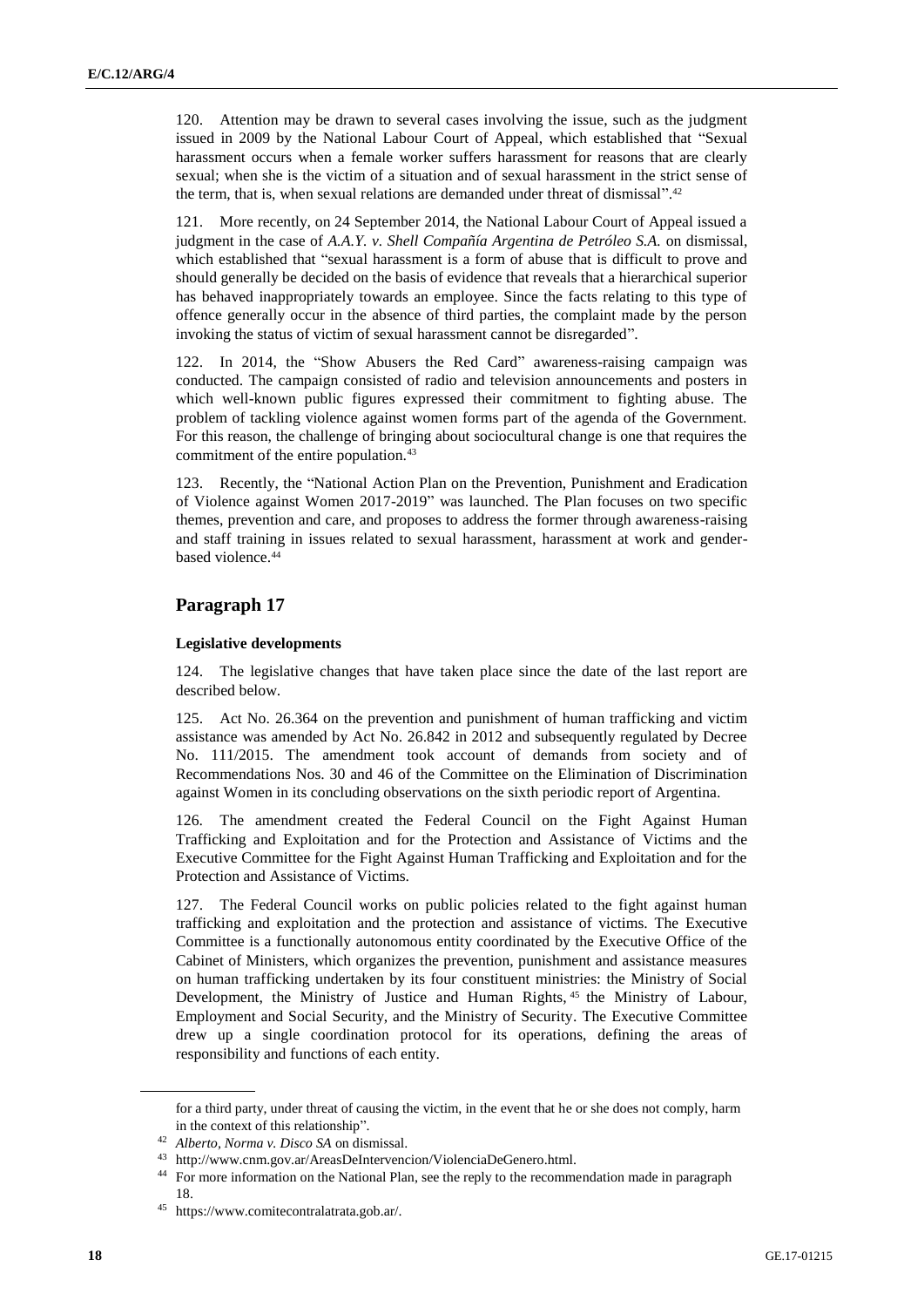128. In this way, a new offence of "supplying" an individual for the purposes of exploitation was introduced. This can be especially important in the case of children whose parents or guardians hand them over to traffickers, an act that had not constituted a separate offence prior to the amendment of the law. Similarly, in operations to "sell" or transfer victims, the transferor was not directly covered by the concepts of "capture", "transport" or "reception".

129. The legislative reform eliminated the distinction between minors and adults in relation to consent, increased the penalties both for trafficking and for related offences, and added new forms of exploitation and aggravating factors, permitting the State to act as plaintiff.<sup>46</sup>

130. The promotion, facilitation and marketing of child pornography and the staging of any kind of performance or spectacle involving such content were added to the existing forms of exploitation. New aggravating circumstances were also introduced, such as de facto unions and forced marriages, and the use of deception, fraud, violence, threat or any other means of intimidation or coercion, abuse of authority or of a situation of vulnerability, or the giving or receiving of payments or benefits to obtain the consent of a person having control over the victim.

131. Decree No. 936/2011 banned advertisements for sexual services in whatever form — including print media, the Internet and street adverts — and created the Monitoring Office for Sexual Trade Advertisement within the Ministry of Justice and Human Rights to enforce the regulations. The Monitoring Office also receives complaints from individuals who detect this type of publication, and carries out joint work with the National Council of Women. An attempt is thus under way to promote cultural change by removing the obstacles that reproduce gender inequality and generate violence against women.

#### **Institutional developments**

132. In 2008, specific units were set up in each of the federal security forces (the Federal Police Force of Argentina, the Gendarmería Nacional, the Argentine Naval Prefecture and the Airport Security Police) to prevent and investigate the crime of trafficking in persons. They included a human trafficking division in the Federal Police Force of Argentina; an anti-trafficking department in the Gendarmería Nacional; the Department for the Investigation of Human Trafficking of the Argentine Naval Prefecture; and, within the Airport Security Police, an operations unit for the control of drug trafficking and complex crimes.

133. The Ministry of Security likewise introduced the SISTRATA integrated crime information system for trafficking offences, which records quantitative and qualitative information on all tasks (such as investigations and searches) performed by the federal security forces in relation to possible crimes of trafficking in persons and related offences.

134. Decree No. 1742/2012 stipulated that the structure of the National Investigations Directorate of the Secretariat of Security should include the Directorate for the

<sup>&</sup>lt;sup>46</sup> Article 145 bis of the Criminal Code states that any person who supplies, captures, transfers, receives or houses persons for the purpose of exploitation, either within the national territory or in other countries, even with the consent of the victim, shall be punishable by 4 to 8 years' imprisonment. Article 145 ter states that in the circumstances set out in article 145 bis, a penalty of 5 to 10 years' imprisonment shall apply where: (1) the perpetrator uses deception, fraud, violence, threats or any other means of intimidation or coercion, abuse of authority or of a situation of vulnerability, or gives or receives payments or benefits to obtain the consent of a person having authority over the victim; (2) the victim is pregnant or is older than 70 years of age; (3) the victim is a person with a disability or illness, or is unable to take care of him or herself; (4) there are three or more victims; (5) there are three or more perpetrators involved in committing the offence; (6) the perpetrator is an ascendant, descendant, spouse, direct, collateral or cohabiting relative, teacher, guardian, authority or minister of any recognized or unrecognized faith, or is responsible for the education or care of the victim, or (7) the perpetrator is a public official or a member of a security force, the police or the prison service. The article provides for a penalty of 8 to 12 years' imprisonment when the exploitation of the victim of human trafficking effectively takes place, and a penalty of 10 to 15 years' imprisonment when the victim is under 18 years of age.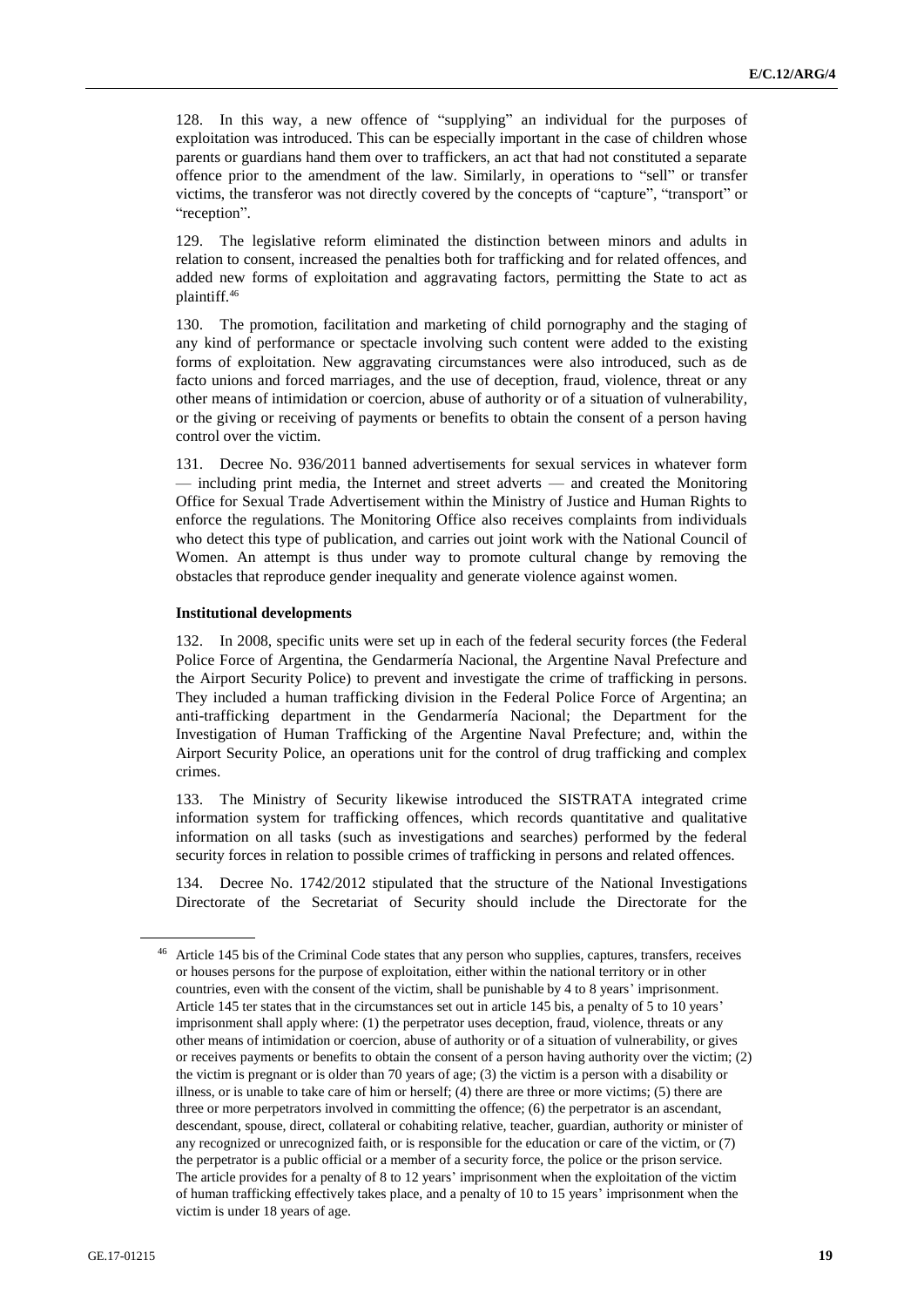Investigation of Organized Crime, which is responsible for coordinating the fight against trafficking in persons and offences against sexual integrity. The Ministry of Security also operates a free hotline for the receipt and referral of complaints and enquiries, including in relation to irregularities in the performance of federal security personnel. In this regard, one of the functions of the Office of the Under-Secretary for Coordination with the Judiciary and the Public Prosecution Service of the Ministry of Security is to assess complaints of human trafficking received via the hotline and the 145 helpline of the National Trafficking Victims Rescue and Assistance Programme of the Ministry of Justice and Human Rights.

135. The Office of the Under-Secretary for Coordination with the Judiciary and the Public Prosecution Service is also responsible for instituting legal proceedings, based on complaints received, before the courts of Buenos Aires. Up to May 2016, 20 such complaints had been referred to the courts.

# **Prevention of trafficking in persons**

136. The tasks performed by each of the federal security forces are as follows.

### **Argentine Naval Prefecture**

137. The priority attached to the issue led to numerous investigations being assigned to the Argentine Naval Prefecture following the creation of its Department for the Investigation of Human Trafficking. These investigations originated in the requirements of various judicial bodies, such as the Prosecution Department for Combating Human Trafficking and Exploitation, federal courts and prosecutors' offices and national prosecutors' offices, as a result of complaints received through the free helplines 08005555065 and 145.

138. The Department for the Investigation of Human Trafficking consists of two divisions — the Operational Coordination Division and Crime Prevention Division — and four sections devoted to operations, analysis, primary care for victims and institutional relations, respectively.

139. The Department's functions are: (1) to centralize crime-related information; (2) to compile statistics on operational activities; (3) to enter data into SISTRATA; (4) to provide relevant training to the officers involved; (5) to provide technical tools to the criminal intelligence offices throughout Argentina that perform anti-trafficking operations; (6) to participate in crime prevention campaigns; (7) to carry out investigations in the context of court proceedings; (8) to undertake wiretapping, and (9) to execute search warrants.

140. Operational activity has intensified since the creation of the Department, while the amendments introduced in 2012<sup>47</sup> also increased the amount of investigative work related to human trafficking, in terms of violations of Act No. 12.331 (on prophylaxis), Act No. 23.737 (on drugs), and Act No. 22.362 (on trademarks). Increases were also recorded in the number of victims resulting from related offences and the number of persons charged.

# **Gendarmería Nacional**

141. The Gendarmería Nacional carries out preventive activities in accordance with various operating protocols issued by the Ministry of Security. Under resolution No. 1679/2008 of the Ministry of Justice and Human Rights, each Judicial Proceedings and Investigations Unit includes an anti-trafficking unit that functions in three main areas: information gathering, training and carrying out specific operations.

# **Airport Security Police**

142. The Airport Security Police deploys its resources in airport jurisdictions throughout the country. Its staff operates in the areas of preventive airport safety — implementing protocols for the early detection of victims — and complex airport safety, which includes investigatory work in the framework of court proceedings.

<sup>&</sup>lt;sup>47</sup> Act No. 26.364 on the prevention and punishment of human trafficking and victim assistance was amended by Act No. 26.842 of 2012, regulated by Decree No. 111/2015.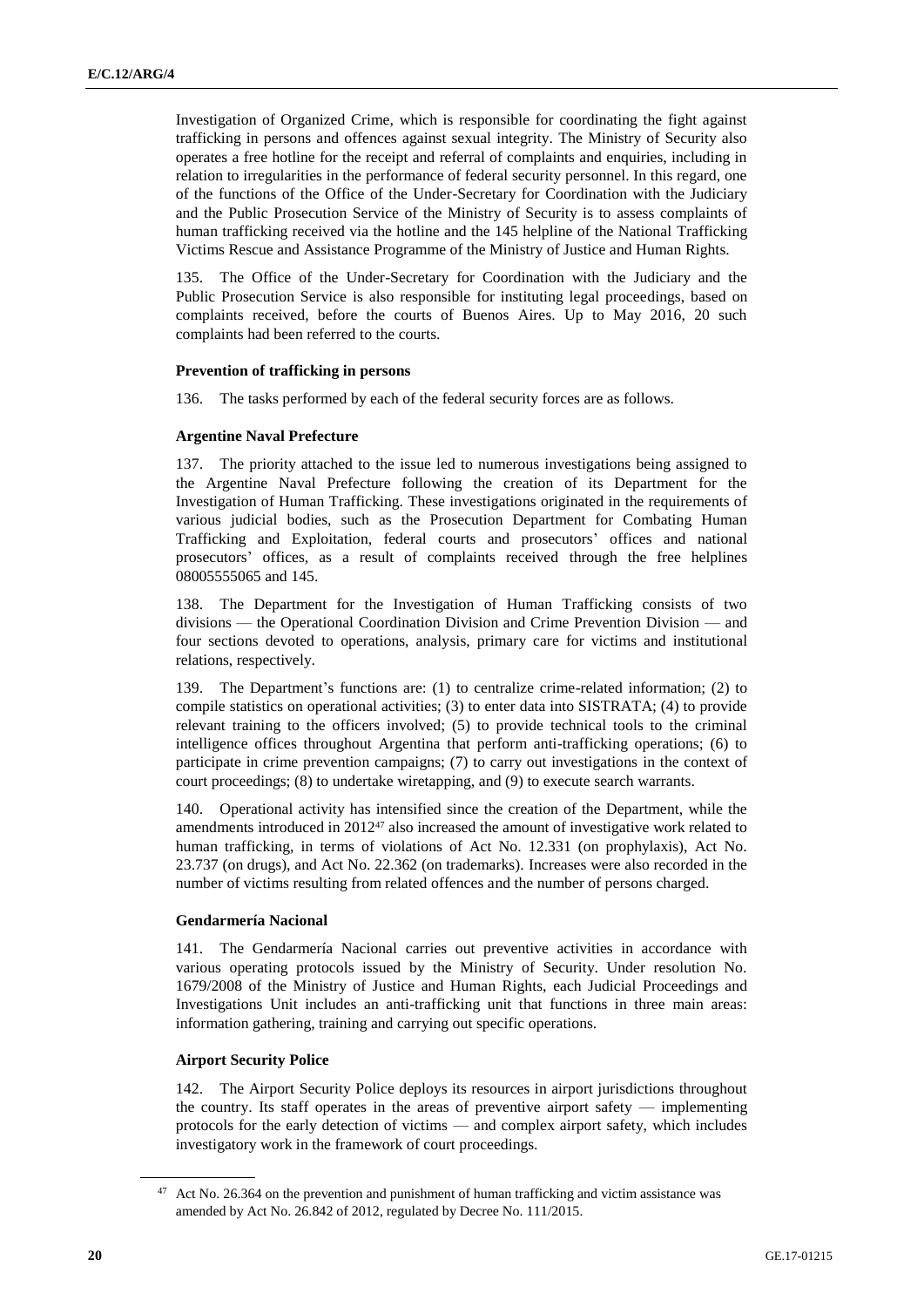| Year         | Number of police interventions |
|--------------|--------------------------------|
| 2010         | 32                             |
| 2011         | 32                             |
| 2012         | 47                             |
| 2013         | 101                            |
| 2014         | 51                             |
| 2015         | 31                             |
| 2016         | 8                              |
| <b>Total</b> | 270                            |

143. Statistical information on the police interventions recorded by the Department of Airport Criminal Intelligence is provided below:<sup>48</sup>

144. Moreover, the Domestic Violence Office attached to the Supreme Court of Justice expanded its functions in August 2016 (Agreement  $21/2016$ <sup>49</sup> to include the reception of complaints from persons who "appear to be the victims of a situation that may be classified as trafficking for the purposes of sexual exploitation and/or exploitation of prostitution, as well as the reception of statements of persons with family and/or emotional ties to the possible victim."

### **Assistance and support for victims**

The main objective of the National Trafficking Victims Rescue and Assistance Programme of the Ministry of Justice and Human Rights is to provide psychological, medical and/or legal support and assistance to victims of trafficking, from the moment of their rescue until such time as they subsequently testify.

146. A professional team holds interviews with the victim; assesses his or her potential to testify; notifies the victim and accompanies him or her to the court premises; provides support in the giving of testimony; records the person's statement using a Gesell chamber or similar audiovisual recording system; provides assistance and support in the safe house; refers the victim to the appropriate institution, as necessary; and drafts technical reports for subsequent submission to relevant bodies.

147. The testimony of victims following rescue may be received by judicial officials or, as a protective measure to avoid revictimization, through audiovisual recording devices or by convening professionals from the Trafficking Victims Programme.

148. The Programme comprises an interdisciplinary team of professional psychologists, lawyers, social workers, physicians and political scientists. Its scope of operation is nationwide, since trafficking in persons is a federal offence.

149. The Programme's procedural protocol was established in 2012 pursuant to resolution No. 1932 of the Ministry of Justice and Human Rights, which selected indicators of the crime of trafficking in keeping with national and international standards.

150. The intervention team also includes a group of non-commissioned officers of the Federal Police Force and professionals involved in the proceedings. They are specially trained to deal with victims and provide protection during transfer and in the shelters where victims are accommodated.

151. Interventions take place further to a request of the judiciary or of the Public Legal Service, in the form of an official instruction.

152. The Programme has a shelter where victims are provided with accommodation and comprehensive assistance. Once they have testified, they are referred to the competent

<sup>48</sup> Data to 16 May 2016.

<sup>&</sup>lt;sup>49</sup> More detailed information on the functioning of the Domestic Violence Office of the Supreme Court of Justice is included in the response to paragraph 18 of the Council's concluding observations.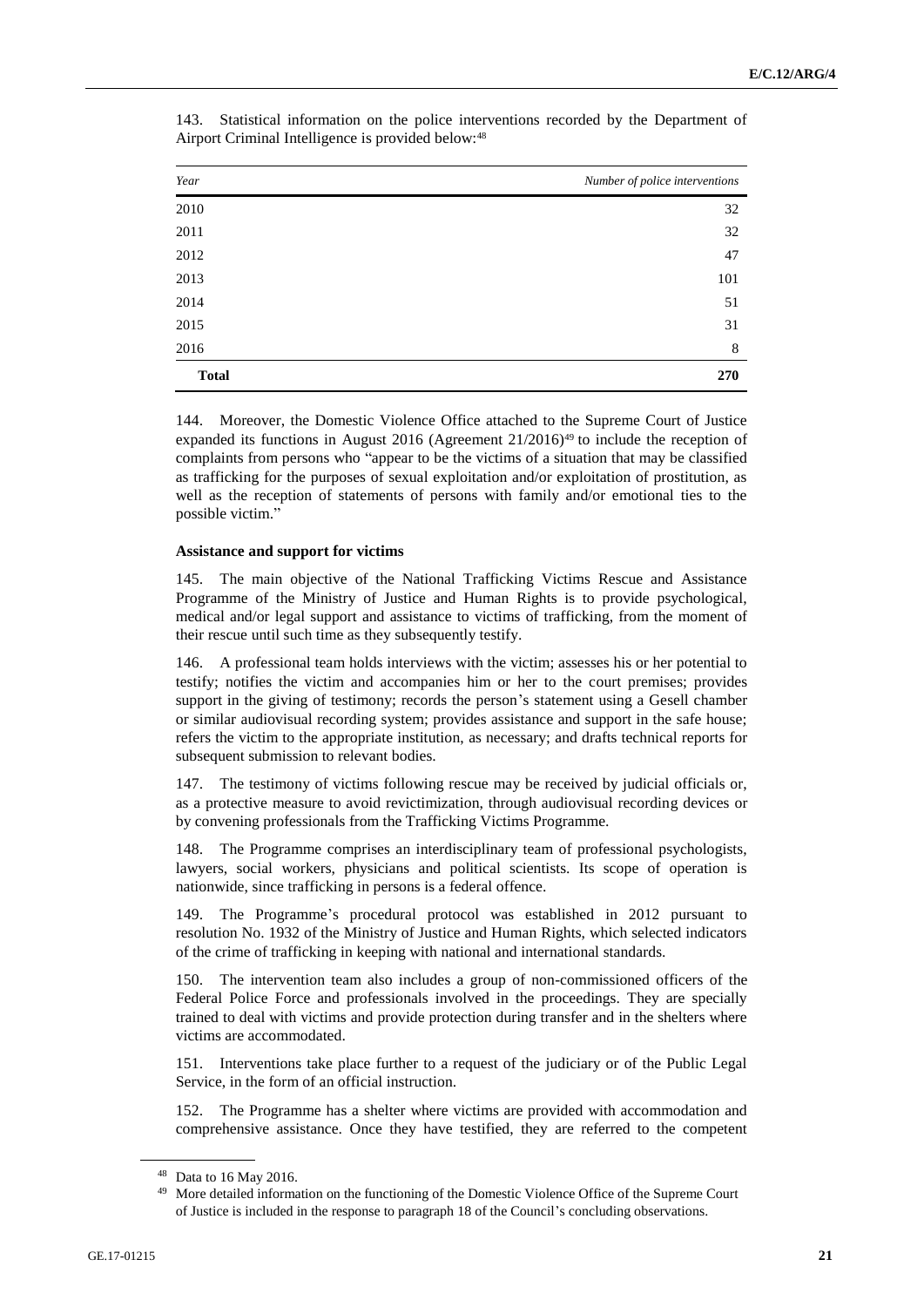national, provincial or local agency, where they continue to receive comprehensive assistance.

153. The head office of the Programme is located in Buenos Aires and it has regional offices in the provinces of Chaco, Santa Fe, La Pampa, Mendoza, La Rioja, Río Negro and Chubut.

154. Its functions include the nationwide operation — 24 hours a day, 365 days a year of the free 145 hotline designed to receive complaints of prima facie trafficking and exploitation of persons. Complaints may be filed anonymously, from public, semi-public, private and mobile telephones; calls are recorded and data backed up for a period of 10 years. Where it appears that a case of trafficking and/or exploitation of persons has taken place, a complaints form is prepared and sent to the competent authority. Where it is determined that the complaint relates to another crime, the matter is redirected as appropriate.

155. The Public Prosecution Service has a Prosecution Department for Combating Human Trafficking and Exploitation (PROTEX),<sup>50</sup> whose purpose is to assist prosecutors' offices throughout the country in handling cases of kidnapping for ransom and human trafficking.

156. Since July 2015, PROTEX has collaborated in the administration of the 145 hotline. When complaints are received they are referred to PROTEX, with the exception of urgent cases, which are sent directly to the security forces. A total of 1,079 complaints were received between July 2015 and February 2016 and legal proceedings were instituted in most cases, often leading to preliminary investigations.

157. In 2014, the Victim Orientation, Support and Protection Unit was set up within the Public Prosecution Service to implement a specialized approach to victims of complex criminal phenomena (trafficking and exploitation, sexual abuse and ill-treatment of children, gender violence and institutional violence). These individuals find themselves in highly vulnerable situations and require essential support during the course of criminal proceedings.

158. Similarly, the Special Prosecution Unit on Violence Against Women (UFEM)<sup>51</sup> was established in July 2015 to incorporate the gender perspective into the Public Prosecution Service.

# **Prevention campaigns**

159. The National Trafficking Victims Rescue and Assistance Programme has a research and training component whose prime objectives are to increase public awareness of and sensitivity to the issue of trafficking and exploitation of persons and to deliver training to educational institutions and/or public officials, members of the judiciary and police personnel. These activities are designed to provide the tools for the early detection of trafficking cases and to standardize the criteria for intervention and victim assistance from a gender and human rights perspective.

160. In addition to training sessions held in the framework of interministerial agreements with civil society organizations and educational communities, campaigns have been organized at places where people congregate in large numbers, such as tourist locations, festivals and fairs.

161. During 2015, distance-learning courses on the crime of trafficking were provided for teachers throughout the country via the virtual platform of the Ministry of Education (www.educ.ar), with the participation of provincial government ministries.

162. Another initiative is the Let's Stop the Trafficking ("Paremos la Trata") campaign, conceived initially for the 2014 FIFA World Cup, which highlighted the structural link between trafficking and the practice of paying for sex in order to discourage and counter the social practices at the root of the crime. It was a broad-based campaign (involving

<sup>50</sup> Resolution of the Office of the Attorney General No. 805/13.

<sup>51</sup> Resolution of the Office of the Attorney General No. 1960/15.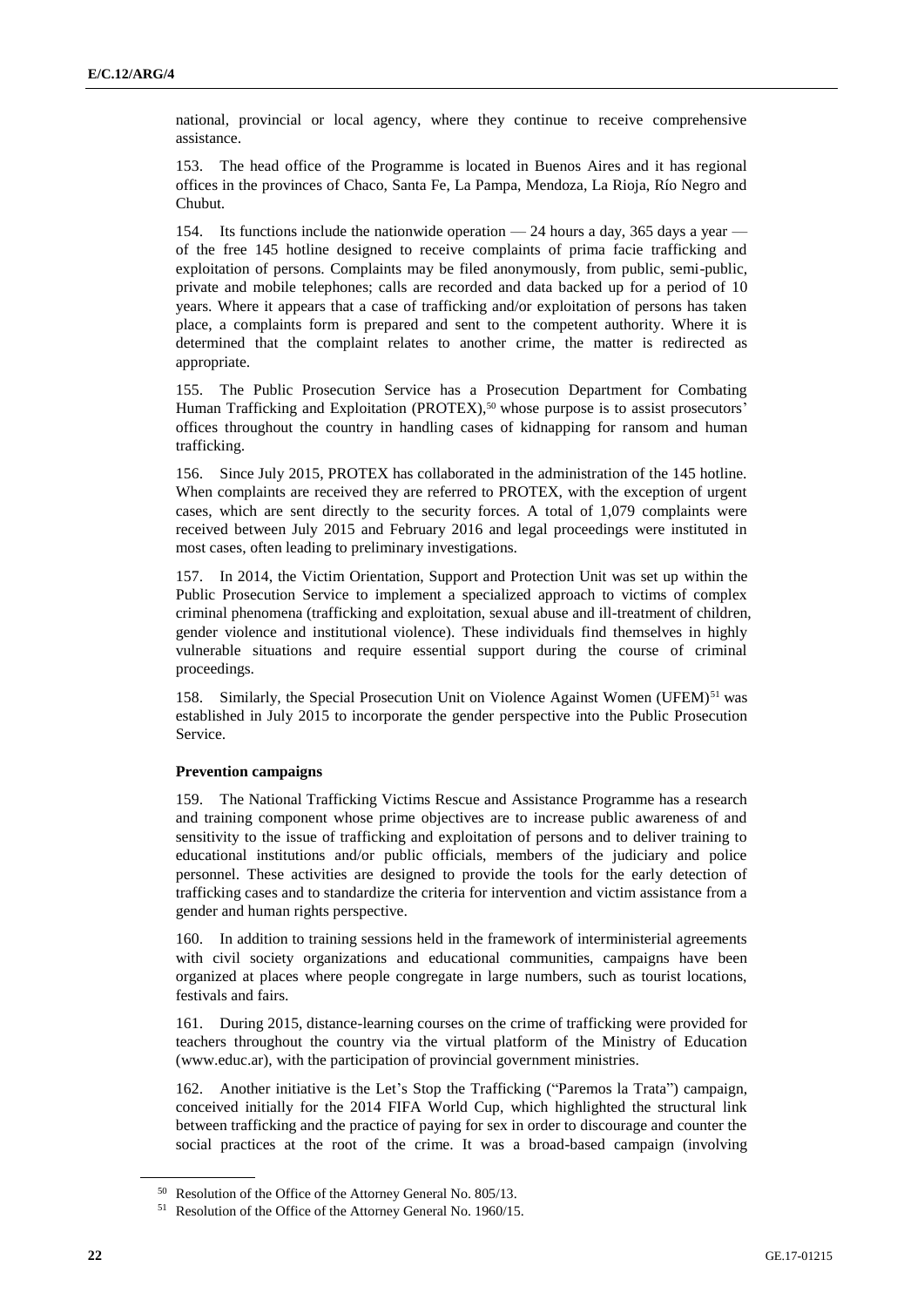audiovisual media, printed materials and radio spots) focused on trafficking for the purposes of sexual and labour exploitation. The second phase placed the emphasis on prevention through awareness of the recruitment methods used to attract victims, including fake job offers and interviews. In its third phase, the campaign highlighted the link between trafficking and the most common forms of labour exploitation, namely jobs in textile workshops and rural work, and sought to challenge the stereotypes at the root of labour exploitation.

163. At the regional level, a campaign against trafficking in women was launched at the third Meeting of Ministers and High Authorities on Women of the Southern Common Market (MERCOSUR). Entitled "MERCOSUR free from trafficking in women", its main objectives are: (1) to warn women against deception and capture with a view to trafficking for various purposes; (2) to provide information to women at risk of trafficking so they can be cared for by specialized staff; (3) to encourage public officials and social workers to be vigilant in border areas in order to identify possible situations of trafficking in women.

164. In 2012, the Meeting of Ministers and High Authorities on Women of MERCOSUR developed a guide entitled "Care for women in situations of trafficking for sexual exploitation purposes", whose main priority is to direct the coordination and actions of institutions and services operating in MERCOSUR member countries. The guide is available at: http://www.mercosur.int/innovaportal/file/6463/1/guia\_rmaam\_web.pdf.

#### **Justice 2020 Programme**

165. The Justice 2020 Programme, created and developed in 2016 by the Ministry of Justice and Human Rights, is a State policy designed for all areas of the Ministry. It consists in a space for institutional dialogue that seeks to build a modern, transparent and independent service that brings justice closer to citizens, and to comprehensively strengthen the judicial system so that justice can play a leading role in the national life.

166. In that context, it is planned that new regional offices will be opened and continuous training delivered in order to provide a more effective response to all forms of trafficking and exploitation.

#### **Paragraph 18**

167. The issues raised in the recommendation under paragraph 18 of the Committee's previous concluding observations are addressed below at the end of the section entitled "National Action Plan 2017-2019".

#### **Legislative developments**

168. Act No. 26.485 on comprehensive protection and the prevention, punishment and elimination of violence against women considers any conduct or discriminatory practice that puts women at a disadvantage compared to men to be indirect violence; it defines the types of violence used against women,<sup>52</sup> including domestic violence, and the ways in

<sup>52</sup> Article 5 lists the following types of violence against women, as broadly defined under article 4: 1. Physical violence: that which is used against a woman's body, producing pain, harm or the risk thereof, and any other form of aggressive mistreatment that is detrimental to her physical integrity. 2. Psychological violence: that which causes emotional harm or reduced self-esteem, which prejudices or disturbs full personal development, or which seeks to demean or control a woman's actions, behaviour, beliefs and decisions through threats, harassment, restriction, humiliation, shame, discredit, manipulation or isolation. It also includes blame, constant surveillance, demands for submission and obedience, verbal coercion, persecution, insults, indifference, abandonment, excessive jealousy, blackmail, ridicule, exploitation, curtailment of the right of free movement and any other actions that might be prejudicial to a woman's psychological health and self-determination.

<sup>3.</sup> Sexual violence: any action that involves some form of violation, with or without penetration, of a woman's right to make decisions about her sexual and reproductive life through threats, coercion or the use of force or intimidation, including rape within marriage or any other family relationship,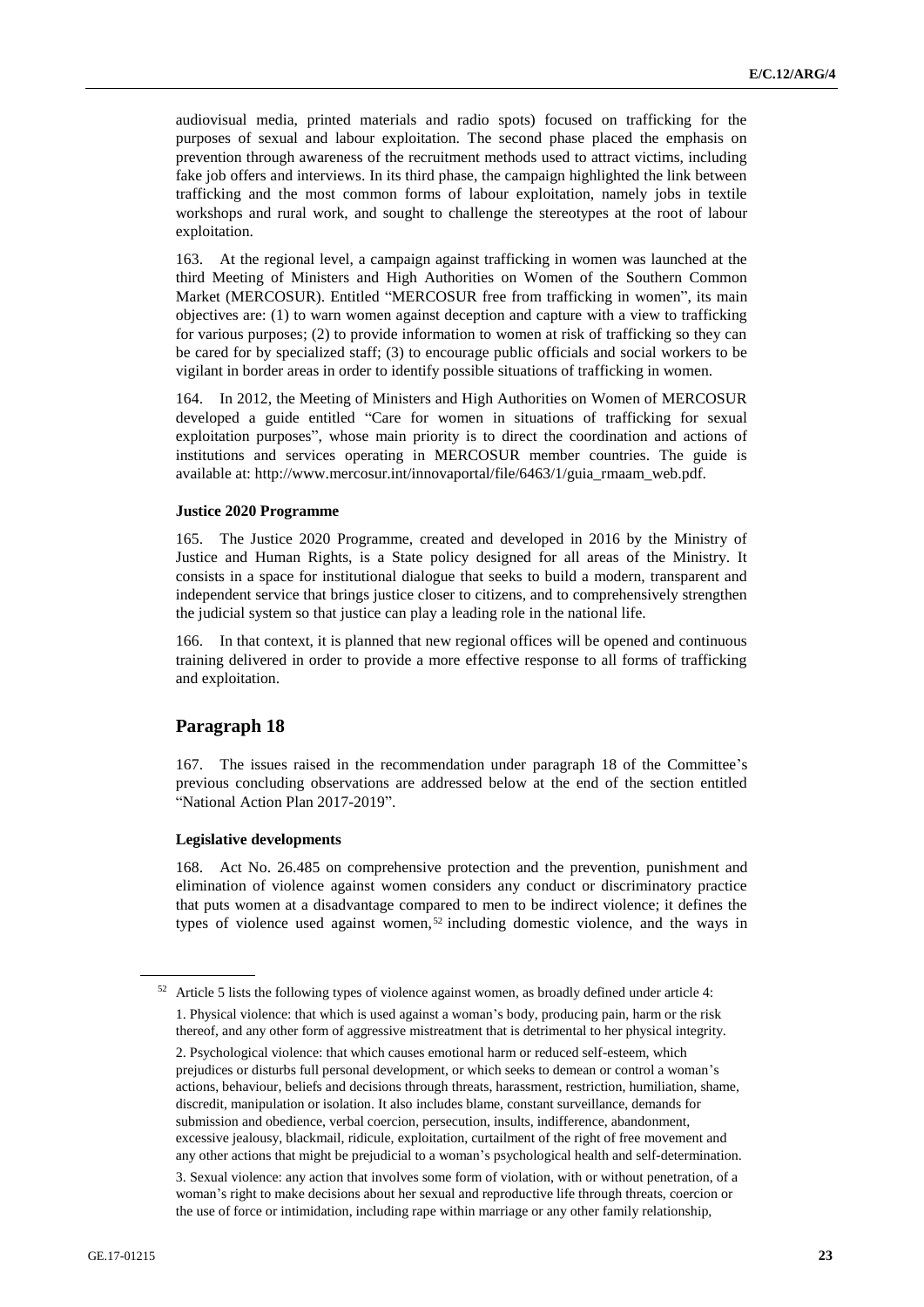which they are manifested.<sup>53</sup> The National Council of Women is the governing body responsible for giving effect to Act No. 26.485.

169. The main action lines implemented include the launch in September 2013 of the national 144 helpline, which operates 24 hours a day, 365 days a year providing guidance, support and referral services in response to cases of violence. An agreement is in place with the 911 emergency system of the Federal Police Force, which is in the process of modifying a software application to include new indicators (nationality, gender identity) in the information received by telephone.

170. The helpline received 9,867 calls in the first quarter of 2015 and 21,861 in the first quarter of 2016 (year-on-year growth of 180 per cent). The service is provided by 104 specially trained operators.

171. A case follow-up unit composed of 12 professionals (lawyers, psychologists and social workers) was set up in 2016 to provide support for women callers during the subsequent process. The unit carries out follow-up and monitoring of each caller's situation within the various institutions (police, the courts, etc.).

172. In order to address the lack of official data on violence against women, on 23 September 2015 the National Institute of Statistics and Censuses and the National Council of Women presented the initial results of the unified register of cases of violence against women (RUCVM). The publication is submitted as annex 6.<sup>54</sup>

173. The unified register centralizes and systematizes the information drawn from administrative records, in order to develop conceptually and methodologically harmonized indicators as an input for public policy proposals aimed at modifying the current picture of gender-based violence.

174. It focuses on a population that includes women and transgender people aged 14 years and older who are the victims of gender violence, and includes complaints that are registered either directly or because some form of assistance (legal assistance, medical treatment, etc.) is requested of the State authorities by the victim or a third party such as a family member.

175. In the judiciary, the Supreme Court of Justice provides access to justice for persons affected by domestic violence and places emphasis on preventing and dealing with cases. In 2016, it earmarked US\$ 10,767,394 for the provision of services to the vulnerable population.

regardless of whether there is cohabitation, as well as forced prostitution, exploitation, slavery, harassment, sexual abuse and trafficking of women.

<sup>4.</sup> Property-related and economic violence: that which is intended to damage a woman's economic or property assets, through:

<sup>(</sup>a) the disruption of the possession, holding or ownership of her assets;

<sup>(</sup>b) the loss, theft, destruction, withholding or misappropriation of objects, work tools, personal documents, possessions, securities and property rights;

<sup>(</sup>c) the limitation of economic resources for the meeting of her needs, or deprivation of the essential means for living a life of dignity;

<sup>(</sup>d) the limitation and control of her income, as well as the receipt of lower pay for equal work within the same workplace.

<sup>5.</sup> Symbolic violence: that which uses stereotyped patterns, messages, values, images or signs to convey and reproduce domination, inequality and discrimination in social relations, legitimizing the subordination of women in society.

<sup>53</sup> Violence committed against a woman by a member of her family group, regardless of the physical space in which it occurs, and which may harm the woman's dignity, well-being, physical, psychological or sexual integrity, wealth, property or freedom, including reproductive freedom and the right to full development. The family group is understood as that in which kinship is derived from consanguinity or affinity, marriage, de facto unions, partnerships or betrothals. The definition includes relationships that are legally in force and those which have ended, cohabitation not being a requisite.

<sup>54</sup> Annex 6 entitled "*RUCVM — Primeros — resultados — Año 2015*"*.*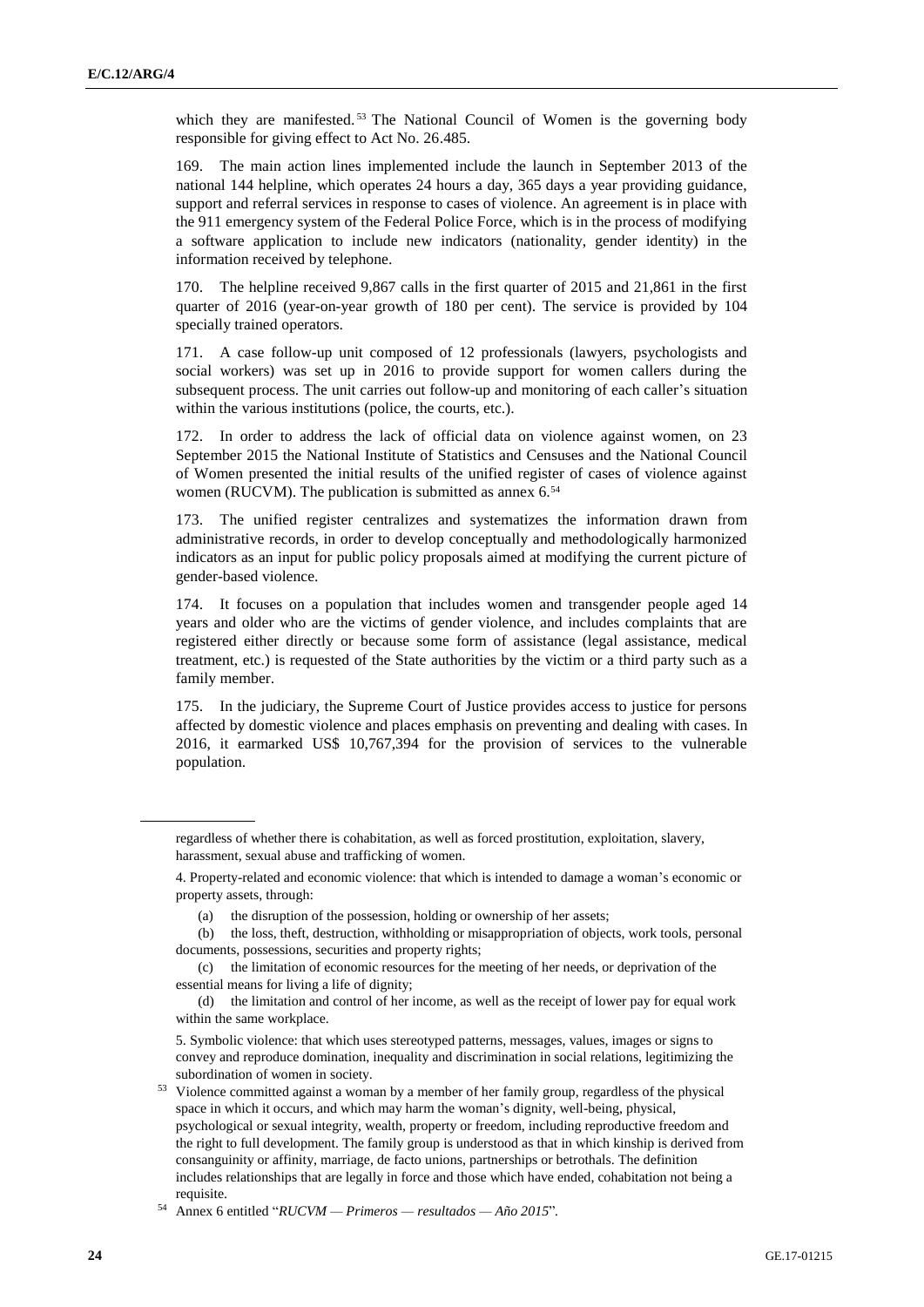176. In compliance with the commitments established by Act No. 26.485 in relation to the registration of complaints concerning violent acts, in 2006 the Supreme Court of Justice established the Domestic Violence Office under its Agreement No. 39/2006.

177. The Domestic Violence Office subsequently devised the Intermediate System for the Registration of Statistical Data on Domestic Violence, which prepares standardized statistics and allows all jurisdictions to record data and analyse trends in domestic violence, using a system of indicators endorsed by the United Nations. Fifteen provincial jurisdictions are currently affiliated to the system.

178. In order to raise awareness of domestic violence among the general public, the Office prepared a video that deals with the different types of domestic violence and presents violence as a public problem that requires State intervention and entails the obligation to report it.<sup>55</sup> It also facilitates access to justice for those who are in vulnerable situations as a result of domestic violence. Moreover, the Supreme Court of Justice publishes decisions that clearly establish the criminal nature of domestic violence.

179. The Supreme Court of Justice also has a Women's Office (established under Agreement No. 13/2009), which promotes the incorporation of the gender perspective in the institutional planning and internal processes of the judiciary. The Women's Office also holds awareness-raising and training workshops, performs analyses to identify behaviours and procedures that perpetuate inequality, and develops proposals for mainstreaming the gender perspective. Women's offices have been established in all jurisdictions of the country.

180. Since 2015, the Supreme Court of Justice has maintained a national register of femicides, which includes all cases in which women (including girls, adolescents and adults) have suffered a violent death for motives of gender, regardless of whether the cases are classified as femicide.

181. The register was set up after the offences of femicide and "linked femicide" were incorporated into the Criminal Code (art. 80) pursuant to Act No. 26.791 of 2012, imposing the penalty of life imprisonment in cases where "a man kills a woman as an act of gender violence" and where the perpetrator kills "for the purpose of causing suffering to a person with whom he is or has been in a relationship".

182. The register corresponding to 2015 is attached as annex 7.<sup>56</sup>

## **Legal advice and psychosocial support**

183. The National Commission for Access to Justice was established under Agreement No. 37/2007 of the Supreme Court of Justice in order to promote access to justice through alternative methods of dispute resolution. It has produced an access to justice map, available on its website,<sup>57</sup> which provides updated information on various methods of access to justice.

184. The Supreme Court of Justice has signed cooperation agreements with provincial high courts to promote research, training, outreach and advocacy in relation to access to justice.

185. With regard to the availability of shelters, there are currently 25 comprehensive protection centres for women in situations of violence and their immediate families.<sup>58</sup>

<sup>&</sup>lt;sup>55</sup> The website of the Domestic Violence Office provides access to case law and to monthly and annual statistics on domestic violence [\(http://www.ovd.gob.ar/\)](http://www.ovd.gob.ar/).

<sup>56</sup> Annex entitled "*Registro Femicidios CSJN*"*.*

<sup>57</sup> [www.cnaj.gob.ar.](http://www.cnaj.gob.ar/)

<sup>58</sup> Nine of these centres are in Buenos Aires: Almirante Brown, Avellaneda, Bolívar, Florencio Varela, Ituzaingó, Lomas de Zamora, Moreno I and II and Partido de la Costa. The other 16 are located in Bariloche (Río Negro), Catamarca (Catamarca), Colón (Entre Ríos), Corrientes (Corrientes), El Carmen (Jujuy), Gobernador Costa (Chubut), Guaymallén (Mendoza), Las Heras (Santa Cruz), La Rioja (La Rioja), Mendoza (Mendoza), Paraná (Entre Ríos), Salta (Salta), San Luis (San Luis), Santiago del Estero (Santiago del Estero), Sierra Colorada (Rio Negro) and Zapala (Neuquén).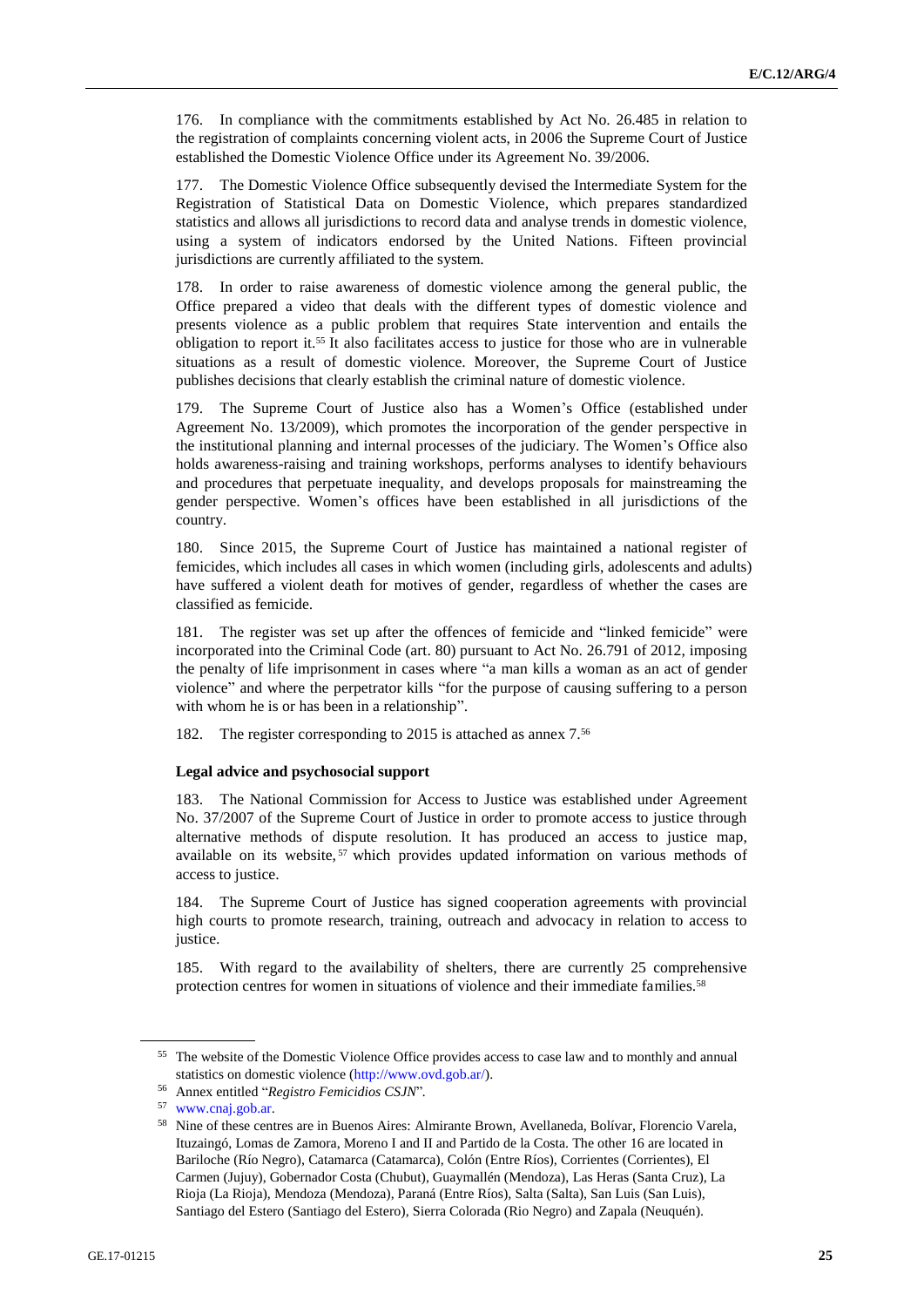186. A Framework Protocol for Shelter Facilities has been validated and provides a general operational and procedural framework for the activities of the professional and nonprofessional teams responsible for shelter services, including standards of care for the detection and follow-up of situations of gender-based violence.

187. Act No. 27.210, passed in November 2015, created a body of lawyers within the Ministry of Justice and Human Rights to provide legal assistance to women victims of gender violence.

## **National Action Plan 2017-2019**

188. On 26 July 2016, the National Council of Women unveiled the National Action Plan for the Provision of Assistance and Prevention and Elimination of Violence Against Women 2017-2019, in accordance with the provisions of Act No. 26.485.

189. The National Action Plan — submitted as annex 9<sup>59</sup> — addressed an unresolved issue by adopting "the realization of the right of all persons to live a life free from violence" as a State policy, through a strategic planning tool that brings together and systematizes policies, programmes and initiatives for the entire territory. Adopting a federal, crosscutting and interdisciplinary approach, the Plan sets out a common path with protection standards designed to guarantee access to quality services for all women.

190. It also proposes a comprehensive vision for eliminating violence against women and sets out concrete action strategies to address the problem, drawing on a budget of 750 million pesos for the development of policies and programmes led by the National Council of Women in coordination with over 50 public institutions and agencies.

191. The Plan outlines 69 measures and 137 actions in five areas, two of which are action-related (prevention and comprehensive care) and three of which are cross-cutting: training, institutional strengthening, monitoring and evaluation.

192. Actions include creating a national network of comprehensive protection centres and building 36 new shelters throughout the country; incorporating the gender perspective and violence prevention at all stages of the education curriculum; conducting awareness-raising campaigns; promoting women's rights and publicizing the 144 hotline.

193. All actions are intended for different groups of women (older women, young women, migrants, women with disabilities, and members of the lesbian, gay, bisexual, transgender, intersex and queer community). Devices are also being developed for women's protection, including digital services, mobile applications and electronic ankle tags.

# **Paragraph 19**

194. Trade union rights in the Argentine Republic are extensively protected. Article 1 of Act No. 23.551 on trade union associations stipulates that freedom of association shall be guaranteed by all rules concerning the organization and activity of trade unions.

195. The Act specifically establishes the conditions that trade unions must respect and the administrative procedure that they must follow in order to apply for registration.

196. There are currently 3,360 first-, second- and third-level trade union organizations (unions, federations and confederations) legally registered in Argentina, which indicates that the rights established under the International Labour Organization (ILO) Freedom of Association and Protection of the Right to Organise Convention, 1948 (No. 87) and the judicial guarantees set forth for the free exercise of those rights are recognized.

197. The Act stipulates that: "all workers or trade union associations prevented or hindered from normally exercising the right to take part in trade union activity (...) may claim the protection of that right before the competent court, in accordance with the civil and commercial procedure of the nation or the equivalent provincial codes of civil

<sup>59</sup> The National Action Plan may also be consulted at: [http://www.cnm.gov.ar/Pnevm/PlanNacionalDeAccion\\_2017\\_2019Ult.pdf.](http://www.cnm.gov.ar/Pnevm/PlanNacionalDeAccion_2017_2019Ult.pdf.)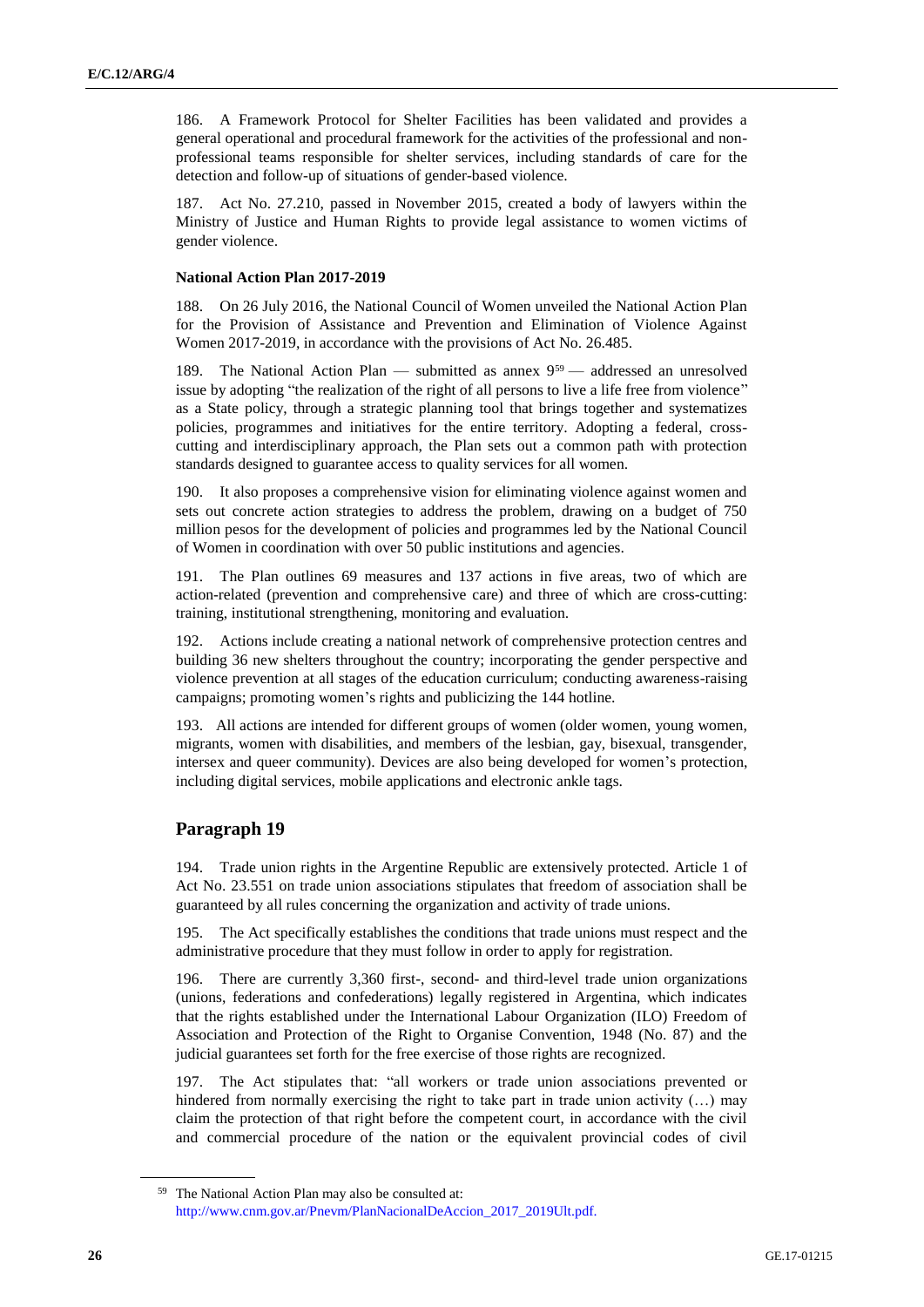procedure, so that the court may, if appropriate, order the immediate cessation of the antitrade union conduct". It also establishes judicial guarantees that are accessible to all trade union representatives in the event that any anti trade-union measures are adopted.

198. Finally, the Act describes "reprisals against workers owing to their participation in legitimate industrial action or other trade union activities (…)", and "the dismissal, suspension or modification of the work conditions of trade union representatives who enjoy special protection", either by employers or by the professional bodies that represent them, if any, as practices contrary to the ethics of professional labour relations.

199. The Act is currently in force and its provisions are operational. Consequently, there is no lack of legal protection against the persecution of representatives or activists or against the prevention or hindrance of the normal exercise of their trade union rights, insofar as the affected persons are able to appeal to the courts for the cessation of the antitrade union conduct.

200. Legislative amendments must respect the principles of social justice. Reforms are not exclusively a matter for government bodies but should emerge from agreements between all actors in labour relations system: the State, trade union organizations and employers. It should be recalled that Act No. 23.551 was unanimously adopted by parliamentary representatives as an outcome of the historical, social and cultural evolution of the labour movement.

# **Paragraph 20**

201. The Universal Child Allowance for Social Protection is a universal measure protecting the right to health and education, which does not exclude any specific group but makes receipt of the allowance subject to compliance with health checks and requirements regarding school attendance. Article 5 of resolution No. 393/2009 of the National Social Security Administration<sup>60</sup> stipulates that beneficiaries must reside in the country, be native or naturalized Argentine nationals, or have legally resided in the country for not less than three years prior to applying for the allowance.

202. For persons deprived of their liberty, access to the Universal Family Allowance is regulated for those carrying out declared tasks within units of the Federal Prison Service who are registered with its technical and financial cooperation entity (ENCOPE) (Family Allowances and Unemployment Office (GAFyD) Circular No. 103/10). Access is also subject to Regulation AAFF 07-04, effective since 30 September 2011, on the designation of recipients of the benefit.

203. The National Social Security Administration, the Federal Administration of Public Revenues, the Ministry of Social Development and the Ministry of Labour, Employment and Social Security set up a review committee to examine the groups covered by the family allowances system and work towards a bill that would ultimately bring about its universal coverage.

204. Certain problems in this area have been reflected in judgments such as the one handed down in response to a collective habeas corpus petition filed by women deprived of their liberty in Unit 31 of the Federal Prison Service.

205. In December 2015, the Federal Chamber of Criminal Appeals upheld the aforementioned petition, filed by the Office of the Ombudsman for the Prison System, and ordered the National Social Security Administration to pay the benefits established under Act No. 24.714 to mothers housed in Unit 31 of the Federal Prison Service. The judgment means that the women detained at the Ezeiza federal prison who are mothers or who are pregnant will receive the Universal Child Allowance and the Pregnancy Allowance for Social Protection.

<sup>60</sup> [http://servicios.infoleg.gob.ar/infolegInternet/anexos/160000-164999/161339/norma.htm.](http://servicios.infoleg.gob.ar/infolegInternet/anexos/160000-164999/161339/norma.htm)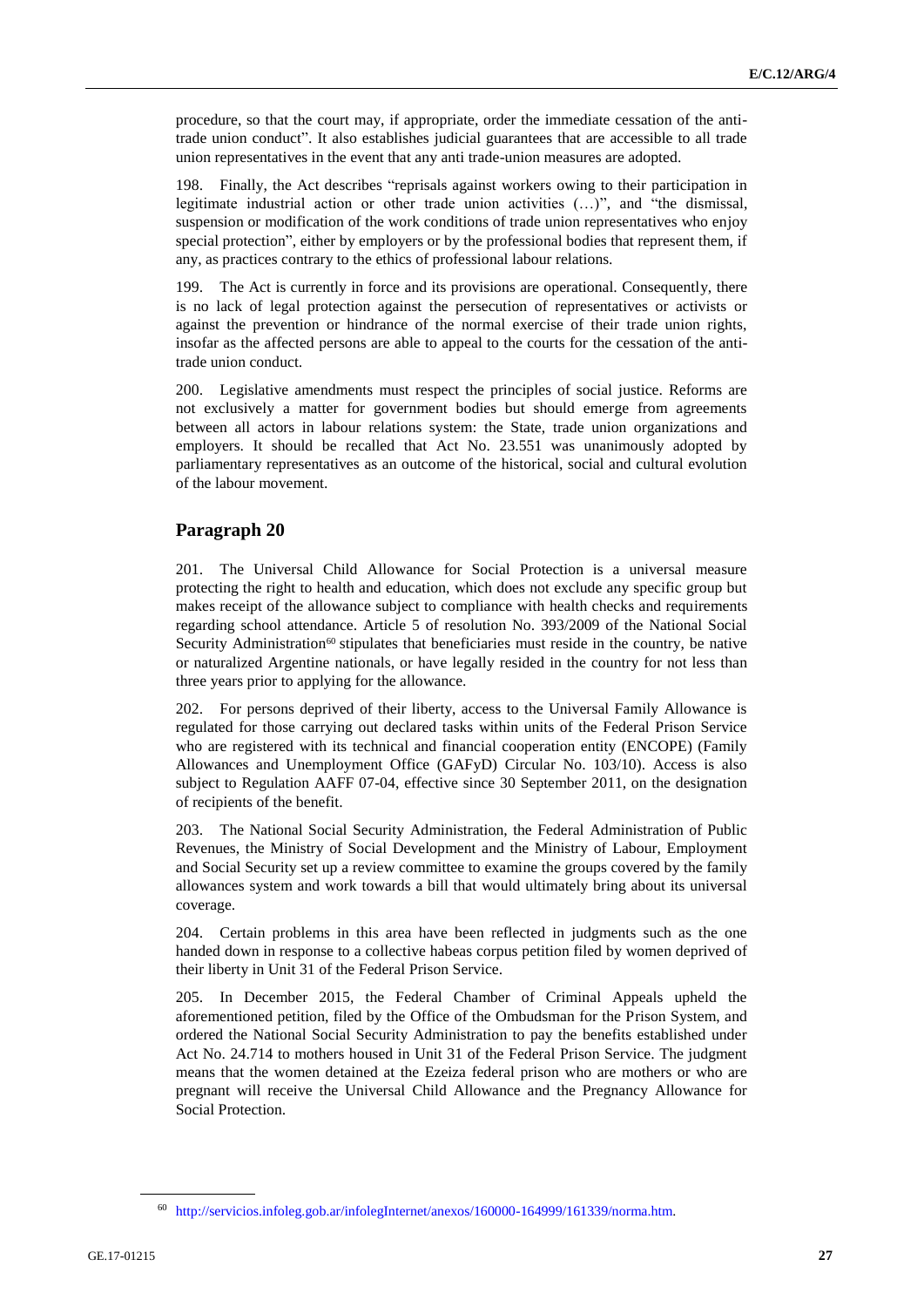# **Paragraph 21**

# **Access to housing**

206. The Secretariat of Housing and Habitat attached to the Ministry of the Interior, Public Works and Housing aims to deliver more equal comprehensive access to habitat and housing and to consolidate the State's presence in the country's most neglected communities. The Integrated Habitat and Housing Plan promotes the urbanization of slums and settlements and the regularization of landownership through interaction with the national, provincial and municipal governments. The Plan proposes that 505 habitat-related interventions will take place during its first four years.

207. Some examples of actions undertaken during 2016 are outlined below.

208. In April 2016, the Ministry of the Interior, Public Works and Housing, the Secretariat of Housing and Habitat and the Office of the Under-Secretary for Habitat and Human Development agreed with the provincial government of Jujuy to carry out public improvement and community strengthening works in the city of San Salvador de Jujuy. With a budget of approximately 104 million pesos, the project aimed to solve the housing problems faced by vulnerable sectors of society in areas with urban and housing deficits. The agreement also detailed the works to be carried out in 150 hectares of the Alto Comedero neighbourhood of the provincial capital, including projects related to urban renewal, public lighting, green spaces, recreational areas, sanitary equipment, sewerage systems, household connections to the water supply, community facilities and the launch of human development modules.

209. In July 2016, the Secretariat of Housing and Habitat and the Faculty of Architecture, Design and Urbanism of the University of Buenos Aires signed a framework agreement that authorizes the academic institution and other national architecture faculties to provide technical, advisory and consultancy services to the country's Provincial Housing Institutes.

210. The framework agreement also included the launch of the National Ideas Competition for the "Sustainable Social Housing Project", jointly promoted by the Secretariat of Housing and Habitat, the Ministry of Science, Technology and Productive Innovation, and the architecture faculties of the University of Buenos Aires, National University of Tucumán, National University of the Northeast, National University of Córdoba, National University of the Littoral, National University of Rosario, National University of San Juan, National University of La Plata and National University of Mar del Plata.

211. To promote the development of industrial forestry, enhance innovative capacity and create jobs in small- and medium-sized enterprises (SMEs) in the sector, interministerial cooperation efforts are under way to promote the use of wood as a construction material, thus providing a sustainable, cost-efficient and energy-efficient response to the needs created by the housing deficit. The goal is for wooden dwellings to make up 10 per cent of all new housing units that are built in Argentina.

212. In July 2016, it was announced that an agreement for 18 million pesos had been signed to carry out infrastructure projects in the province of Entre Ríos.

# **Lending policies**

213. Various mortgage lending programmes administered by State-owned banks (Banco Ciudad, Banco Nación and Banco Provincia) offer loans for the acquisition, renovation, improvement, extension and financing of permanent and non-permanent housing.<sup>61</sup>

214. As regards the improvement of existing housing units, the Office of the Under-Secretary for Urban Development and Housing operates three microcredit lines, for a maximum amount of 15,000 pesos, aimed at formal- or informal-sector workers whose incomes are less than twice the adjustable living minimum wage (SMVM), and who are not

<sup>61</sup> The details of each type of loan are provided at: [http://www.mininterior.gov.ar/vivienda/credito](http://www.mininterior.gov.ar/vivienda/credito-hipotecario.php)[hipotecario.php.](http://www.mininterior.gov.ar/vivienda/credito-hipotecario.php)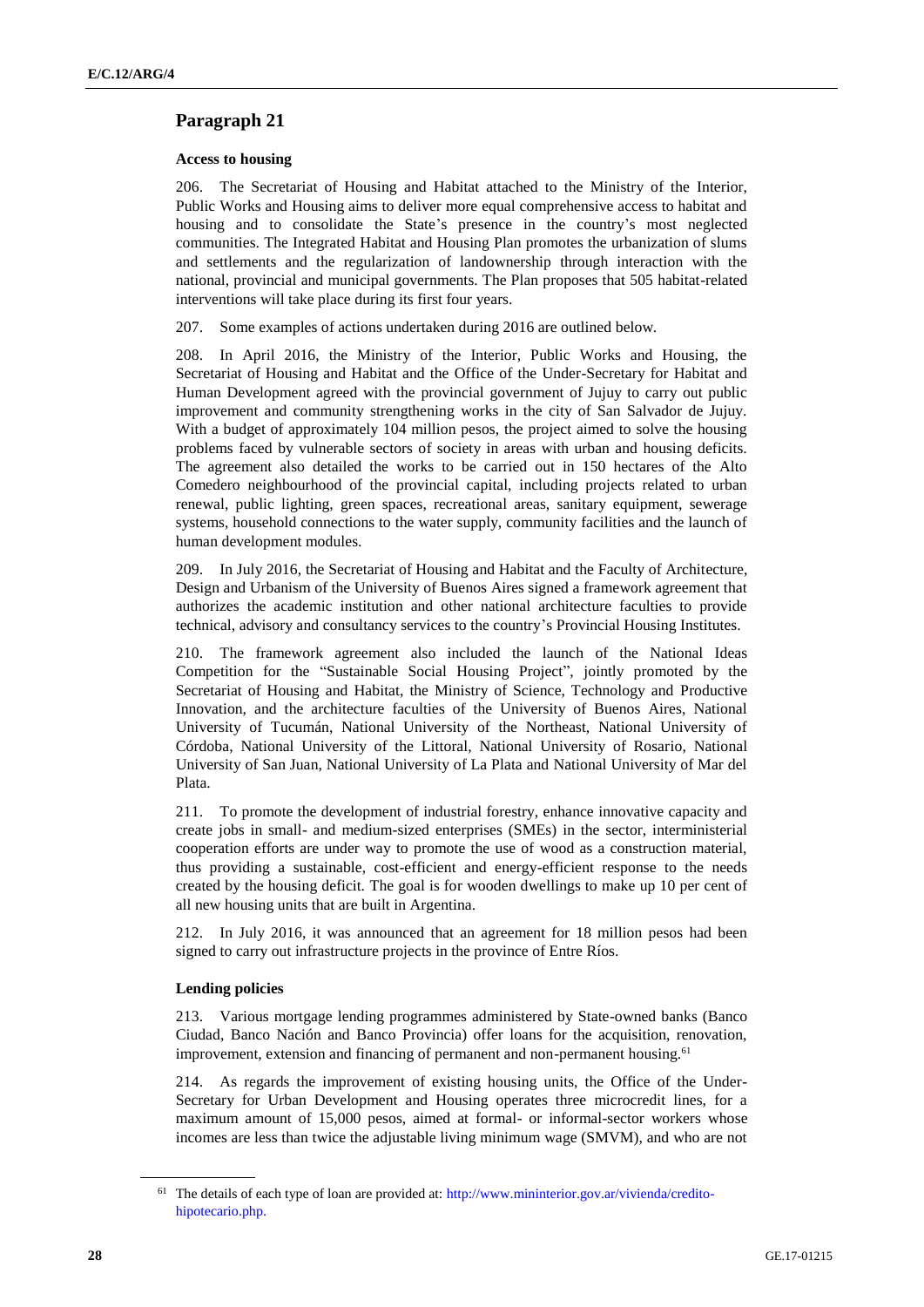eligible for loans with formal banks. This microcredit programme is already operational in the province of Córdoba.

215. The Regularize your Home ("Regularizá tu Casa") programme aims to bring about a reduction in the number of housing units without title deeds — put at over  $650,000$  through the regularization of landownership, the mass issuance of title deeds and the granting of subsidies for various services (property measurement, land surveying, preparation of floor plans, titling, etc.).

216. The Argentine Bicentennial Single-Family Housing Credit Programme (PRO.CRE.AR), launched in June 2012, was modified in 2016 to facilitate access to housing solutions tailored to the needs of families.<sup>62</sup>

217. Various public agencies participate in this coordinated programme, including the National Social Security Administration, the State Property Administration Agency, the Ministry of the Interior, Public Works and Housing and the Ministry of Treasury and Public Finance.

218. PRO.CRE.AR offers loans to provide access to a new or used single-family dwelling with a value of up to 1.5 million pesos. It is aimed at families with a formal income of between two and four times the minimum wage (15,120 to 30,240 pesos at September 2016). Loans are granted in accordance with a transparent scoring system that gives priority to the most needy families in terms of socioeconomic status, the vulnerability of the area in which they live, and the number of dependent children or persons with disabilities in the household, among other factors. The programme offers an average subsidy of 200,000 pesos per family, providing a solution that will enable 25,000 families to become homeowners.

219. One important new option is PRO.CRE.AR's Own Home Solution ("Solución Casa Propia") credit line, which combines mortgage loans, household savings and a State subsidy as part of a cooperation scheme between the public and private sectors. This innovation assists beneficiaries in the purchase of a new or used dwelling by providing affordable loans with low initial payments and terms of up to 20 years for those who are currently renting and who wish to own a home in any part of the country. Own Home Solution is a new loan option that provides an alternative to existing credit lines and promotes the acquisition of housing units from one of over 70 urban projects developed by PRO.CRE.AR and the generation of serviced plots for home-building in cities across the country. 63

220. The scoring system assesses applicant families using criteria such as the number of children, whether any have disabilities, household income, and current residence, and is able to verify the applicant's vulnerability on the basis of those data.<sup>64</sup> The National Social Security Administration establishes the order of priority for access to loans at soft interest rates, in accordance with the different variables.

221. PRO.CRE.AR Urban Developments ("Desarrollos Urbanísticos") is an option for the purchase of a brand new first home in one of the 70 urban developments that are under construction around the country. Families can access affordable mortgages with low payments and 20- or 30-year terms in order to purchase houses and duplexes or one-, twoand three-bedroom apartments with infrastructure services. More than 23,000 housing units are under construction in urban developments located on land ceded by national, provincial and municipal authorities throughout the country. These developments tend to prioritize

<sup>62</sup> For more information, se[e http://www.procrear.anses.gob.ar/programa.](http://www.procrear.anses.gob.ar/programa)

<sup>63</sup> Decree No. 902/12 established the Argentine Bicentennial Single-Family Housing Credit Programme (PRO.CRE.AR) as a trust fund, set up with public resources, in order to further comprehensive access to permanent single-family homes through the development of urban projects and the awarding of loans for the purchase and/or construction of housing. Considering that historically the Banco Hipotecario Nacional (National Mortgage Bank) was the State's main tool for promoting and facilitating access to housing by different social strata, it was decided to entrust the administration of the trust fund to its successor, Banco Hipotecario S.A., for the purposes set forth in the Decree.

<sup>64</sup> [http://www.telam.com.ar/notas/201607/156375-plan-procrear-uba.html.](http://www.telam.com.ar/notas/201607/156375-plan-procrear-uba.html)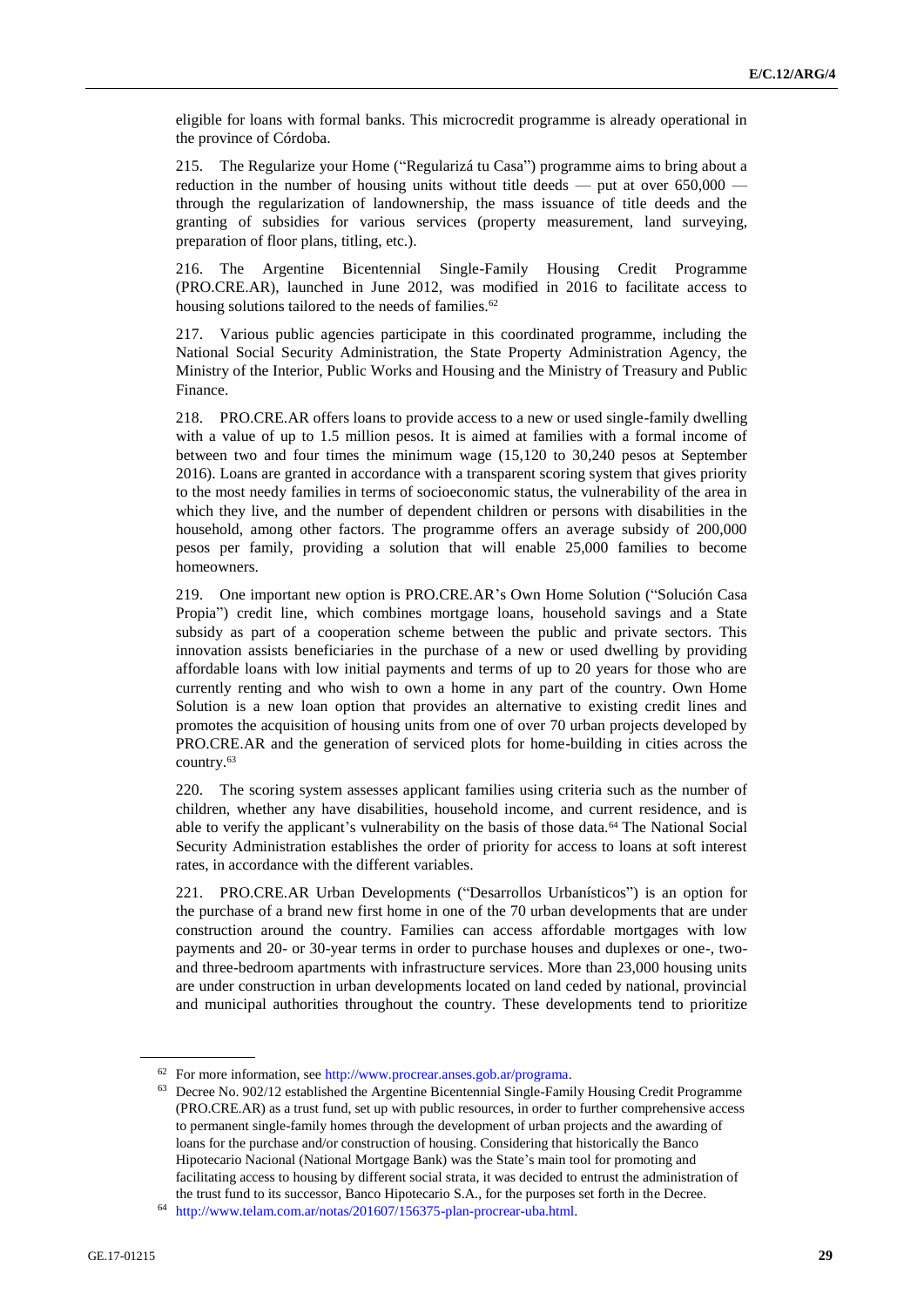location and integration in the urban fabric of the city, as well as the functionality of the housing units.

222. PRO.CRE.AR also offers a credit line intended for the construction, extension, completion and renovation of housing on the beneficiary's own land, and aims to promote the creation of serviced plots which are then offered for sale to families selected to receive loans under a system of regular lotteries.

# **UVI system**

223. In addition to the PRO.CRE.AR programme, in 2016 the Central Bank of Argentina promoted a new savings and lending scheme known as the "Housing Unit" (Unidades de Vivienda — UVI) system. In this way, mortgage loans are provided for the purchase, construction or renovation of middle-class homes, with the capital adjusted for inflation.

224. One advantage of this scheme is that payments are more affordable than under a traditional loan arrangement. In traditional loans with fixed instalments, the initial repayments have to be very high to compensate for the fact that inflation erodes the value of subsequent instalments, which hampers access to credit.

225. In an initial phase, various public and private financial institutions have undertaken to launch these new loans.

226. Moreover, with identical goals of promoting investment in housing, reducing the structural housing deficit and stimulating long-term savings in the national currency, Act No. 27.271 established the savings system known as "Casa de Ahorro" and created savings bank deposits called UVIs.<sup>65</sup> Both the savings unit created by the Central Bank of Argentina (UVA) and the UVI created under Act No. 27.271 are updated using the Reference Stabilization Coefficient published by the National Institute of Statistics and Censuses.

### **Forced evictions in indigenous communities**

227. The National Institute of Indigenous Affairs (INAI) has implemented community legal services<sup>66</sup> to assist indigenous communities and to strengthen community organization and common strategies of defence.

228. In several provinces, these legal services helped prevent a significant number of evictions.<sup>67</sup> Annex 8 contains a list of court cases and other disputes concerning evictions, in which professionals from the legal services established with the support of INAI were involved.<sup>68</sup>

229. INAI places emphasis on protecting and promoting indigenous and peasant communities' access to rights, including their land rights, in coordination with provincial agencies, the Indigenous Participation Council and territorial organizations.

# **Belgrano Plan**

230. The Belgrano Plan Unit was created within the Executive Office of the Cabinet of Ministers as part of an interministerial programme that seeks to reduce inequality between the northern region (provinces of Catamarca, Chaco, Corrientes, Formosa, Jujuy, La Rioja, Misiones, Salta, Santiago del Estero and Tucumán) and the rest of the country, linking the competent areas of government and developing and implementing social, productive and infrastructure policies.

231. The Belgrano Plan Unit was set up to coordinate national government activities in the provinces of northwest and northeast Argentina. The Plan was a novel initiative that recognized the situation of the poorest regions and the need to improve living standards and social and economic development in the north, not only through a remedial approach, but also by ensuring equal opportunities for all inhabitants.

<sup>65</sup> Published in the *Boletín Oficial* of 5 September 2016.

<sup>66</sup> Community Strengthening Programme.

 $67$  See the response to the paragraph 9 of the previous concluding observations.

<sup>68</sup> *Gestión Territorial — Desalojos y Servicios Jurídicos, 2016.*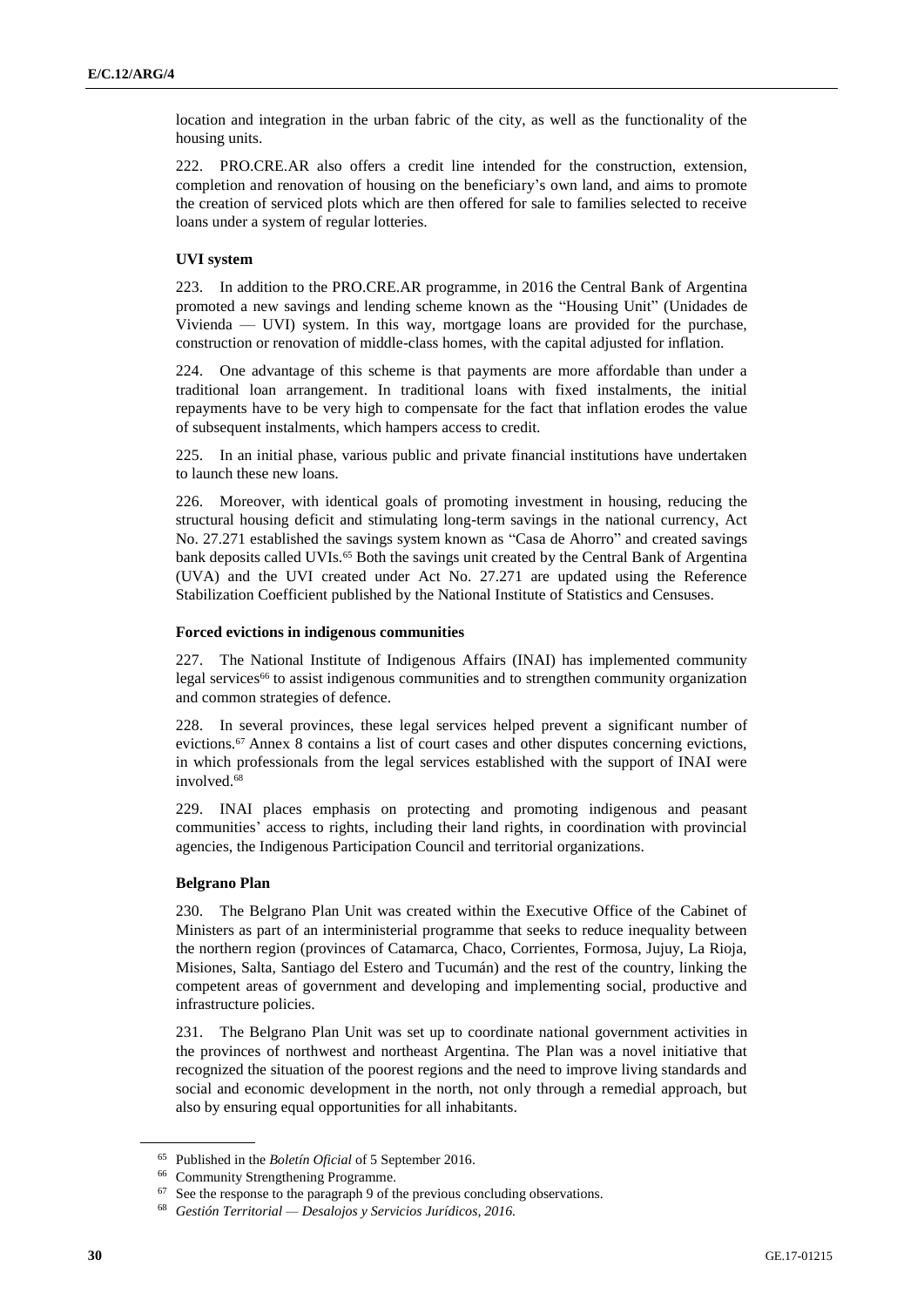232. The Belgrano Plan focuses on road, rail and commercial airline infrastructure to achieve productive integration within the north, between it, the centre and the ports, and with neighbouring countries, thereby enhancing connectivity and ending the isolation of small settlements. Proposals in that regard include reactivating the Belgrano, Mitre and Urquiza railway lines to boost the integration of regional producers, improving airports, stimulating regional economies and positioning tourism as a driving force of the economy.

233. To make regional economies more competitive, the Government aims to lessen the current impact of freight on production costs by investing an initial US\$ 2.4 billion in the recovery of the Belgrano Cargas freight railway network, and US\$ 600 million to triple the operating capacity of runways at Tucumán airport so as to increase cargoes from 30 to 100 tons and make it a leading hub for the export of fresh fruit.

# **Paragraph 22**

234. The National Sexual Health and Responsible Procreation Programme, which is overseen by the Ministry of Health, was established by Act No. 25.673 in 2002 to promote equal rights, equity and social justice and to improve opportunities for access to comprehensive sexual and reproductive health care. Under the Programme, all provinces and the Autonomous City of Buenos Aires were encouraged to comply with the Act, implementing it throughout the country, with focal points for the Programme in each province.

235. The sexual health hotline (0800 222 3444) provides timely, individual care for members of the public and facilitates their access to sexual and reproductive health services across the country. The hotline offers information on: contraceptive methods; the rights of adolescents; the legal framework with regard to sexual and reproductive health; the obligations of social insurance schemes and other health insurance providers; sexual violence and child molestation; pre- and post-abortion situations; legal abortion; cervical cancer and breast cancer; sexual dysfunction; sexuality among older persons; and sexual diversity.

236. The hotline can be used to lodge complaints and initiate follow-up of the case.

# **Maternal mortality rate**

237. The maternal mortality rate fell from 5.5 maternal deaths per 10,000 live births in 2009 to 3.7 in 2014. Provincial disparities with respect to the maternal mortality rate for the same period also decreased, as demonstrated by the Gini coefficient, which fell from 0.265 in 2009 to 0.233 in 2013. The maternal mortality rate in the case of pregnancies terminated by abortion dropped from 1.2 to 0.6 maternal deaths per 10,000 live births, as shown in the following chart.



**Maternal mortality rate and maternal mortality rate in the case of pregnancies terminated by abortion. Argentina. 2009-2014.**

*Source*: Health Statistics and Information Directorate, Ministry of Health.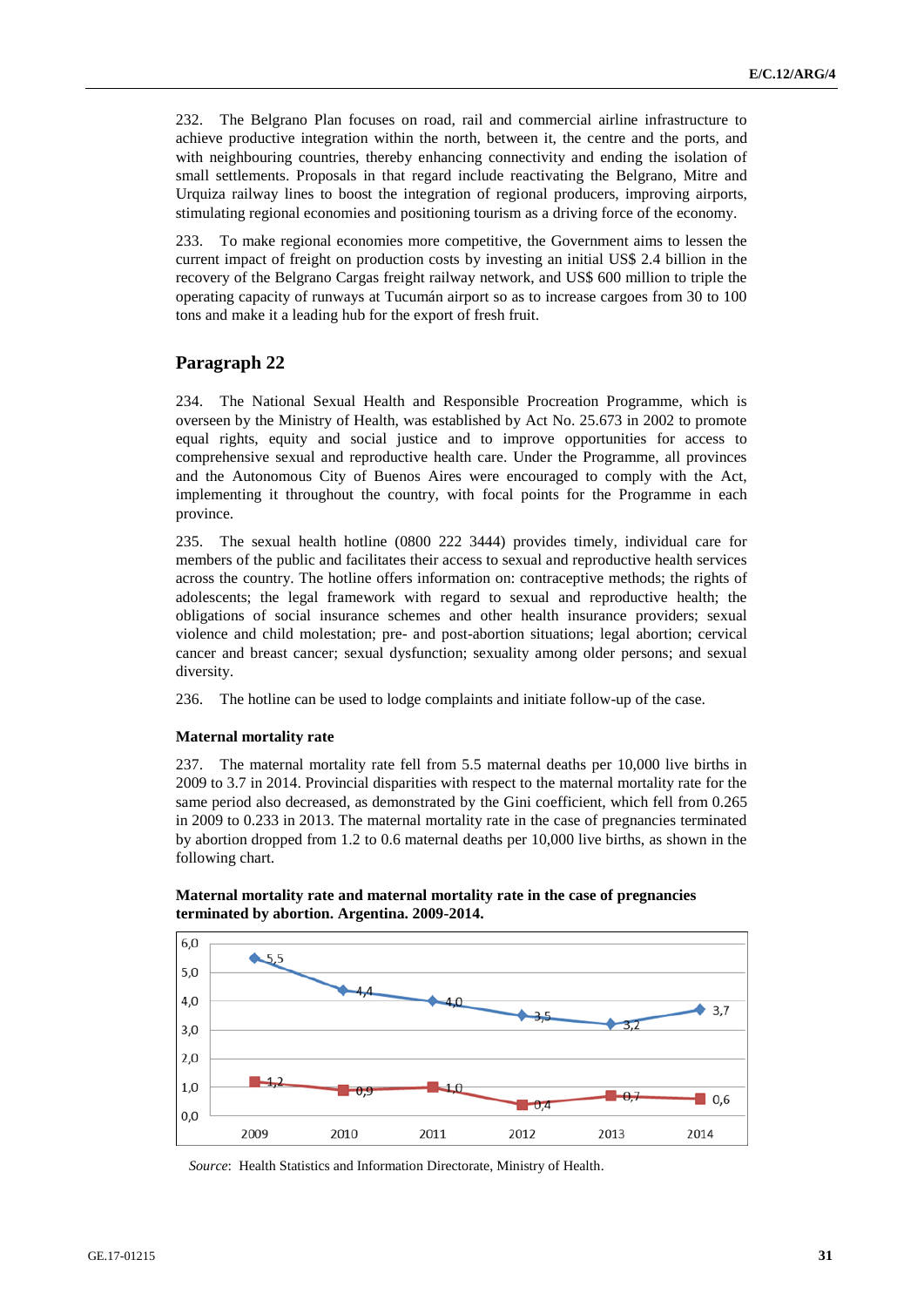238. The following chart shows the decrease in the proportion of maternal deaths resulting from abortion compared to other causes: the percentage of deaths due to abortion fell from 21.2 per cent in 2009 to 14.8 per cent in 2014.





239. As of 2009, the Ministry of Health, certain health regions of the province of Buenos Aires and other priority districts signed the Operating Plan to Reduce Maternal and Infant Mortality among Women and Teenage Girls.<sup>69</sup> The districts involved in the Operating Plan were those with the highest absolute number of maternal and infant deaths.<sup>70</sup>

240. The above was the result of training for professionals on handling obstetric emergencies, the reorganization of obstetric services, the quality of antenatal checks, and safe and respectful deliveries. Other strategies included an increase in the range of contraceptives available at the level of primary health care, raising awareness among and providing training for health teams, and comprehensive sexual and reproductive health counselling.

241. Given that one of the main causes associated with maternal death is the abortion of unplanned pregnancies, the Government has taken steps to guarantee the right of women to make family planning decisions, to improve the range and availability of contraceptives, and to ensure the provision of appropriate gynaecological care, together with advice and effective access to contraception after an abortion, to avoid repeat occurrences.

# **Teenage pregnancy**

242. The fertility rate among adolescents aged between 15 and 19 years old rose between 2009 and 2011, reaching 68.2 per cent in 2011. After decreasing to 65.6 per cent in 2012, it stood at 64.9 per cent in 2013 and 65.1 per cent in 2014.

243. Generally speaking, the distribution of teenage pregnancies is closely linked to the level of socioeconomic development and reflects major disparities. For example, in 2014, the adolescent fertility rate in the Autonomous City of Buenos Aires was 29.6 per cent, compared with 99.4 per cent in the province of Misiones.

# **Contraceptive methods**

244. Free nationwide access to a wide range of contraceptive methods (see table 1) is guaranteed for men and women of reproductive age without social insurance or other health insurance coverage.

*Source*: Health Statistics and Information Directorate, Ministry of Health.

<sup>69</sup> http://www.msal.gob.ar/images/stories/banners/gestion\_sanitaria\_2009-2015/informe-gestion-2009- 2015.pdf. See Operating Plan to Reduce Maternal and Infant Mortality among Women and Teenage Girls.

<sup>70</sup> Ibid.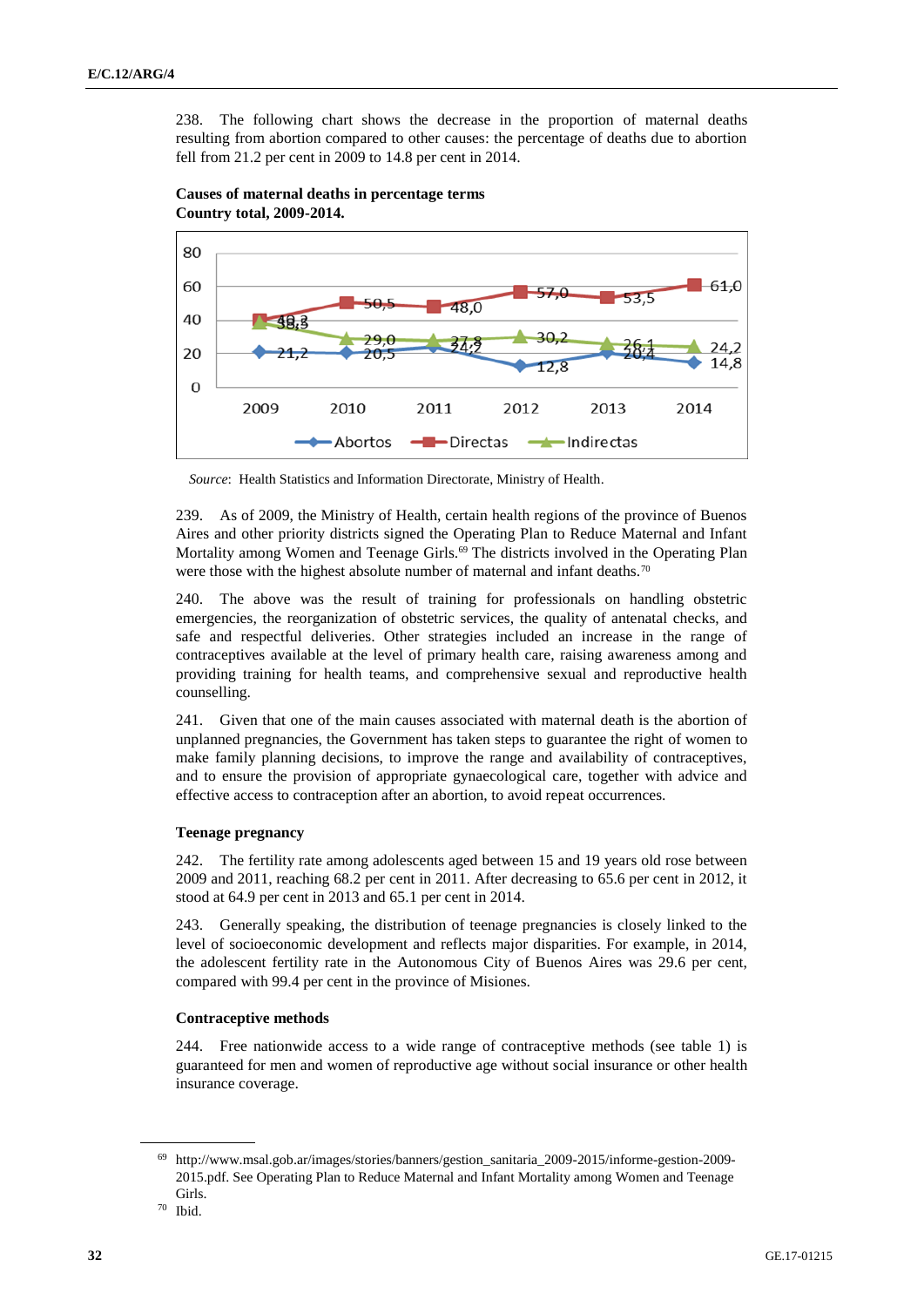245. In 2014, the provinces reported the existence of 8,698 health facilities (hospitals and health centres), of which 8,426, or 96.8 per cent, were able to provide contraceptive methods, <sup>71</sup> compared with around 5,400 in 2009 (see chart below).

| anıe |  |
|------|--|
|      |  |

| Heading | Subheading                                    | Input/Description                                                        |
|---------|-----------------------------------------------|--------------------------------------------------------------------------|
|         | Contraceptive methods Hormonal contraceptives | Injectable combined hormonal<br>contraceptive (monthly)                  |
|         |                                               | Injectable progestogen-only<br>hormonal contraceptive (quarterly)        |
|         |                                               | Oral combined hormonal<br>contraceptive with levonorgestrel              |
|         |                                               | Levonorgestrel hormonal<br>contraceptive for the breastfeeding<br>period |
|         |                                               | Emergency hormonal contraceptive<br>(levonorgestrel 1.5 mg)              |
|         |                                               | Oral combined hormonal<br>contraceptive with gestodene                   |
|         |                                               | Desogestrel hormonal contraceptive,<br>progestogen only                  |
|         | Barrier contraceptives                        | Latex male condoms                                                       |
|         | Long-acting                                   | Hormonal intrauterine device                                             |
|         | contraceptives                                | Intrauterine system                                                      |
|         |                                               | Subdermal contraceptive implant                                          |
|         |                                               | Copper T-shaped intrauterine device                                      |
|         |                                               | Multiload intrauterine device                                            |
|         |                                               | Facilities that distribute<br>contraceptive methods                      |





*Source*: Management report 2014, monitoring and evaluation section of the National Sexual Health and Responsible Procreation Programme

<sup>71</sup> Annual management report 2014, National Sexual Health and Responsible Procreation Programme.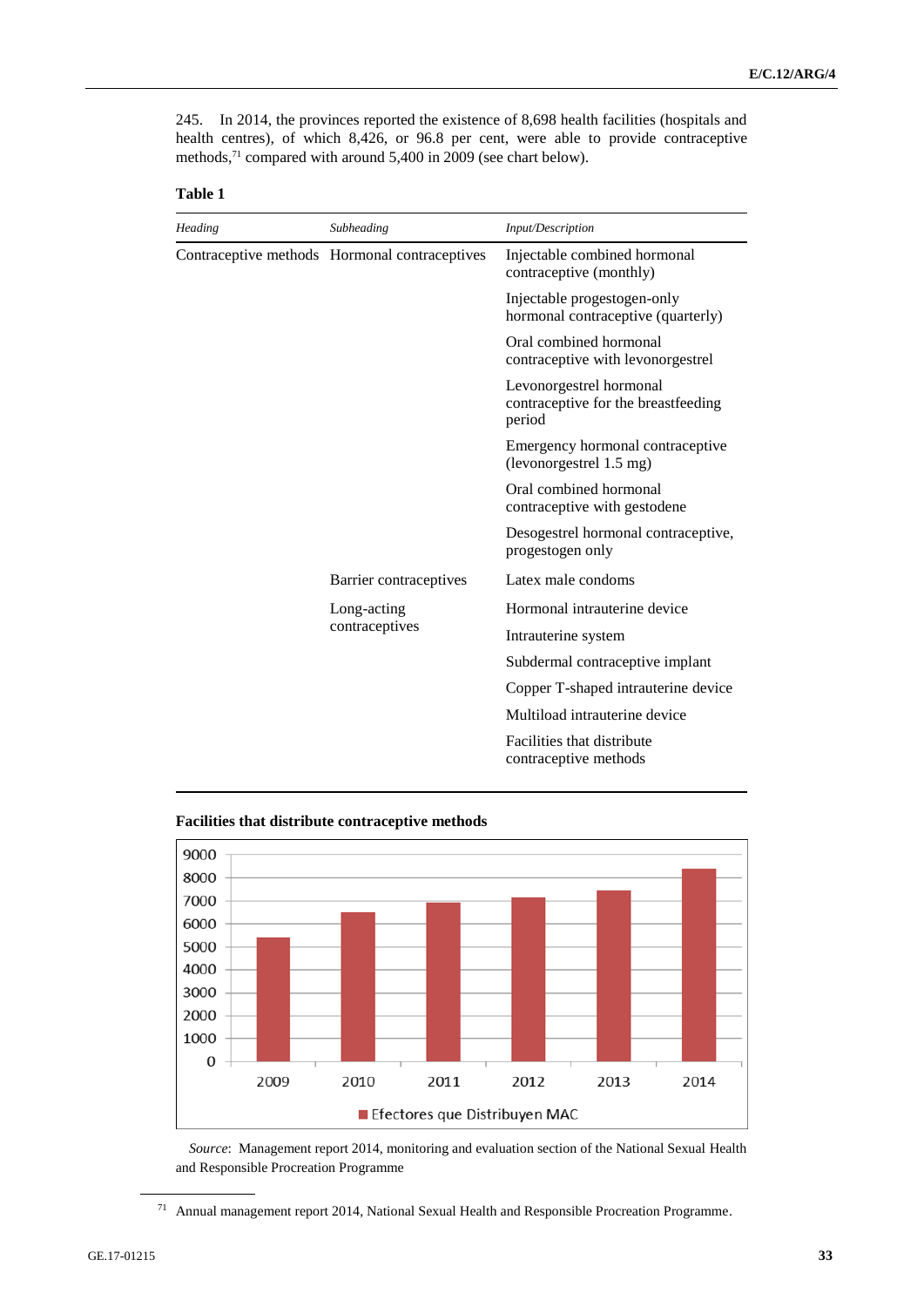#### **Current legal framework for non-punishable abortion**

246. In 2015, the National Sexual Health and Responsible Procreation Programme published a protocol on comprehensive care for persons with the right to legal abortion, $72$ which was a revised version of the technical guide for comprehensive legal abortion services, drawn up in 2010.

247. The protocol promotes, throughout the country, the right of women, girls, adolescents and all persons capable of pregnancy to undergo a legal abortion on any of the grounds set forth in Argentine law.<sup>73</sup> The abortion must be carried out in line with certain standards, in terms of quality, accessibility, confidentiality, technical skill, the range of options available and the use of up-to-date scientific information.

248. Comprehensive post-abortion care, which is essential to reduce the maternal mortality rate, consists of three key components: (a) emergency treatment using the technique of manual vacuum aspiration; (b) reproductive health counselling; and (c) referral to responsible post-abortion procreation services.

249. The National Sexual Health and Responsible Procreation Programme has drawn up a guide on comprehensive care for women who undergo an abortion,<sup>74</sup> which is a tool to help to reduce maternal morbidity and mortality and improve the quality of care with due regard for sexual and reproductive rights. This guide must be followed by the health teams that handle this type of consultation, such as hospital gynaecology and obstetrics departments, primary health-care centres, and so on.

# **Legal abortion bill**

250. On 29 June 2016, a bill was submitted to the Chamber of Deputies, backed by deputies from various political groups (including Frente para la Victoria, Unión Cívica Radical, Movimiento Libres del Sur, Partido Socialista, Propuesta Republicana, Una Nación Avanzada and Frente de Izquierda y de los Trabajadores) and supported by 350 social organizations across the country.

251. The proposal would guarantee the right to abortion during the first 14 weeks of pregnancy, without the need to provide justification, and after 14 weeks in the case of rape, risk to the woman's life or physical or psychosocial health, or serious foetal malformations.

252. The initiative is founded on the progress made towards the social decriminalization of abortion in the nine years that have passed since the abortion bill was first submitted and the clarification provided by the Supreme Court in its ruling on the case *F., A.L. on an emergency order of protection* of 13 March 2012, regarding the scope of legal abortion under article 86 of the Criminal Code.

<sup>72</sup> Available from http://www.msal.gob.ar/images/stories/bes/graficos/0000000690cnt-Protocolo%20ILE%20Web.pdf.

<sup>73</sup> Art. 86 of the Criminal Code — Doctors, surgeons, midwives and pharmacists who abuse their science or art to cause, or help to cause, an abortion shall incur the penalties set forth in the previous article and shall also be liable to specific disqualification for a time period lasting twice the length of the sentence. An abortion carried out by a qualified doctor with the consent of the pregnant woman shall not be punishable: (1) If performed to avoid a risk to the mother's life or health and if this risk cannot be avoided by other means; (2) If the pregnancy results from the rape or indecent assault of a woman with a mental or intellectual impairment. In such cases, the consent of her legal representative must be obtained for the abortion.

<sup>74</sup> Available from http://www.msal.gob.ar/images/stories/bes/graficos/0000000695cnt-0000000587cnt-Guia-para-la-atencion-integral-de-mujeres-que-cursan-un-aborto.pdf. The guide was published in 2015 and is based on the guide for the improvement of post-abortion care published by the National Directorate of and Child Health of the Ministry of Health in August 2005 (second and third editions published in September 2007 and December 2009). This guide was approved by Ministerial Decision No. 989 of 9 August 2005 under the National Programme to Guarantee Quality Medical Care, implemented by Decision No. 1459 of 1 June 1993 of the Ministry of Health and Social Welfare.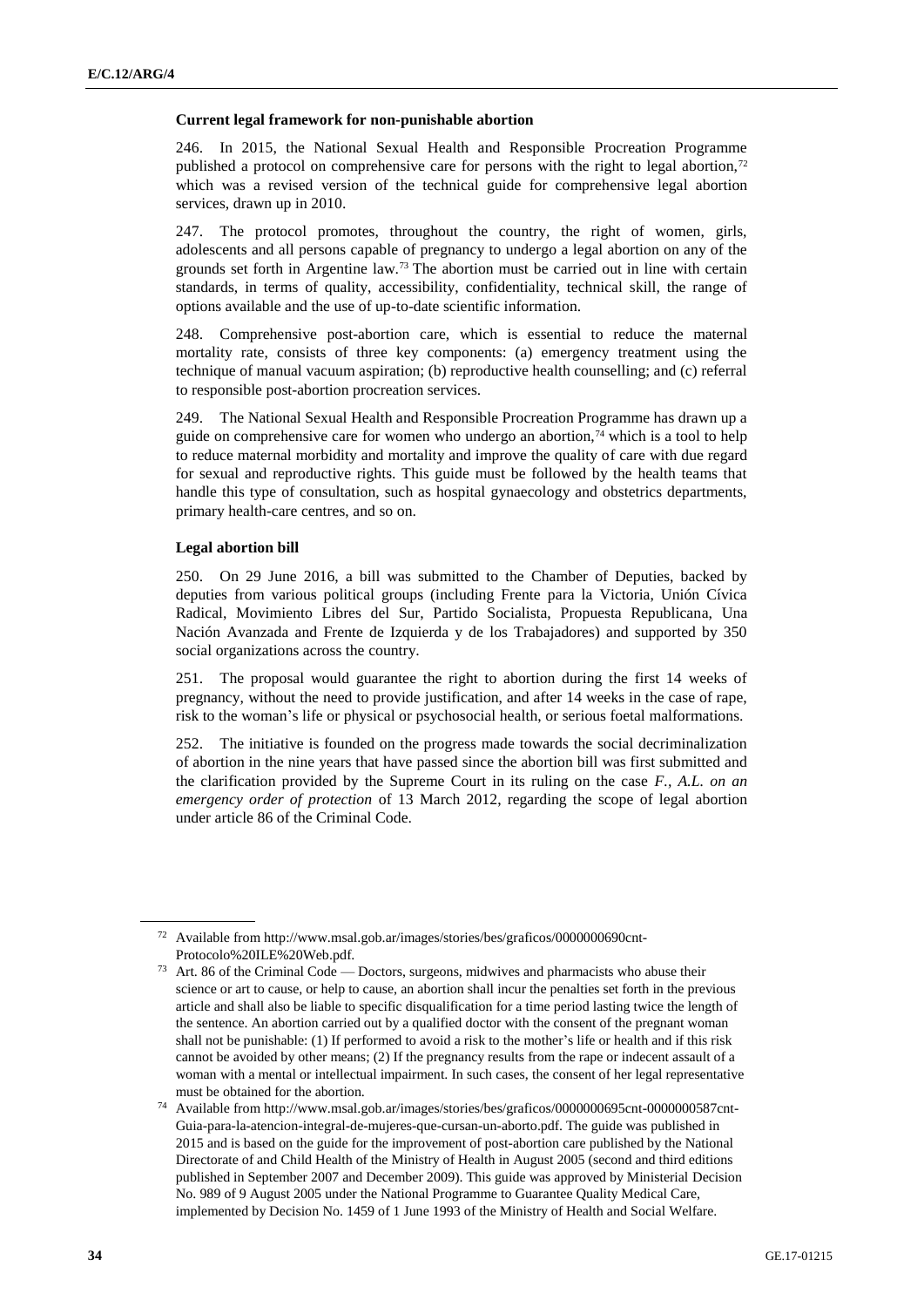#### **National law on assisted reproduction**

253. Act No. 26.862/2013 on assisted reproduction addresses the needs of persons wishing to become parents but unable to conceive naturally. It establishes that all adults have the right to assisted reproduction services, free of charge, without distinction or exclusion on the basis of sexual orientation or civil status.

The public health sector, regulated social insurance schemes and other social security entities are obliged to provide full coverage of assisted reproduction techniques.

255. The guaranteed coverage is based on the criteria established by the World Health Organization (WHO) and on a comprehensive, interdisciplinary approach to the methods, diagnosis, medicines, support therapies and high- and low-complexity techniques of assisted reproduction.

# **Paragraph 23**

256. Although the WHO Framework Convention on Tobacco Control has not been ratified by Argentina, in 2011, Act No. 26.687 on the regulation of the advertising, promotion and consumption of tobacco products was passed; it is governed by Decree No. 602/2013 and takes into account the bans and restrictions established by the Framework Convention.

257. The main features of the Act include:

1. A ban on smoking in all enclosed spaces for public or private use, including casinos and bingo halls, nightclubs, bars and restaurants, theatres, museums and libraries, public transport and indoor stadiums. Smoking in public and private workplaces is expressly prohibited. The only exceptions to the ban are outdoor areas of sites that are open to the public, excluding schools and health facilities, where smoking in courtyards is not allowed.

2. A ban on advertising, promoting and sponsoring cigarettes or tobacco products in the media and in public spaces.

The inclusion of health warnings with images (such as "Smoking causes impotence", "Smoking causes cancer" and "Smoking reduces life expectancy") and the number of the free hotline run by the Ministry of Health for those wishing to quit smoking (0800 222 1002) on cigarette packets.

4. A ban on the sale of tobacco products to persons under 18 years old.

5. A ban on the sale of cigarettes in educational establishments, hospitals, public buildings, means of transport and public entertainment venues, such as theatres, cinemas and sports stadiums.

258. In 2014, the Ministry of Health approved the general framework for the investigation and processing of complaints of violations of the Act. In addition, Decree No. 626/2016 provided for an increase in domestic taxes on cigarettes from 60 to 75 per cent.

259. According to data from the National Tobacco Control Programme, tobacco consumption among young persons fell from 24.5 per cent in 2007 to 19.6 per cent in 2012 (30,000 fewer smokers); among women, meanwhile, tobacco consumption fell from 22.4 to 20.9 per cent between 2009 and 2013, according to the findings of the National Risk Factor Survey.

# **Paragraph 24**

260. In February 2016, the Ministers of Education of the provinces and the Autonomous City of Buenos Aires and the national Minister of Education and Sport signed the Purmamarcafetal Declaration, taking on a set of commitments, including: (a) To promote education as a public good and a personal and social right; (b) To maintain investment in education at 6 per cent of the gross domestic product; (c) To progress towards introducing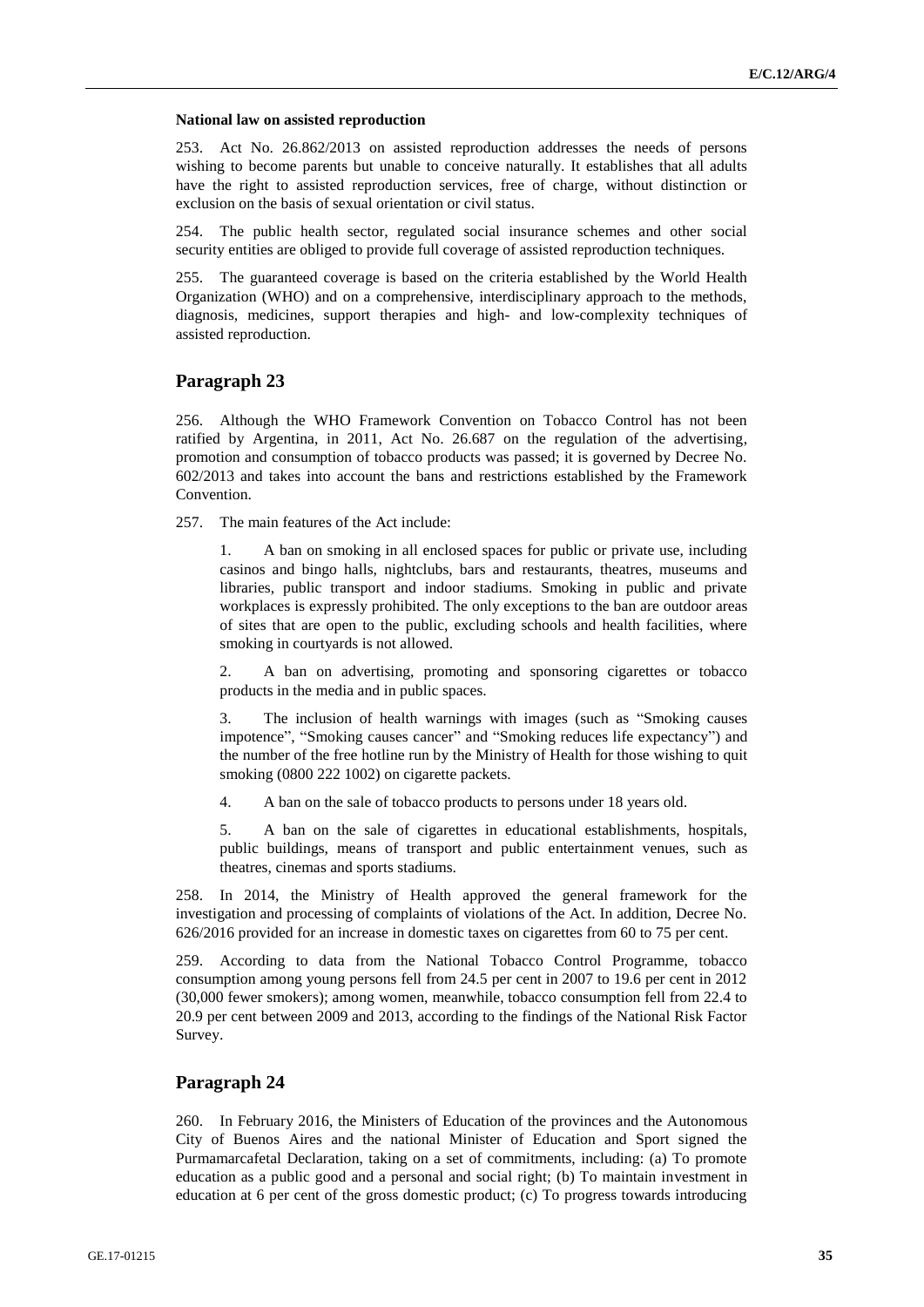compulsory education from the age of 3 years; (d) To improve learning at the primary school level; (e) To gradually introduce an extended schoolday; (f) To ensure that children enter, remain in and graduate from secondary schools; (g) To promote annual evaluation processes and the creation of the Institute for the Evaluation of Quality and Equity in Education; (h) To improve in-service training of teachers.

261. In order to continue addressing the challenges that remain with regard to universal access to compulsory education and the reduction of illiteracy, course repetition and school dropout, the Ministry of Education and Sport is launching various policies and programmes.

262. In May 2016, the national executive branch submitted a bill declaring school compulsory from the age of 3 years. It is currently compulsory for children aged 4 and 5 years (Act No. 27.045).

263. The following tables contain information on school attendance:

| School attendance of children aged 3 years, by administrative district |  |  |  |
|------------------------------------------------------------------------|--|--|--|
|------------------------------------------------------------------------|--|--|--|

|                         | Children aged 3 years |                                  |                                      |                 |  |
|-------------------------|-----------------------|----------------------------------|--------------------------------------|-----------------|--|
| Administrative district | Total population      | Population enrolled<br>in school | Population not<br>enrolled in school | Attendance in % |  |
| <b>Country total</b>    | 655 556               | 351 972                          | 303 584                              | 53.69%          |  |
| City of Buenos Aires    | 31 624                | 26 673                           | 4951                                 | 84.34%          |  |
| <b>Buenos Aires</b>     | 255 547               | 177 407                          | 78 140                               | 69.42%          |  |
| Catamarca               | 6463                  | 2 5 4 3                          | 3 9 2 0                              | 39.35%          |  |
| Córdoba                 | 50796                 | 26 5 84                          | 24 212                               | 52.33%          |  |
| Corrientes              | 16998                 | 5 2 5 6                          | 11742                                | 30.92%          |  |
| Chaco                   | 19 0 65               | 5 1 1 4                          | 13 9 51                              | 26.82%          |  |
| Chubut                  | 8875                  | 4 3 2 7                          | 4 5 4 8                              | 48.75%          |  |
| Entre Ríos              | 19811                 | 8779                             | 11 032                               | 44.31%          |  |
| Formosa                 | 9824                  | 2 3 2 9                          | 7495                                 | 23.71%          |  |
| Jujuy                   | 11831                 | 4 8 2 4                          | 7 0 0 7                              | 40.77%          |  |
| La Pampa                | 5 1 6 4               | 1471                             | 3 6 9 3                              | 28.49%          |  |
| La Rioja                | 5 9 0 8               | 2769                             | 3 1 3 9                              | 46.87%          |  |
| Mendoza                 | 30 0 75               | 11 138                           | 18937                                | 37.03%          |  |
| <b>Misiones</b>         | 22 009                | 4731                             | 17 278                               | 21.50%          |  |
| Neuquén                 | 9 5 6 2               | 3 5 7 1                          | 5 9 9 1                              | 37.35%          |  |
| Río Negro               | 10 5 29               | 5 1 1 1                          | 5418                                 | 48.54%          |  |
| Salta                   | 23 3 68               | 6751                             | 16 617                               | 28.89%          |  |
| San Juan                | 13 247                | 3 6 6 1                          | 9586                                 | 27.64%          |  |
| San Luis                | 7672                  | 3 0 0 1                          | 4 671                                | 39.12%          |  |
| Santa Cruz              | 5 2 0 9               | 2685                             | 2 5 2 4                              | 51.55%          |  |
| Santa Fe                | 47869                 | 28 075                           | 19 7 94                              | 58.65%          |  |
| Santiago del Estero     | 16 5 6 5              | 6796                             | 9769                                 | 41.03%          |  |
| Tucumán                 | 25 28 3               | 6987                             | 18 29 6                              | 27.64%          |  |
| Tierra del Fuego        | 2 2 6 2               | 1 3 8 9                          | 873                                  | 61.41%          |  |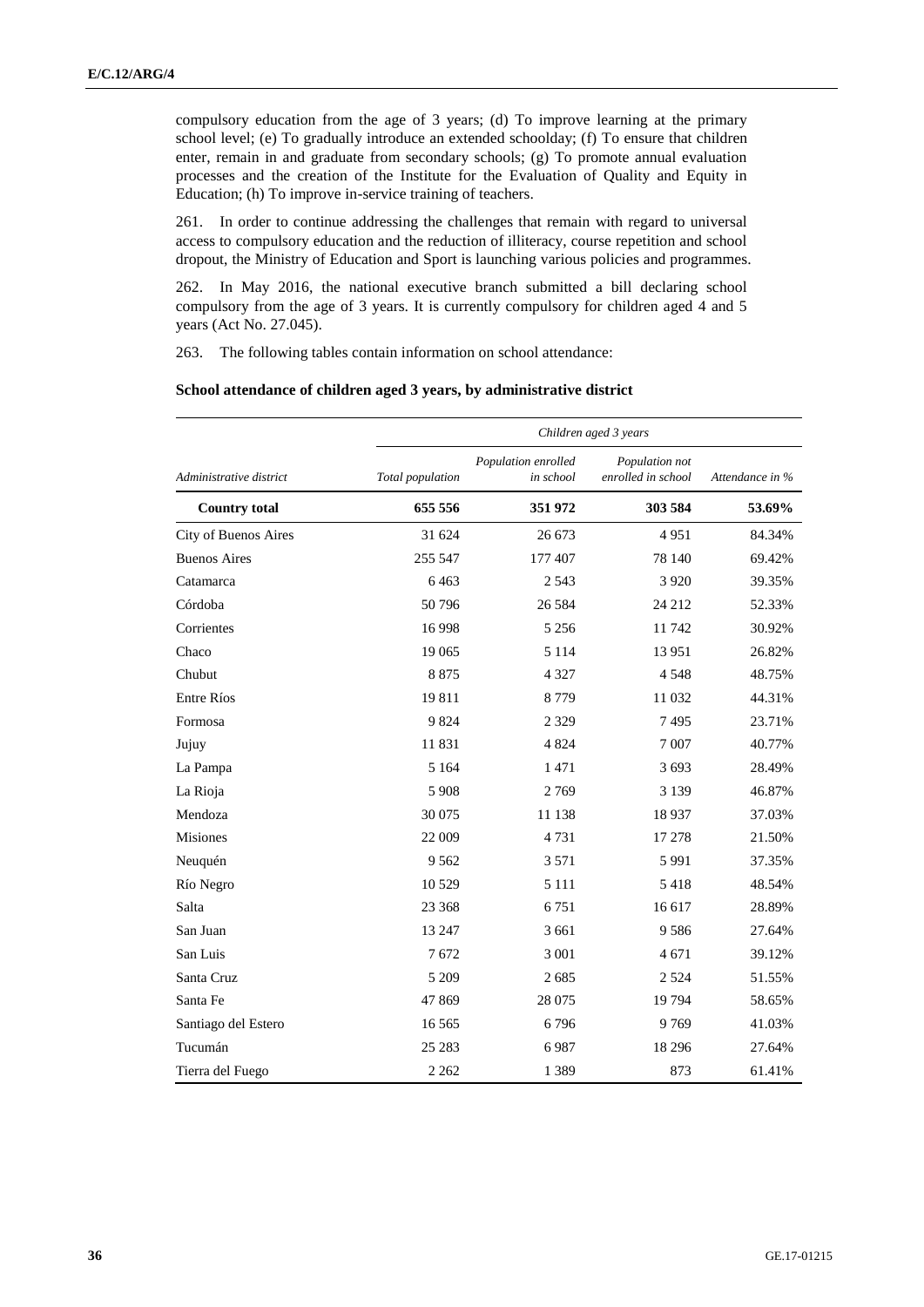|                         | Children aged 4 years |                                  |                                      |                 |  |
|-------------------------|-----------------------|----------------------------------|--------------------------------------|-----------------|--|
| Administrative district | Total population      | Population enrolled<br>in school | Population not<br>enrolled in school | Attendance in % |  |
| <b>Country total</b>    | 664 278               | 541 486                          | 122 792                              | 81.51%          |  |
| City of Buenos          | 31 982                | 30 20 6                          | 1776                                 | 94.45%          |  |
| <b>Buenos Aires</b>     | 258 059               | 224 740                          | 33 319                               | 87.09%          |  |
| Catamarca               | 6 607                 | 5 1 9 5                          | 1412                                 | 78.63%          |  |
| Córdoba                 | 52 174                | 47 254                           | 4 9 2 0                              | 90.57%          |  |
| Corrientes              | 17883                 | 11912                            | 5 9 7 1                              | 66.61%          |  |
| Chaco                   | 19 860                | 12 143                           | 7717                                 | 61.14%          |  |
| Chubut                  | 8 7 4 1               | 7372                             | 1 3 6 9                              | 84.34%          |  |
| Entre Ríos              | 20 30 8               | 15 9 66                          | 4 3 4 2                              | 78.62%          |  |
| Formosa                 | 9868                  | 5970                             | 3898                                 | 60.50%          |  |
| Jujuy                   | 12 069                | 9414                             | 2655                                 | 78.00%          |  |
| La Pampa                | 5 1 2 2               | 3 1 7 3                          | 1949                                 | 61.95%          |  |
| La Rioja                | 6 0 5 5               | 5 2 2 8                          | 827                                  | 86.34%          |  |
| Mendoza                 | 30 216                | 24 152                           | 6 0 6 4                              | 79.93%          |  |
| <b>Misiones</b>         | 21 619                | 13 26 3                          | 8 3 5 6                              | 61.35%          |  |
| Neuquén                 | 9 6 6 6               | 7080                             | 2 5 8 6                              | 73.25%          |  |
| Río Negro               | 10 5 93               | 8867                             | 1726                                 | 83.71%          |  |
| Salta                   | 23 8 26               | 16 139                           | 7687                                 | 67.74%          |  |
| San Juan                | 13 5 44               | 9 1 2 5                          | 4419                                 | 67.37%          |  |
| San Luis                | 7884                  | 6538                             | 1 3 4 6                              | 82.93%          |  |
| Santa Cruz              | 5 3 9 1               | 4 9 6 4                          | 427                                  | 92.08%          |  |
| Santa Fe                | 47 682                | 41729                            | 5953                                 | 87.52%          |  |
| Santiago del Estero     | 17043                 | 13 4 06                          | 3 6 3 7                              | 78.66%          |  |
| Tucumán                 | 25 760                | 15470                            | 10 290                               | 60.05%          |  |
| Tierra del Fuego        | 2 3 2 6               | 2 1 8 0                          | 146                                  | 93.72%          |  |

# **School attendance of children aged 4 years, by administrative district**

# **School attendance of children aged 5 years, by administrative district**

|                         | Children aged 5 years |                                  |                                      |                 |  |
|-------------------------|-----------------------|----------------------------------|--------------------------------------|-----------------|--|
| Administrative district | Total population      | Population enrolled<br>in school | Population not<br>enrolled in school | Attendance in % |  |
| <b>Country total</b>    | 675 277               | 650 077                          | 25 200                               | 96.3%           |  |
| City of Buenos          | 32 003                | 31 345                           | 658                                  | 97.9%           |  |
| <b>Buenos Aires</b>     | 260 538               | 248 841                          | 11 697                               | 95.5%           |  |
| Catamarca               | 6865                  | 6 6 1 5                          | 250                                  | 96.4%           |  |
| Córdoba                 | 52714                 | 51 724                           | 990                                  | 98.1%           |  |
| Corrientes              | 18885                 | 17 9 99                          | 886                                  | 95.3%           |  |
| Chaco                   | 20 871                | 19 24 6                          | 1 625                                | 92.2%           |  |
| Chubut                  | 8756                  | 8 6 0 1                          | 155                                  | 98.2%           |  |
| Entre Ríos              | 21 168                | 20 721                           | 447                                  | 97.9%           |  |
| Formosa                 | 10 554                | 10 0 64                          | 490                                  | 95.4%           |  |
| Jujuy                   | 12 632                | 12 3 3 6                         | 296                                  | 97.7%           |  |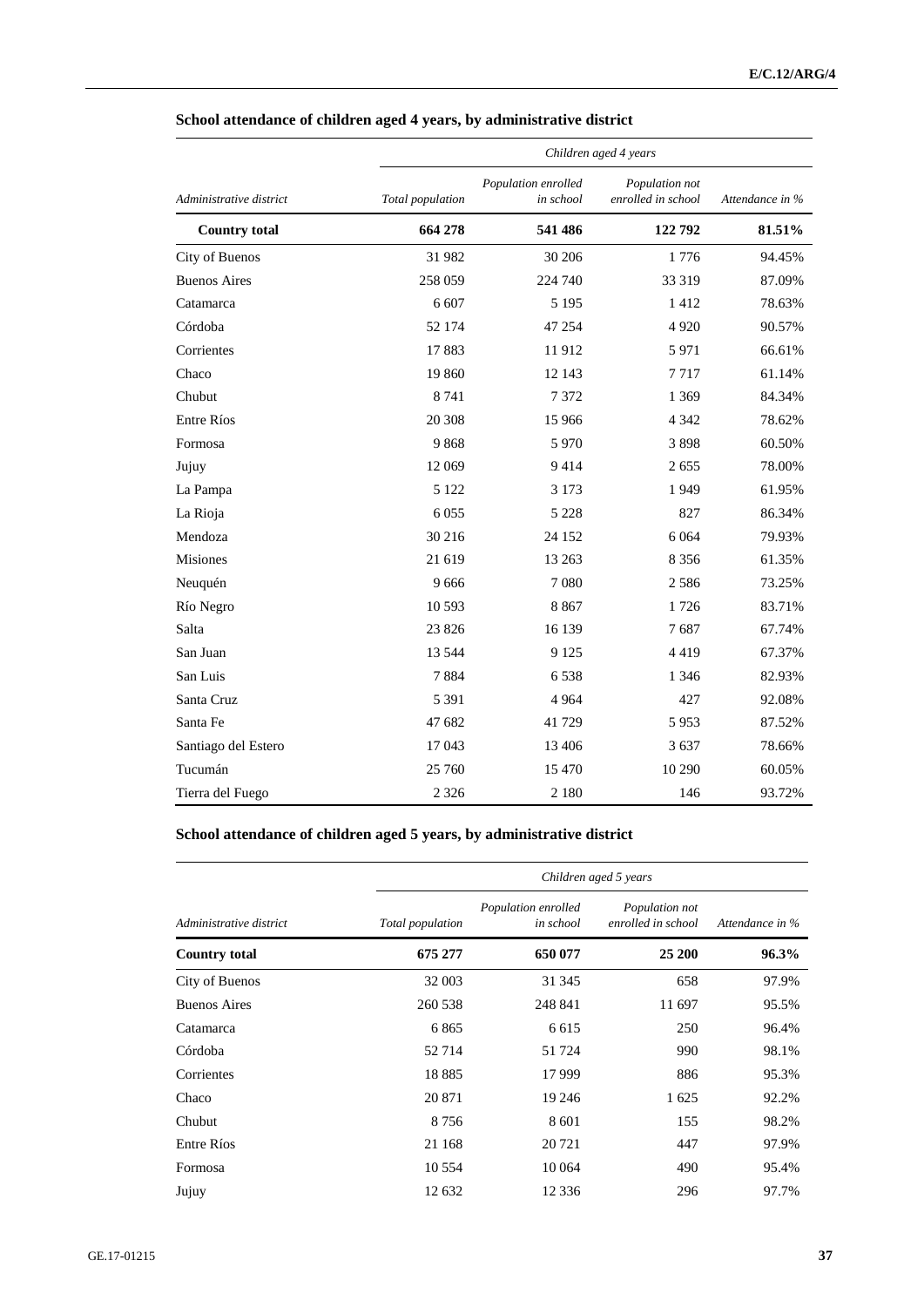|                         | Children aged 5 years |                                  |                                      |                 |  |
|-------------------------|-----------------------|----------------------------------|--------------------------------------|-----------------|--|
| Administrative district | Total population      | Population enrolled<br>in school | Population not<br>enrolled in school | Attendance in % |  |
| La Pampa                | 5 2 7 2               | 5 1 0 2                          | 170                                  | 96.8%           |  |
| La Rioja                | 6 1 7 8               | 6 0 4 8                          | 130                                  | 97.9%           |  |
| Mendoza                 | 29 543                | 28 9 14                          | 629                                  | 97.9%           |  |
| <b>Misiones</b>         | 22 4 25               | 20 9 14                          | 1511                                 | 93.3%           |  |
| Neuquén                 | 9 1 3 3               | 8 8 7 0                          | 263                                  | 97.1%           |  |
| Río Negro               | 10 5 24               | 10 273                           | 251                                  | 97.6%           |  |
| Salta                   | 24 708                | 23 9 19                          | 789                                  | 96.8%           |  |
| San Juan                | 13 653                | 13 2 36                          | 417                                  | 96.9%           |  |
| San Luis                | 7719                  | 7494                             | 225                                  | 97.1%           |  |
| Santa Cruz              | 5 2 1 3               | 5 1 0 8                          | 105                                  | 98.0%           |  |
| Santa Fe                | 49 24 6               | 48 047                           | 1 1 9 9                              | 97.6%           |  |
| Santiago del Estero     | 18 130                | 16 9 65                          | 1 1 6 5                              | 93.6%           |  |
| Tucumán                 | 26 248                | 25 4 18                          | 830                                  | 96.8%           |  |
| Tierra del Fuego        | 2 2 9 9               | 2 2 7 7                          | 22                                   | 99.0%           |  |

*Source*: Prepared using the 2010 national population census, on the basis of age on 30 June.

*Note:* The data concerns the population living in private homes. The population enrolled in school corresponds to the category "Currently attends" in the 2010 national population census, while the population not enrolled in school covers both the "No longer attends" and "Never attended" categories. Age is the only factor taken into account and there is no information on the levels at which individuals are enrolled. Date: 28 May 2014. Information management and training

264. In September 2016, the National Strategic Plan 2016-2021 "Argentina Teaches and Learns", contained in annex 9, was presented.<sup>75</sup> Its aim is to ensure that the country offers quality education focused on learning, which provides "all children, adolescents, young persons and adults with socially relevant knowledge and skills enabling their full development in conditions of equality and respect for diversity".

265. The Plan sets out the main themes of national education policy, which are as follows:

- 1. Learning essential knowledge and skills;
- 2. Teacher training, professional development and quality teaching;
- 3. Planning and education management;
- 4. An integrated educational community.
- 266. It also sets out cross-cutting themes:
	- 1. Innovation and technology;
	- 2. Related policies;
	- 3. Evaluation and information.

267. The Plan covers all levels and types of education established in Act No. 26.206 on national education, Act No. 26.058 on technical and vocational education and Act No. 24.521 on higher education. Priority educational objectives for the period up to 2021 and goals for 2018 and 2021 were agreed upon with the provinces and the Autonomous City of Buenos Aires.

<sup>75</sup> Annex 9, National Strategic Plan 2016-2021 "Argentina Teaches and Learns".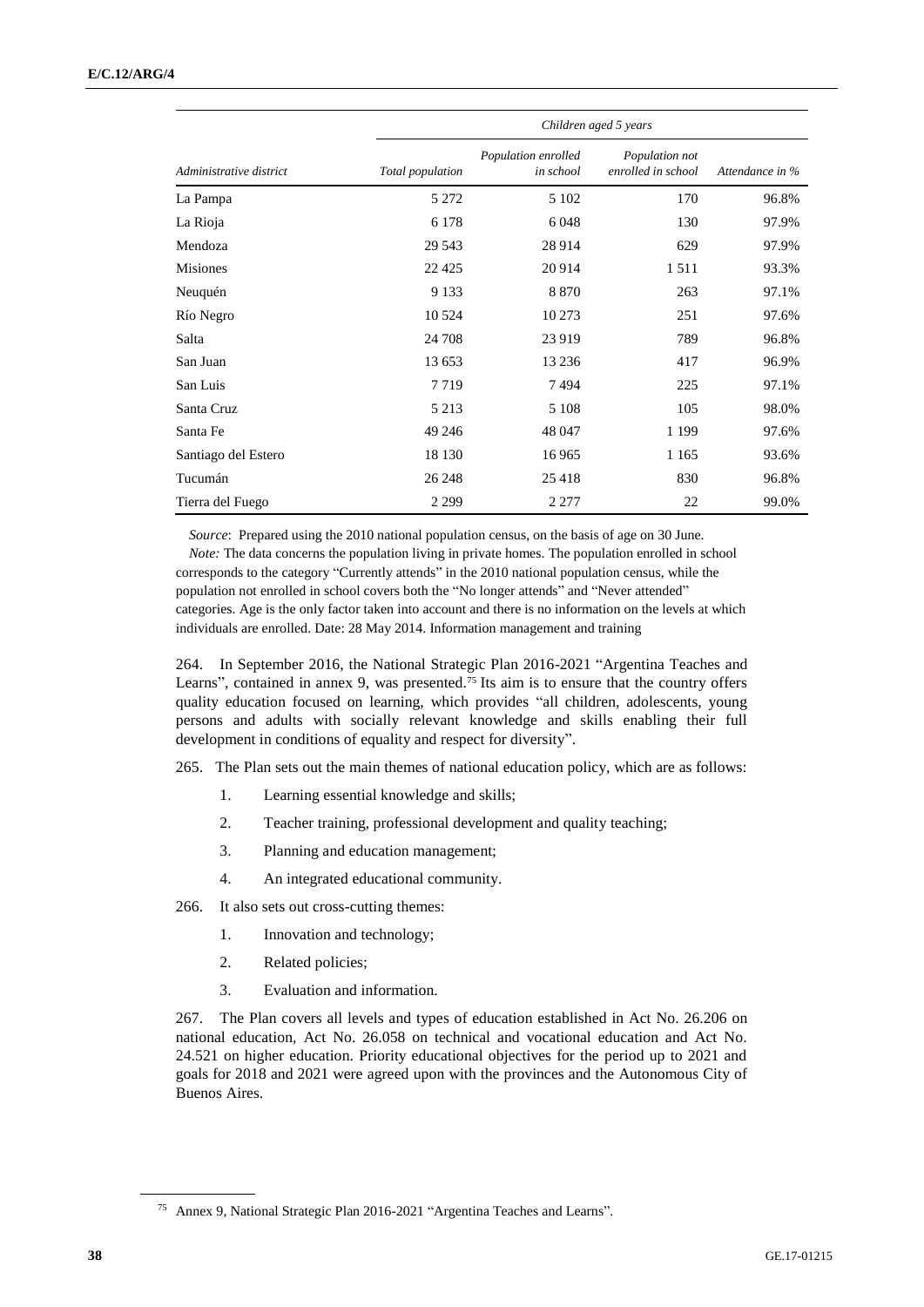#### **Bilingual intercultural education<sup>76</sup>**

268. A process of reparation is under way with respect to the rights and needs of indigenous peoples and Education Act No. 26.206 of 2006, which recognized bilingual intercultural education as a branch of education, marked an important step forward in that regard.

269. Under the Act, at the levels of initial, primary and secondary education, all indigenous peoples residing in national territory must be guaranteed access to an education that helps to preserve their ethnic identity, language, world view and culture. The State thus promotes the development of educational models and practices that serve this purpose.

270. The Coordination Office for Bilingual Intercultural Education promotes intercultural dialogue and respect between communities with cultural and linguistic differences.

271. The following data is taken from the 2014 annual survey:

| Level        | Number of establishments |
|--------------|--------------------------|
| Initial      | 1 2 3 7                  |
| Primary      | 1 5 3 7                  |
| Secondary    | 842                      |
| <b>Total</b> | 3 6 1 6                  |

# **Education establishments with indigenous enrolment**

## **Teaching posts**

| Level        |     | Indigenous language teacher Indigenous language teaching assistant |
|--------------|-----|--------------------------------------------------------------------|
| Initial      | 154 | 123                                                                |
| Primary      | 490 | 389                                                                |
| Secondary    | 74  | 19                                                                 |
| <b>Total</b> | 718 | 531                                                                |

## **Total number of indigenous students in establishments with indigenous enrolment of at least 50 per cent**

| Level        | Area  | Indigenous students |
|--------------|-------|---------------------|
| Initial      | Rural | 8 3 4 9             |
| Primary      | Rural | 32 800              |
| Secondary    | Rural | 9473                |
| <b>Total</b> |       | 50 622              |

| Level        | Area  | Indigenous students |
|--------------|-------|---------------------|
| Initial      | Urban | 14 030              |
| Primary      | Urban | 11784               |
| Secondary    | Urban | 5 0 20              |
| <b>Total</b> |       | 30 834              |

<sup>76</sup> Under Federal Education Council Decision No. N1119/2010, the Autonomous Education Council of Indigenous Peoples is recognized as fulfilling a consultative and advisory role with respect to the Ministry of Education.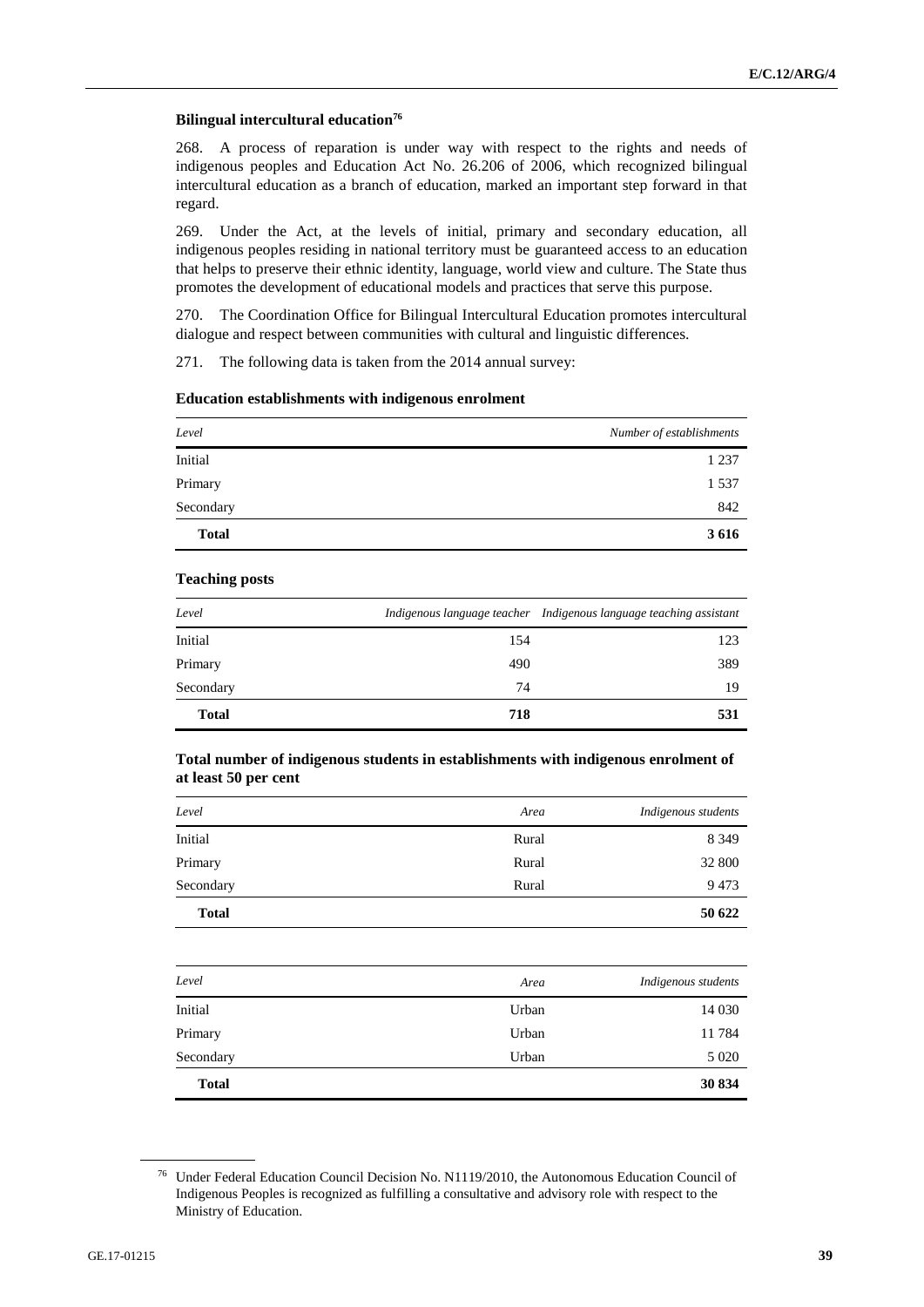272. The Directorate for the Development of Indigenous Communities and the National Institute of Indigenous Affairs, together with the Ministry of Education and Sport, promote intercultural education through the Intercultural Facilitators Programme<sup>77</sup> and the Social, Educational and Bilingual Intercultural Promoters Programme.

# **Paragraph 25**

273. Argentina ratified the ILO Indigenous and Tribal Peoples Convention, 1989 (No. 169) through Act No. 24.071, and the United Nations Declaration on the Rights of Indigenous Peoples and the Convention on Biological Diversity through Act No. 24.375, recognizing the role of indigenous peoples and their communities in preserving and managing the biodiversity of their lands and territories.

274. Act No. 27.246, enacted on 23 December 2015, approved the Nagoya Protocol on Access to Genetic Resources and the Fair and Equitable Sharing of Benefits Arising from Their Utilization to the Convention on Biological Diversity, which was adopted in Nagoya, Japan in 2010. The Act states that "access to genetic resources helps to ensure the sharing of benefits" and that "access to the traditional knowledge of indigenous and local communities, when that knowledge relates to genetic resources, strengthens the capacity of those communities to benefit from the use of their knowledge, innovation and practices".<sup>78</sup>

275. The property of individual territories includes genetic resources; information; practices; beliefs; philosophical ideas; memory and culture; language; art; music; dance; ceremonies; symbols; agricultural, technical and ecological practices and knowledge; spirituality; and sacred sites. Current indigenous law establishes indigenous peoples' right of participation, consultation and free, prior and informed consent, as a basis for the protection of their collective rights.

276. Regarding the protection of cultural heritage, pursuant to Act No. 25.517,<sup>79</sup> the National Institute of Indigenous Affairs approved the National Programme for the Identification and Return of Indigenous Human Remains,<sup>80</sup> which establishes guidelines for the return of such remains.

277. This Programme includes the creation and management of a register for the identification and return of indigenous human remains, with information on museums where such remains are kept and a database that is continually updated. The National Institute of Indigenous Affairs keeps a record of the applications for return that have been received since 2012 and their processing.

# **Paragraph 26**

278. The Ministry of Science, Technology and Productive Innovation was established in December 2007 to promote the development of a new model of science- and technologyrelated productive innovation that would improve citizens' quality of life and help them to benefit from scientific progress.

279. Technological progress is providing the means to tackle challenges linked to population growth, pressure on natural resources and the availability of renewable and sustainable energy sources. Between 2003 and 2016, the National Science, Technology and Innovation System grew by around 90 per cent in terms of the number of researchers and grant holders. Infrastructure and equipment is more widely available and there is growing involvement in technology transfer to needs-related projects.

<sup>77</sup> Decision No. 241/15.

<sup>78</sup> Nagoya Protocol on Access to Genetic Resources and the Fair and Equitable Sharing of Benefits Arising from Their Utilization to the Convention on Biological Diversity, signed by Argentina on 15 November 2011.

<sup>79</sup> Regulation on indigenous remains, passed in December 2001.

<sup>80</sup> Decision No. 360, file No. E-INAI-50162-2012.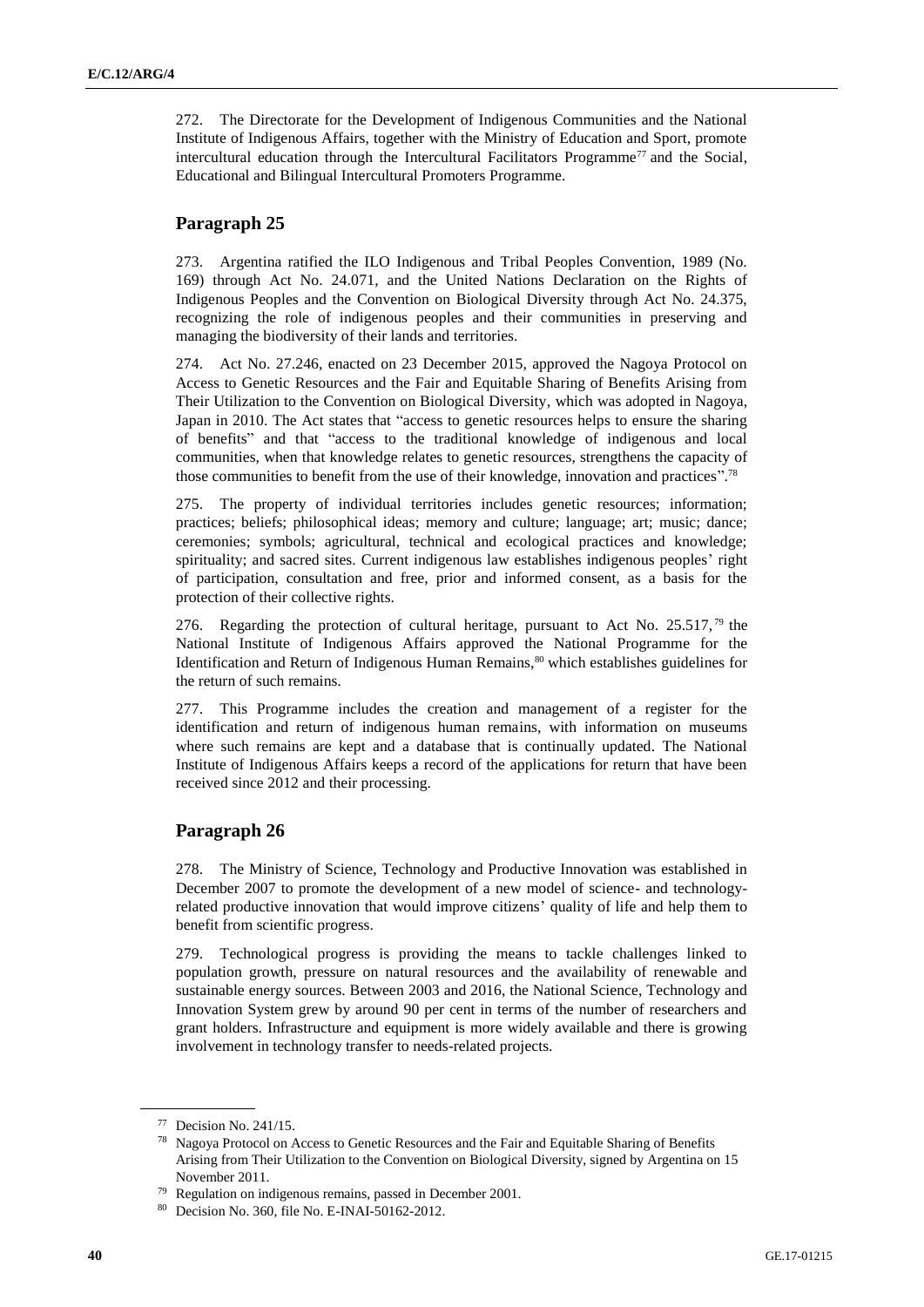280. With the Science and Technology Hub, the National Scientific and Technical Research Council (CONICET), the C3 Science Centre, TECtv television channel and the Science Park, a total area of  $47,102$  m<sup>2</sup> is dedicated to managing, generating and spreading scientific knowledge.

281. The National Science, Technology and Productive Innovation Plan "Innovative Argentina 2020" sets out a science, technology and innovation policy, with a focus on strategic fields and sectors. The aim is to promote productive and sustainable innovation based on the development and full exploitation of technological and scientific capacities. The Plan proposes two strategies: (1) Institutional development of the National Science, Technology and Innovation System; and (2) Targeting.

282. Federalization policies have led to the building of new infrastructure across the country, the creation of new CONICET research and transfer centres, the inclusion of trainee professionals and doctors in projects based in recently established universities, and the granting of financing for projects intended to increase research, production and technology capacities throughout the country, gradually reducing inequalities.

283. The National Agency for the Promotion of Science and Technology has provided financing through four funds (the Argentine Technology Fund (FONTAR), the Scientific and Technological Research Fund (FONCYT), the Argentine Sectoral Fund (FONARSEC), and the Trust Fund to Promote the Software Industry (FONSOFT)) for projects seeking to improve social, economic and cultural conditions in the country. This includes supporting the creation of technology-based companies, promoting an increase in the number of smalland medium-sized enterprises and collaborating with the private sector to support business ventures that aim to improve infrastructure in the fields of energy, health, environmental protection and biodiversity.

284. Between 2008 and 2016, the National Agency for the Promotion of Science and Technology financed over 4,500 innovation, modernization and technological development projects and promoted more than 120 innovation and technological development projects addressing priority sector needs relating to social and productive development.

285. In terms of outreach, five Tecnópolis exhibitions have been held, attracting approximately 22 million visitors; 11 INNOVAR competitions have been held, during which 22,615 projects were presented; and the television channel TECtv, which focuses entirely on scientific content, has been launched.

#### **Improvements in quality of life thanks to scientific and technological advances**

286. Examples include:

287. Health: diagnosis of bacterial diarrhoea and Chagas disease; biotechnology for human health; improvements for patients of public hospitals; research into rare diseases; environmental risk map for dengue fever in 2016; technological platform for the production of monoclonal antibodies to treat cancer and paradigm shifts in cancer treatment.

288. Food: development of seeds that are resistant to salt and water stress; approval for the marketing of drought-resistant soybeans and potatoes that are resistant to potato virus Y.

289. Satellites: production and launch of the satellites SAC-D Aquarius and ARSAT-1, and two nanosatellites, Capitán Beto and Manolito. Their scientific applications include monitoring the climate and the atmosphere, testing new technologies such as sensors, and biological research (metabolic reactions, new medicines).

290. Environment: the National Programme on Science, Technology and Innovation for Sustainable Development is charged with promoting activities that address sustainable development issues, health and environmental research, and scientific developments that could solve specific problems. The Federal Emergency System is a body that is composed of representatives of various government departments and is responsible for the early detection of natural phenomena and disasters that entail an environmental risk. The National Programme for Research and Productive Innovation in Argentine Maritime Areas promotes technological innovation that can be applied to the sustainable exploitation of natural resources and the development of sea-related industries.